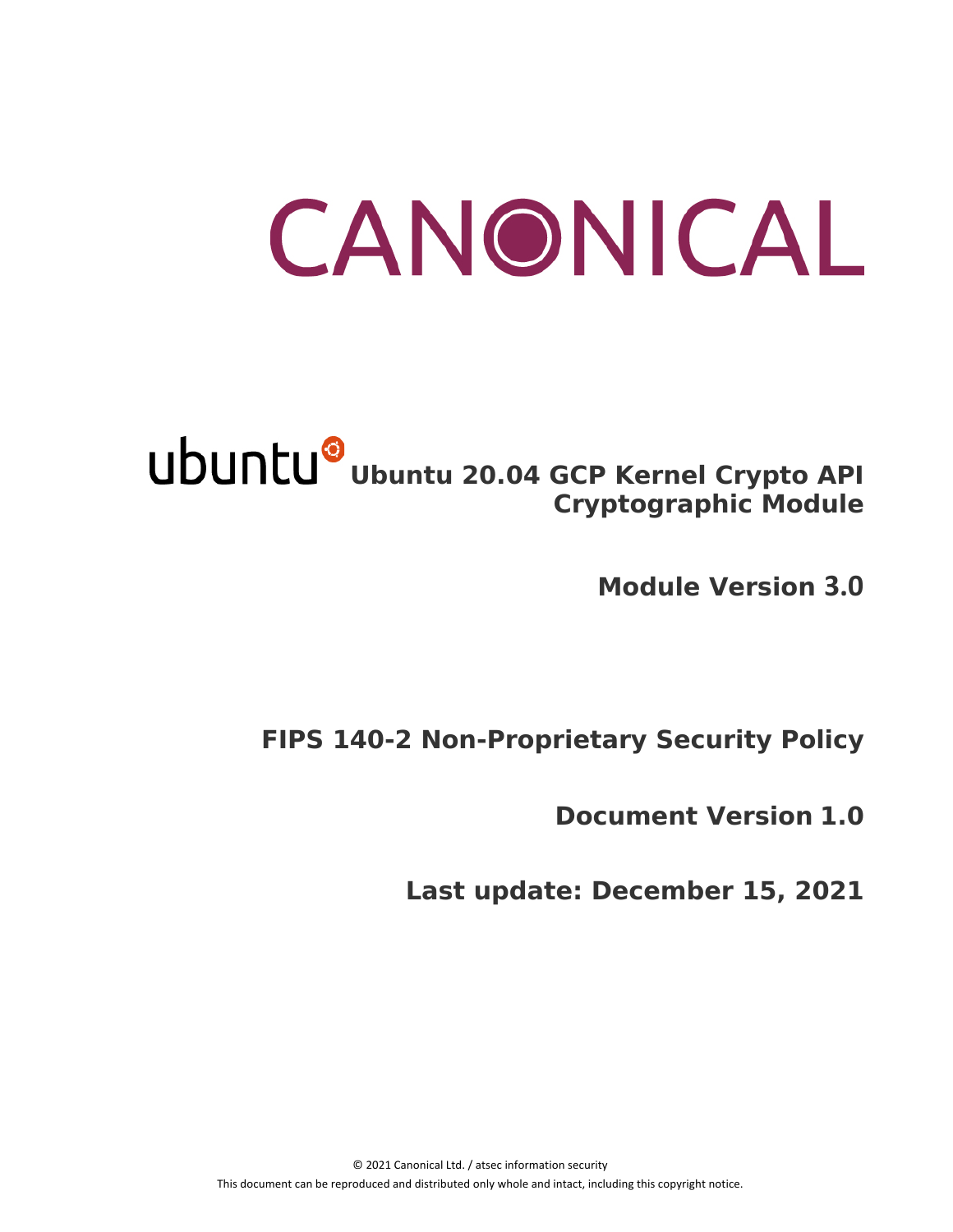#### Prepared by:

atsec information security corporation

9130 Jollyville Road, Suite 260

Austin, TX 78759

www.atsec.com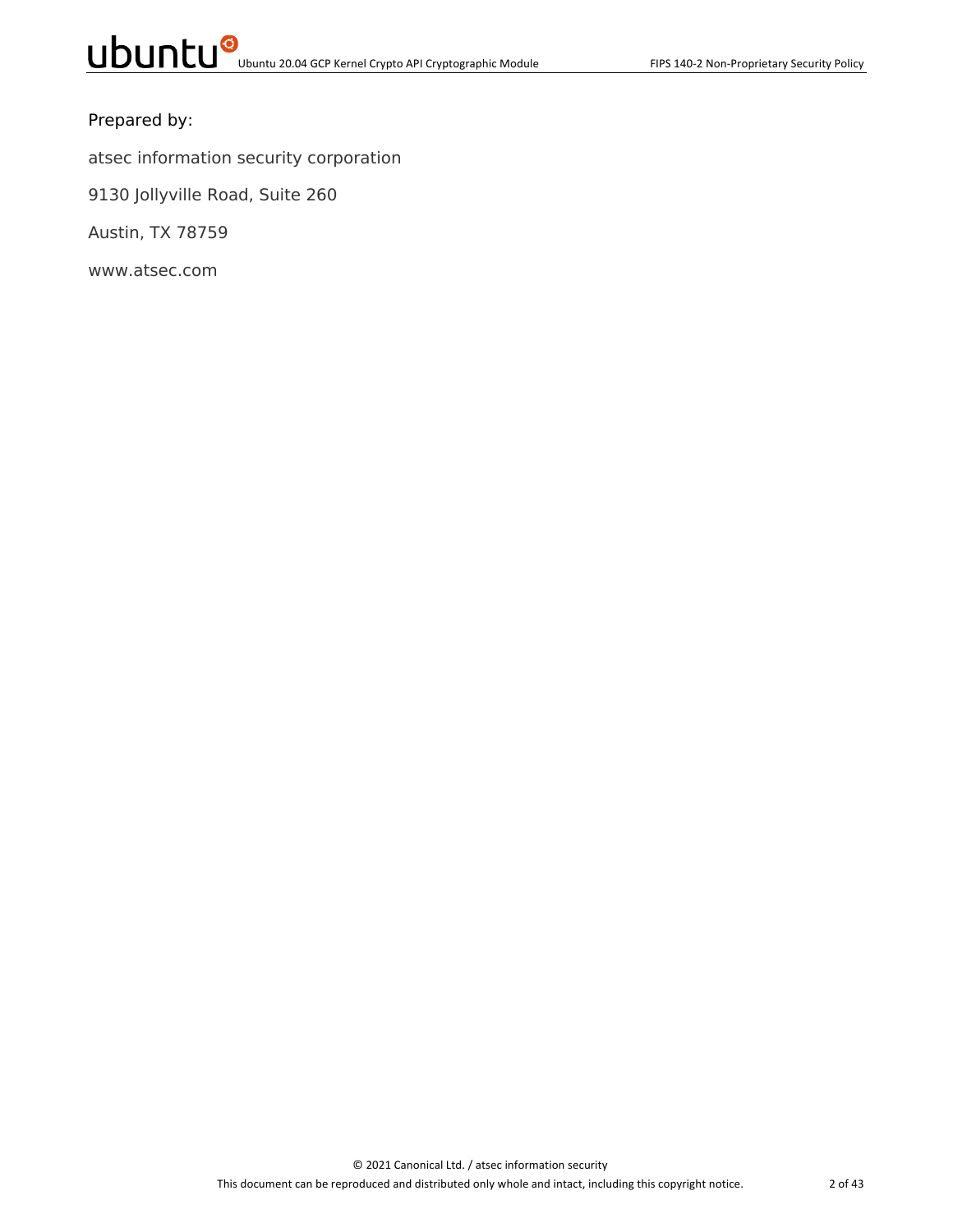# UDUNCU<sup>O</sup> Ubuntu 20.04 GCP Kernel Crypto API Cryptographic Module

# **Table of Contents**

| 1.1   |                                                                                                                                                                          |
|-------|--------------------------------------------------------------------------------------------------------------------------------------------------------------------------|
| 1.2   |                                                                                                                                                                          |
|       |                                                                                                                                                                          |
|       |                                                                                                                                                                          |
| 3.1   |                                                                                                                                                                          |
| 3.2   |                                                                                                                                                                          |
| 3.3   |                                                                                                                                                                          |
| 3.4   |                                                                                                                                                                          |
| 3.5   |                                                                                                                                                                          |
|       |                                                                                                                                                                          |
|       |                                                                                                                                                                          |
| 5.1   |                                                                                                                                                                          |
| 5.2   |                                                                                                                                                                          |
|       |                                                                                                                                                                          |
| 6.1   |                                                                                                                                                                          |
| 6.2   |                                                                                                                                                                          |
| 6.3   |                                                                                                                                                                          |
| 6.4   |                                                                                                                                                                          |
| 6.5   |                                                                                                                                                                          |
| 6.6   |                                                                                                                                                                          |
|       | Electromagnetic Interference/Electromagnetic Compatibility (EMI/EMC) 31                                                                                                  |
|       |                                                                                                                                                                          |
| 8.1   |                                                                                                                                                                          |
| 8.1.1 |                                                                                                                                                                          |
|       | © 2021 Canonical Ltd. / atsec information security<br>This document can be reproduced and distributed only whole and intact, including this copyright notice.<br>3 of 43 |
|       |                                                                                                                                                                          |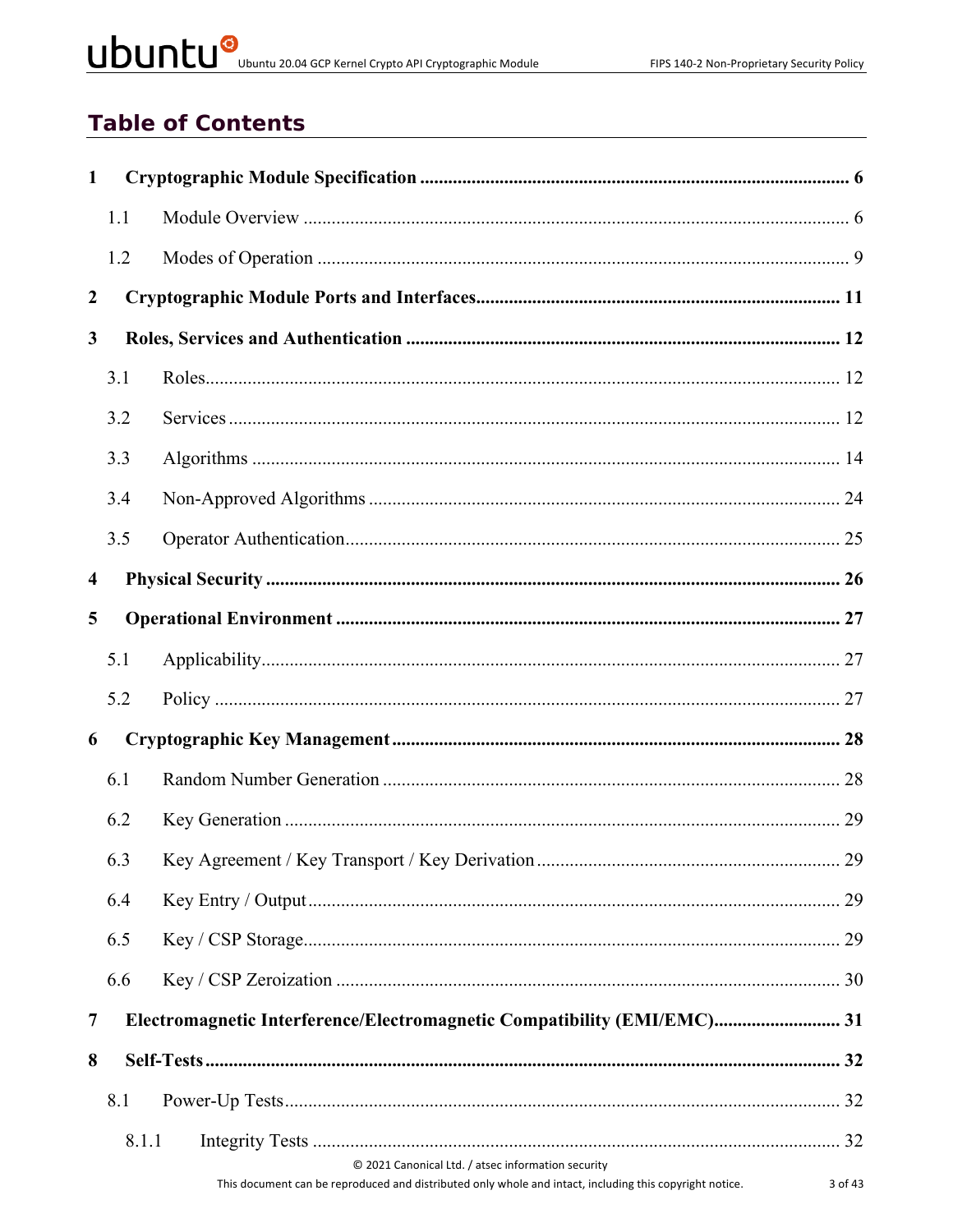# UDUNCU<sup>O</sup> Ubuntu 20.04 GCP Kernel Crypto API Cryptographic Module

|    | 8.1.2 |  |  |
|----|-------|--|--|
|    | 8.2   |  |  |
|    | 8.3   |  |  |
| 9  |       |  |  |
|    | 9.1   |  |  |
|    | 9.1.1 |  |  |
|    | 9.1.2 |  |  |
|    | 9.2   |  |  |
|    | 9.2.1 |  |  |
|    | 9.2.2 |  |  |
|    | 9.2.3 |  |  |
|    | 9.2.4 |  |  |
| 10 |       |  |  |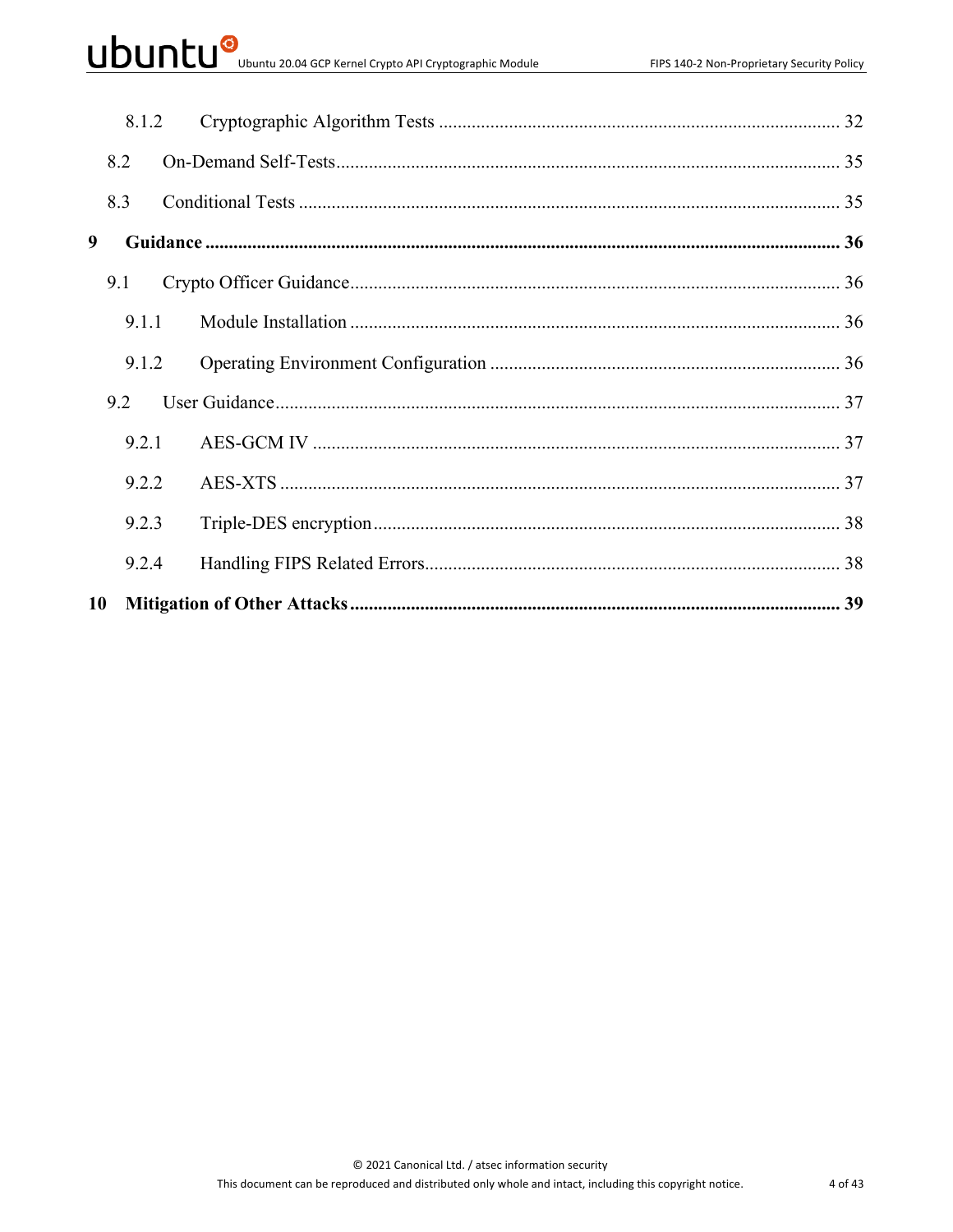**Copyrights and Trademarks**

Ubuntu and Canonical are registered trademarks of Canonical Ltd.

Linux is a registered trademark of Linus Torvalds.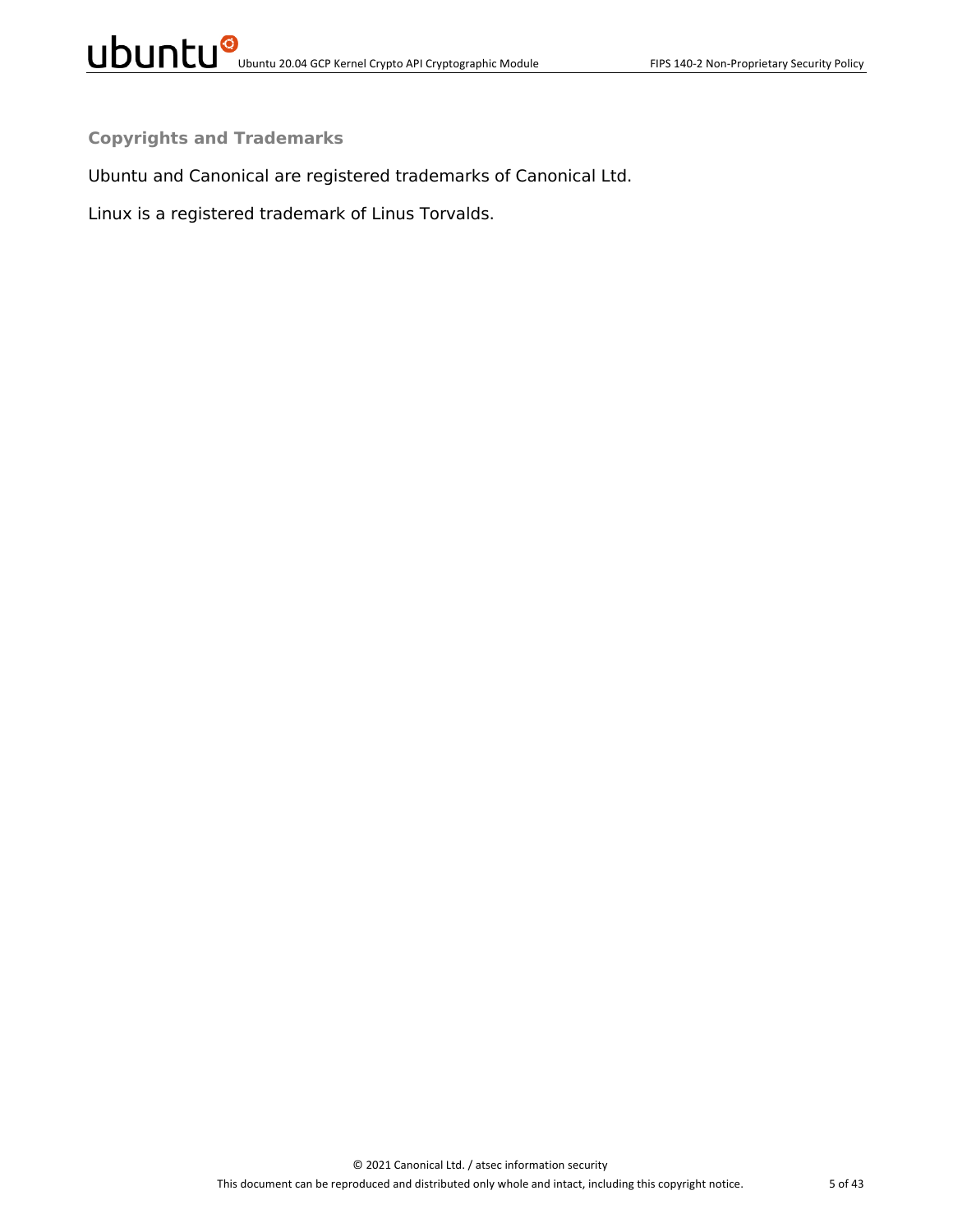# **1 Cryptographic Module Specification**

This document is the non-proprietary FIPS 140-2 Security Policy for version 3.0 of the Ubuntu 20.04 GCP Kernel Crypto API Cryptographic Module. It contains the security rules under which the module must operate and describes how this module meets the requirements as specified in FIPS PUB 140-2 (Federal Information Processing Standards Publication 140-2) for a Security Level 1 software module.

The following sections describe the cryptographic module and how it conforms to the FIPS 140-2 specification in each of the required areas.

This module validation is a re-branding of a software module that was previously validated under Certificate #3928.

#### **1.1 Module Overview**

The Ubuntu 20.04 GCP Kernel Crypto API Cryptographic Module (hereafter referred to as "the module") is a software module running as part of the operating system kernel that provides general purpose cryptographic services. The module provides cryptographic services to kernel applications through a C language Application Program Interface (API) and to applications running in the user space through an AF ALG socket type interface. The module utilizes processor instructions to optimize and increase the performance of cryptographic algorithms.

For the purpose of the FIPS 140-2 validation, the module is a software-only, multi-chip standalone cryptographic module validated at overall security level 1. The table below shows the security level claimed for each of the eleven sections that comprise the FIPS 140-2 standard.

|    | <b>FIPS 140-2 Section</b>                 | <b>Security</b><br>Level |
|----|-------------------------------------------|--------------------------|
| 1  | Cryptographic Module Specification        | 1                        |
| 2  | Cryptographic Module Ports and Interfaces | 1                        |
| 3  | Roles, Services and Authentication        | 1                        |
| 4  | Finite State Model                        | 1                        |
| 5  | <b>Physical Security</b>                  | N/A                      |
| 6  | <b>Operational Environment</b>            | 1                        |
| 7  | Cryptographic Key Management              | 1                        |
| 8  | <b>EMI/EMC</b>                            | 1                        |
| 9  | Self-Tests                                | 1                        |
| 10 | Design Assurance                          | 1                        |
| 11 | Mitigation of Other Attacks               | N/A                      |
|    | <b>Overall Level</b>                      | 1                        |

*Table 1 - Security Levels*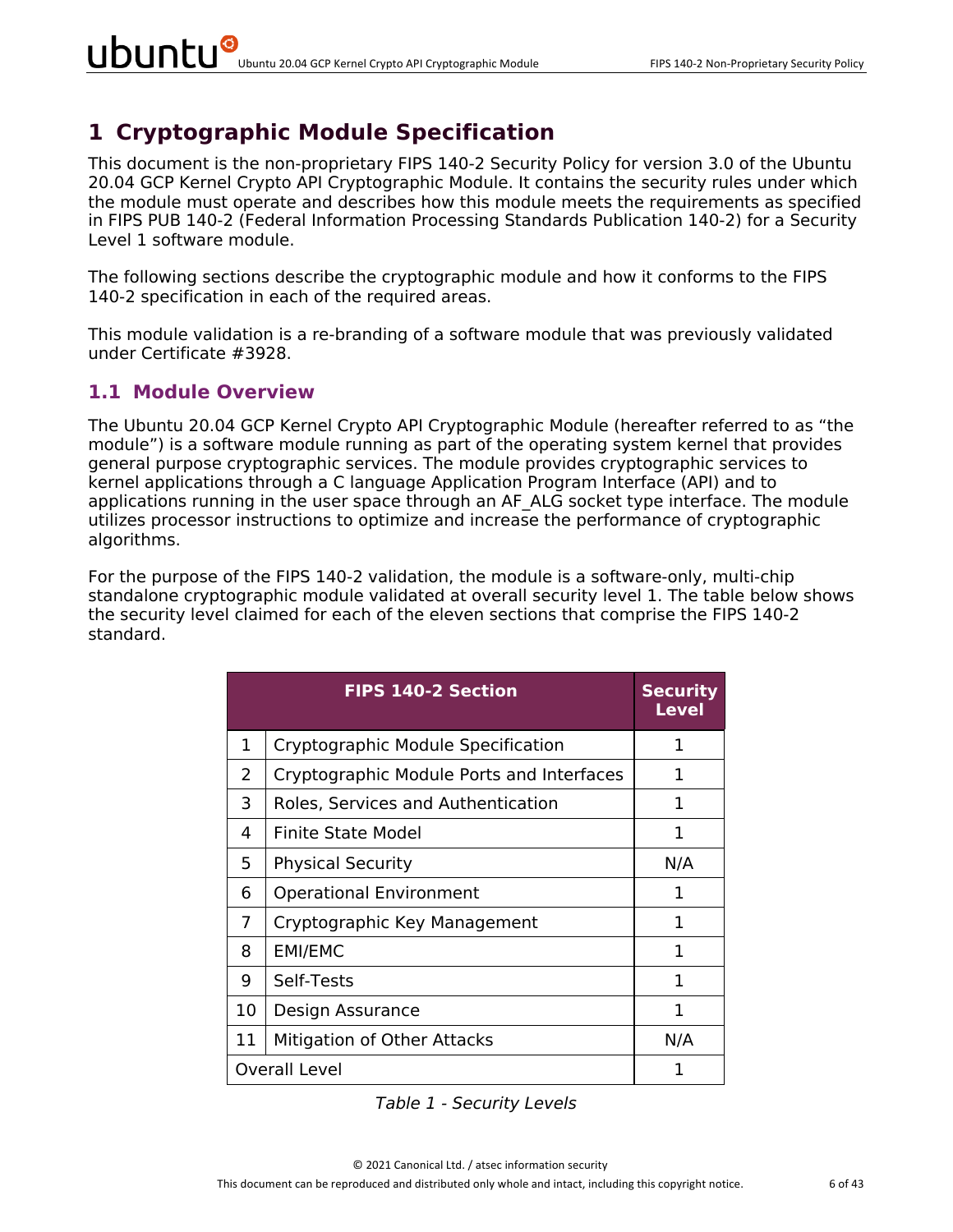The table below enumerates the components that comprise the module with their location in the target platform.

| <b>Description</b>                                             | <b>Components</b>                                                                                                   |
|----------------------------------------------------------------|---------------------------------------------------------------------------------------------------------------------|
| Integrity test utility                                         | /usr/bin/sha512hmac                                                                                                 |
| Integrity check HMAC<br>file for the integrity<br>test utility | /usr/bin/.sha512hmac.hmac                                                                                           |
| Static kernel binary                                           | /boot/vmlinuz-5.4.0-1021-gcp-fips                                                                                   |
| Integrity check HMAC<br>file for static kernel<br>binary       | /boot/.vmlinuz-5.4.0-1021-gcp-fips.hmac                                                                             |
| Cryptographic kernel<br>object files                           | /lib/modules/5.4.0-1021-gcp-fips/kernel/crypto/*.ko<br>/lib/modules/5.4.0-1021-gcp-fips/kernel/arch/x86/crypto/*.ko |

#### *Table 2 - Cryptographic Module Components*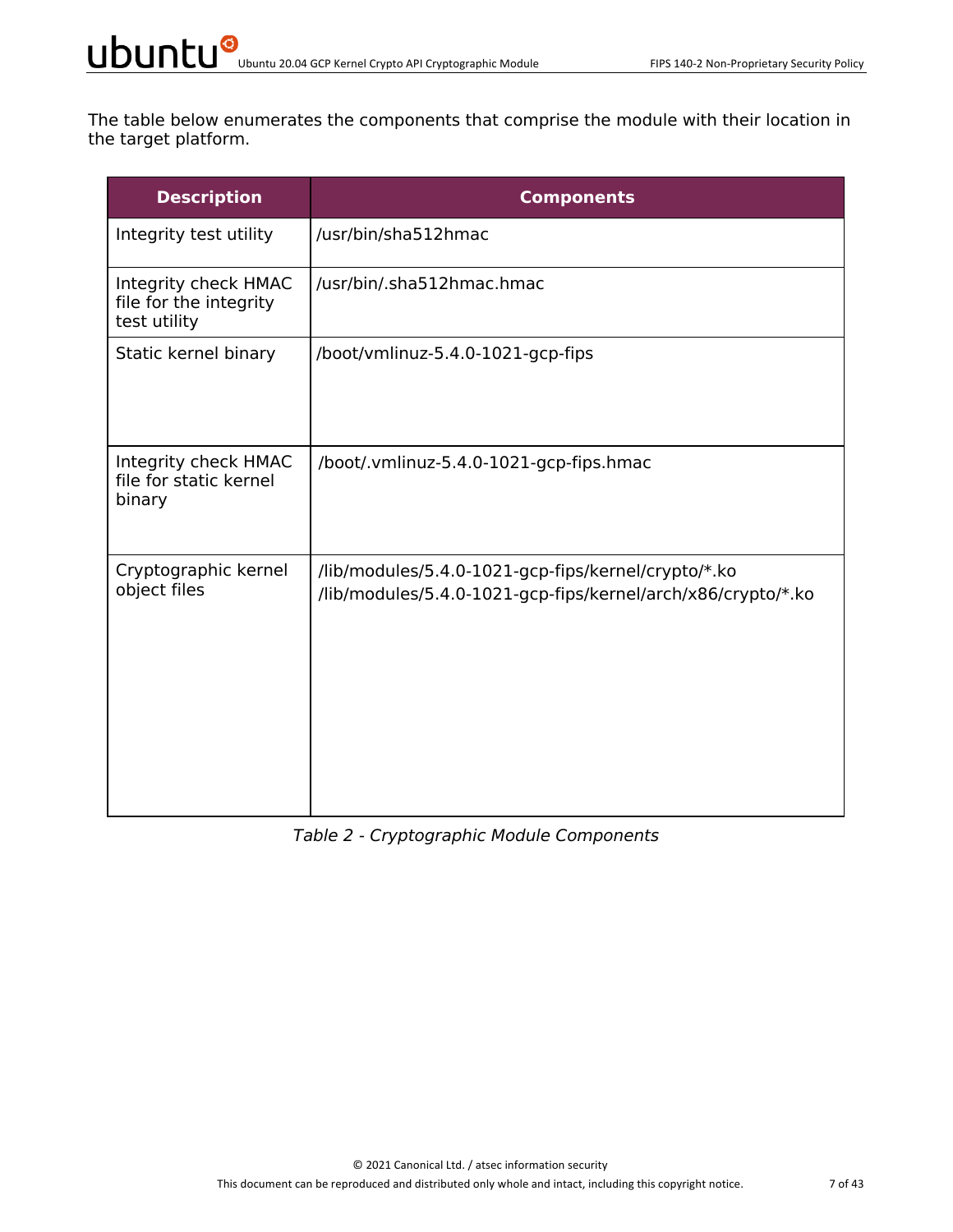The software block diagram below shows the module, its interfaces with the operational environment and the delimitation of its logical boundary, comprised of all the components within the **BLUE** box.



*Figure 1 - Software Block Diagram*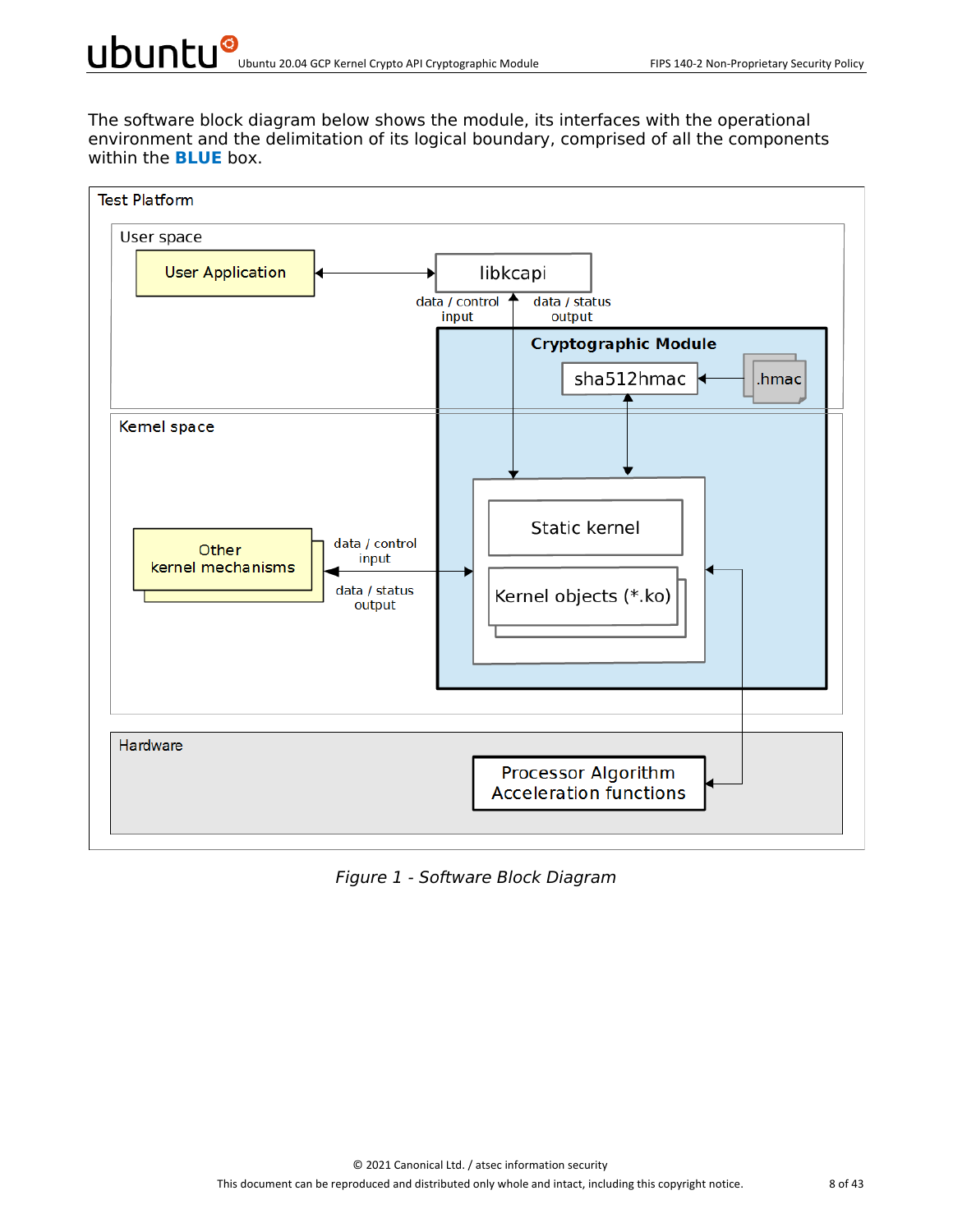The module is aimed to run on a general purpose computer (GPC); the physical boundary of the module is the tested platforms. Figure 2 shows the major components of a GPC.



*Figure 2 - Cryptographic Module Physical Boundary*

The module has been tested on the test platforms shown below.

| <b>Test Platform</b>  | <b>Processor</b> | <b>Processor</b><br><b>Architecture</b> | <b>Test Configuration</b> |
|-----------------------|------------------|-----------------------------------------|---------------------------|
| Supermicro SYS-1019P- | Intel® Xeon®     | Intel x86 (64                           | Ubuntu 20.04 LTS 64-bit   |
| <b>WTR</b>            | Gold 6226        | bits)                                   | with/without AES-NI (PAA) |

*Table 3 - Tested Platforms*

**Note:** Per [FIPS 140-2 IG] G.5, the Cryptographic Module Validation Program (CMVP) makes no statement as to the correct operation of the module or the security strengths of the generated keys when this module is ported and executed in an operational environment not listed on the validation certificate.

#### **1.2 Modes of Operation**

The module supports two modes of operation: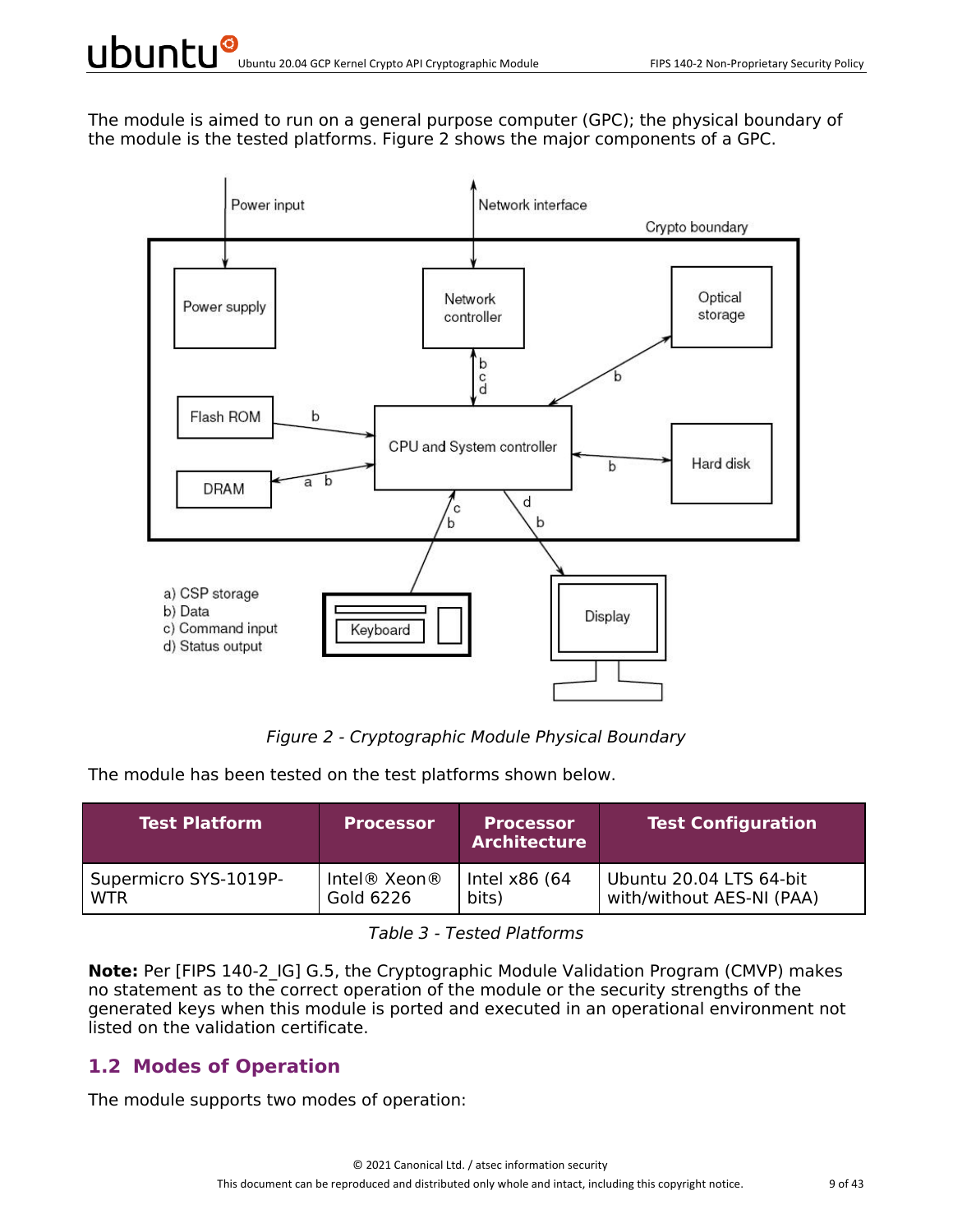- **FIPS mode** (the Approved mode of operation): only approved or allowed security functions with sufficient security strength can be used.
- **non-FIPS mode** (the non-Approved mode of operation): only non-approved security functions can be used.

The module enters FIPS mode after power-up tests succeed. Once the module is operational, the mode of operation is implicitly assumed depending on the security function invoked and the security strength of the cryptographic keys.

Critical security parameters used or stored in FIPS mode are not to be used in non-FIPS mode, and vice versa.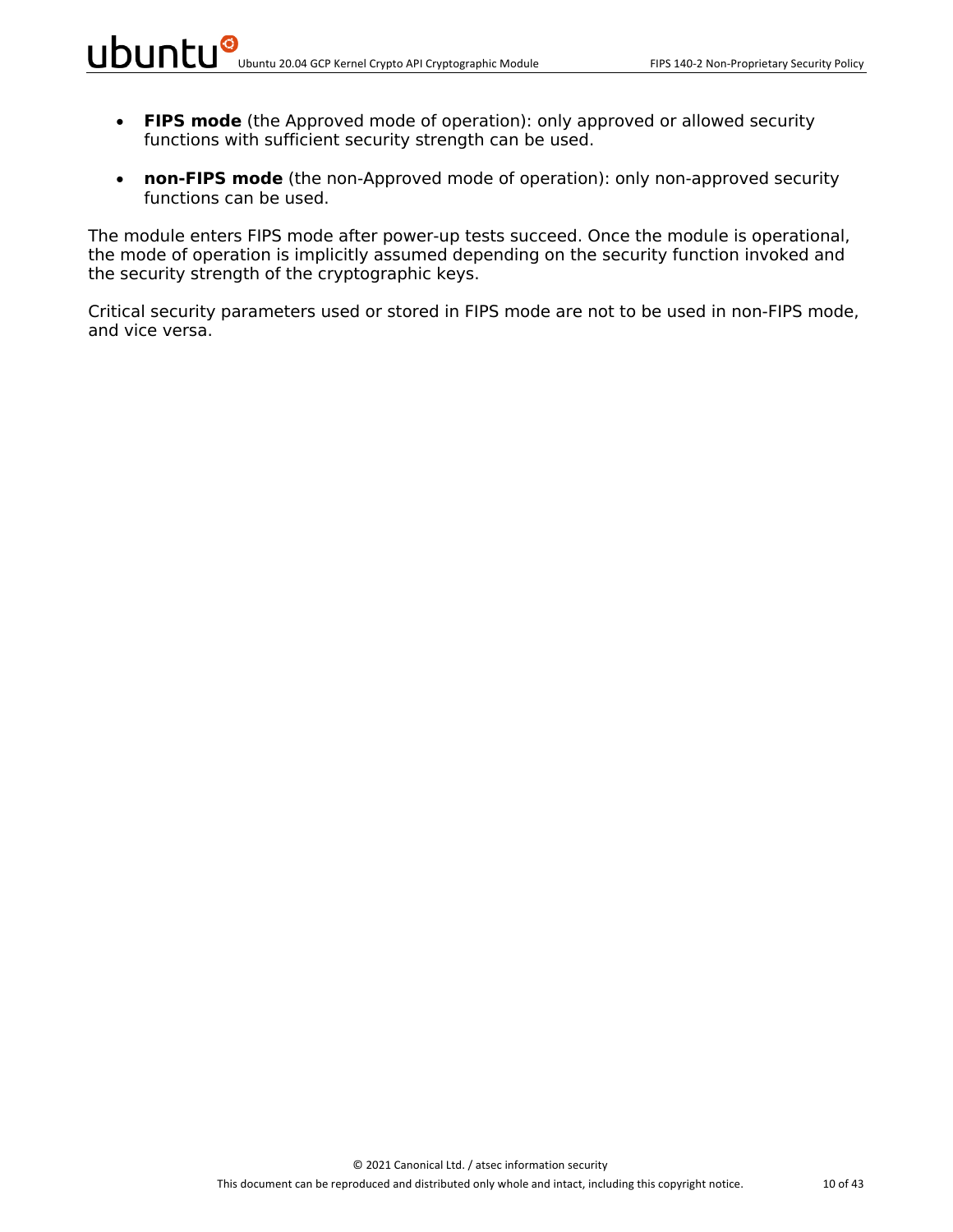### **2 Cryptographic Module Ports and Interfaces**

As a software-only module, the module does not have physical ports. For the purpose of the FIPS 140-2 validation, the physical ports are interpreted to be the physical ports of the hardware platforms on which it runs.

The logical interfaces are the API through which kernel modules request services, and the AF ALG type socket that allows the applications running in the user space to request cryptographic services from the module. The following table summarizes the four logical interfaces:

| <b>FIPS Interface</b> | <b>Physical Port</b>         | <b>Logical Interface</b>                                                                                                         |
|-----------------------|------------------------------|----------------------------------------------------------------------------------------------------------------------------------|
| Data Input            | Keyboard                     | API input parameters from kernel<br>system calls, AF ALG type socket.                                                            |
| Data Output           | Display                      | API output parameters from kernel<br>system calls, AF ALG type socket.                                                           |
| Control Input         | Keyboard                     | API function calls, API input<br>parameters for control from kernel<br>system calls, AF ALG type socket,<br>kernel command line. |
| <b>Status Output</b>  | Display                      | API return codes, AF ALG type<br>socket, kernel logs.                                                                            |
| Power Input           | <b>GPC Power Supply Port</b> | N/A                                                                                                                              |

*Table 4 - Ports and Interfaces*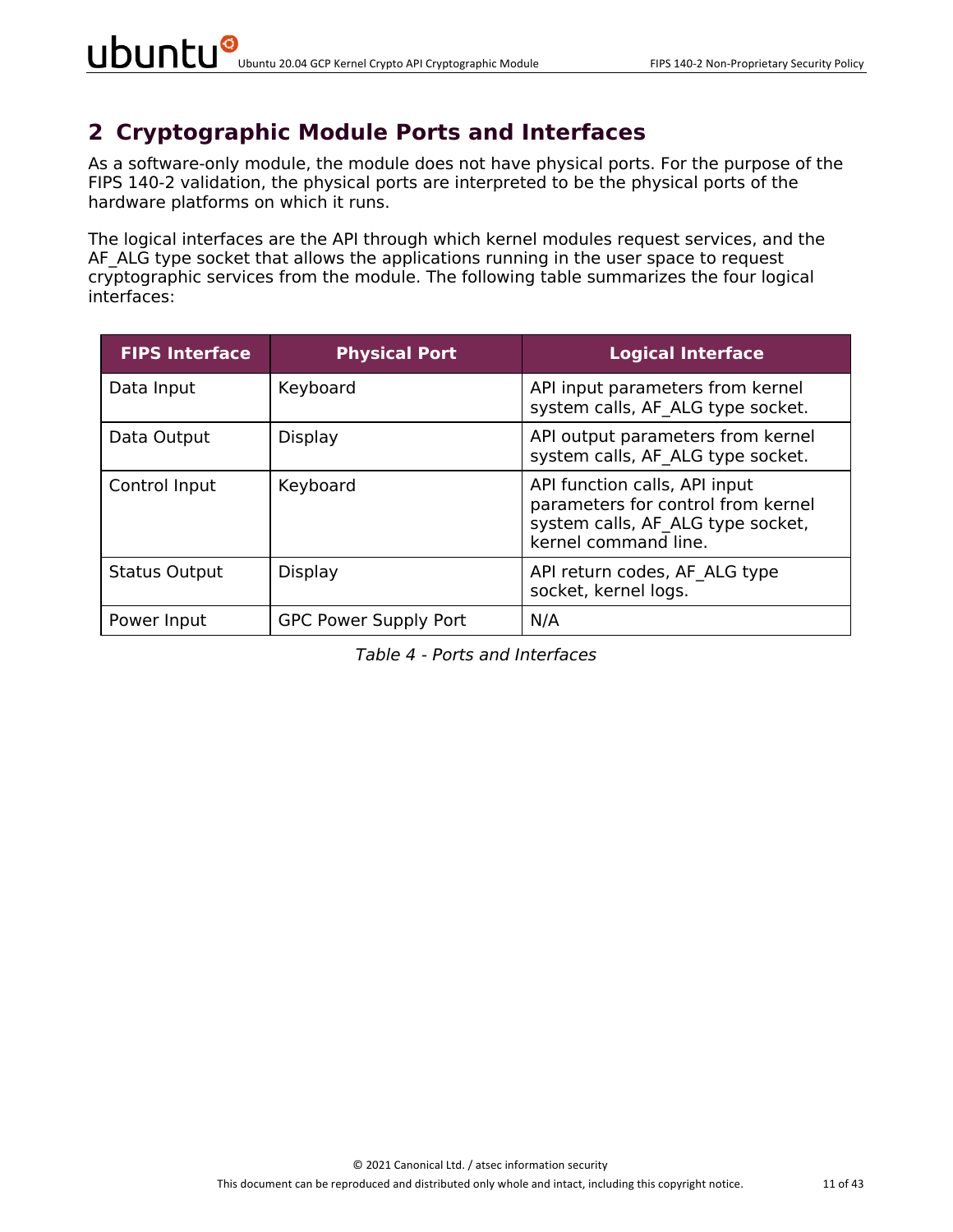# **3 Roles, Services and Authentication**

#### **3.1 Roles**

The module supports the following roles:

- **User role**: performs cryptographic services (in both FIPS mode and non-FIPS mode), key zeroization, show status, and on-demand self-test.
- **Crypto Officer role**: performs module installation and initialization.

The User and Crypto Officer roles are implicitly assumed by the entity accessing the module services.

#### **3.2 Services**

The module provides services to users that assume one of the available roles. All services are shown in Table 5 and Table 6.

The table below shows the services available in FIPS mode. For each service, the associated cryptographic algorithms, the roles to perform the service, and the cryptographic keys or Critical Security Parameters and their access right are listed. The following convention is used to specify access rights to a CSP:

- **Create**: the calling application can create a new CSP.
- **Read**: the calling application can read the CSP.
- **Update**: the calling application can write a new value to the CSP.
- **Zeroize**: the calling application can zeroize the CSP.
- **n/a**: the calling application does not access any CSP or key during its operation.

If the services involve the use of the cryptographic algorithms, the corresponding Cryptographic Algorithm Validation Program (CAVP) certificate numbers of the cryptographic algorithms can be found in Table 7 of this security policy.

| <b>Service</b>                        | <b>Algorithms</b>                                                                             | <b>Role</b> | <b>Access</b>   | <b>Keys/CSP</b>                         |  |  |  |  |
|---------------------------------------|-----------------------------------------------------------------------------------------------|-------------|-----------------|-----------------------------------------|--|--|--|--|
| <b>Cryptographic Library Services</b> |                                                                                               |             |                 |                                         |  |  |  |  |
| Symmetric                             | <b>AES</b>                                                                                    | User        | Read            | AES key                                 |  |  |  |  |
| Encryption and<br>Decryption          | Triple-DES                                                                                    | User        | Read            | Triple-DES key                          |  |  |  |  |
| Random number<br>generation           | <b>DRBG</b>                                                                                   | User        | Read,<br>Update | Entropy input string,<br>Internal state |  |  |  |  |
| Message digest                        | SHA-1, SHA-224,<br>SHA-256, SHA-384,<br>SHA-512, SHA3-224,<br>SHA3-256, SHA3-384,<br>SHA3-512 | User        | N/A             | N/A                                     |  |  |  |  |
| Message                               | HMAC                                                                                          | User        | Read            | <b>HMAC</b> key                         |  |  |  |  |
| authentication code                   | <b>CMAC with AES</b>                                                                          | User        | Read            | AES key                                 |  |  |  |  |

© 2021 Canonical Ltd. / atsec information security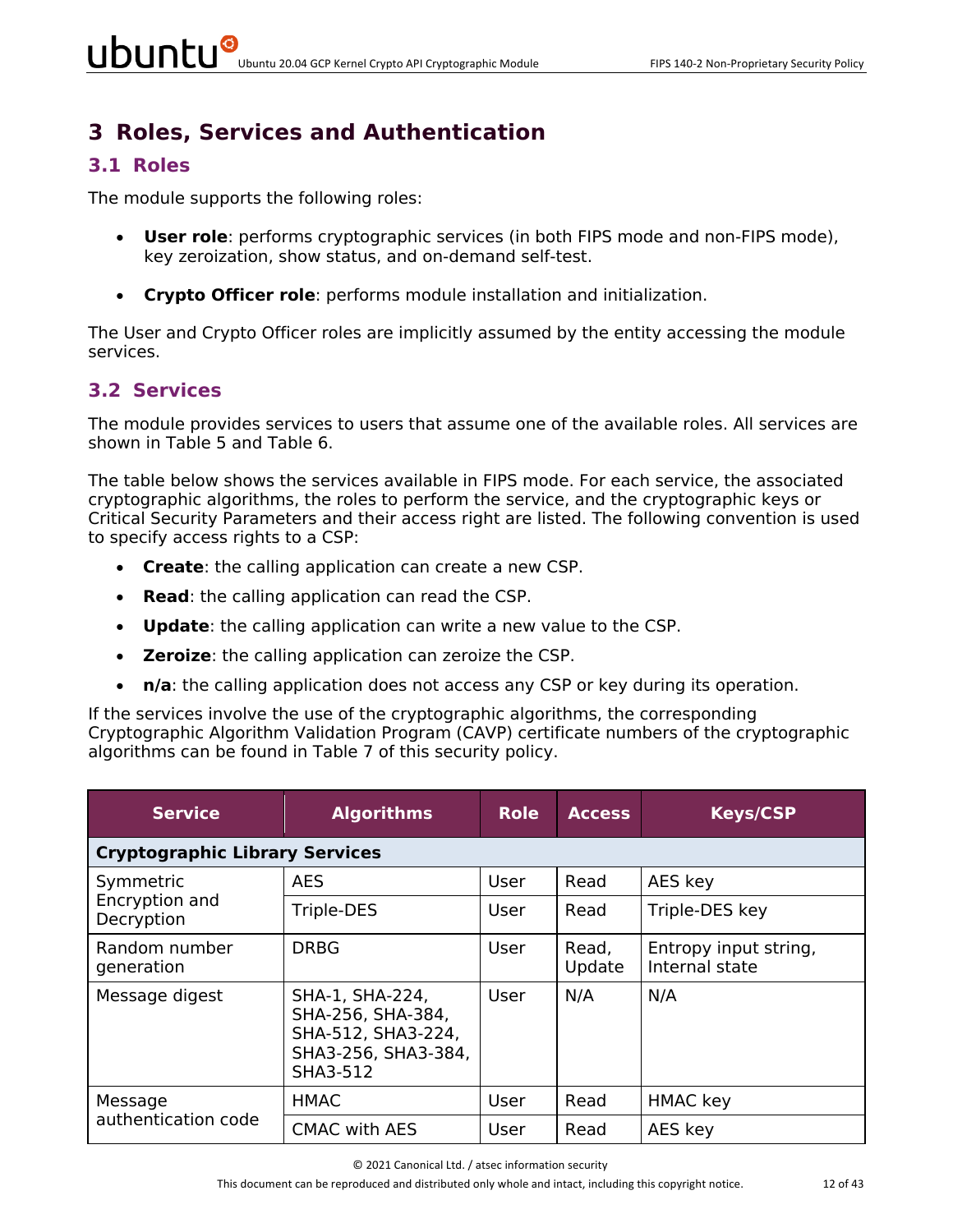| <b>Service</b>                                                                                     | <b>Algorithms</b>                                                                                     | <b>Role</b>              | <b>Access</b> | <b>Keys/CSP</b>                             |  |  |  |  |
|----------------------------------------------------------------------------------------------------|-------------------------------------------------------------------------------------------------------|--------------------------|---------------|---------------------------------------------|--|--|--|--|
| (MAC)                                                                                              | <b>CMAC with Triple-DES</b>                                                                           | User                     | Read          | Triple-DES key                              |  |  |  |  |
| Key wrapping $(KTS1)$                                                                              | AES-GCM, AES-CCM<br>AES-CBC+HMAC,<br>Triple-DES+ HMAC                                                 | User                     | Read          | AES key, Triple-DES key,<br><b>HMAC</b> key |  |  |  |  |
| Encrypt-then-MAC<br>(authenc) operation<br>for IPsec                                               | AES (CBC mode),<br>Triple-DES (CBC<br>mode), HMAC                                                     | User                     | Read          | AES key, Triple-DES key,<br><b>HMAC</b> key |  |  |  |  |
| Key encapsulation <sup>2</sup> ,<br><b>PKCS#1 v1.5</b><br>signature generation<br>and verification | <b>RSA</b>                                                                                            | User                     | Read          | RSA key pair                                |  |  |  |  |
| <b>Other Services</b>                                                                              |                                                                                                       |                          |               |                                             |  |  |  |  |
| Error detection code                                                                               | $crc32c3$ , $crc10dif3$                                                                               | <b>User</b>              | N/A           | None                                        |  |  |  |  |
| Data compression                                                                                   | deflate <sup>3</sup> , $Iz43$ , $Iz4hc3$ ,<br>Izo <sup>3</sup> , zlib <sup>3</sup> , 842 <sup>3</sup> | User                     | N/A           | None                                        |  |  |  |  |
| Memory copy<br>operation                                                                           | ecb(cipher $null)3$                                                                                   | User                     | N/A           | None                                        |  |  |  |  |
| Show status                                                                                        | N/A                                                                                                   | User                     | N/A           | None                                        |  |  |  |  |
| Zeroization                                                                                        | N/A                                                                                                   | <b>User</b>              | Zeroize       | All CSPs                                    |  |  |  |  |
| Self-Tests                                                                                         | AES, Triple-DES, SHS,<br>SHA3, HMAC, RSA,<br><b>DRBG</b>                                              | User                     | N/A           | None                                        |  |  |  |  |
| Module installation                                                                                | N/A                                                                                                   | Crypto<br><b>Officer</b> | N/A           | None                                        |  |  |  |  |
| Module initialization                                                                              | N/A                                                                                                   | Crypto<br><b>Officer</b> | N/A           | None                                        |  |  |  |  |

*Table 5 - Services in FIPS mode of operation*

The table below lists the services only available in non-FIPS mode of operation.

| <b>Service</b>                         | Algorithms / Key sizes           | <b>Role</b> | <b>Acces</b><br>s | <b>CSPs</b>             |
|----------------------------------------|----------------------------------|-------------|-------------------|-------------------------|
| Symmetric encryption<br>and decryption | AES-XTS with 192-bit key<br>size | User        | Read              | Symmetric key           |
|                                        | 2-key Triple-DES                 | User        | Read              | 2-key Triple-DES<br>key |

<sup>1</sup> Approved per IG D.9

<sup>2</sup> Allowed per IG D.9

<sup>&</sup>lt;sup>3</sup> This algorithm does not provide any cryptographic attribute.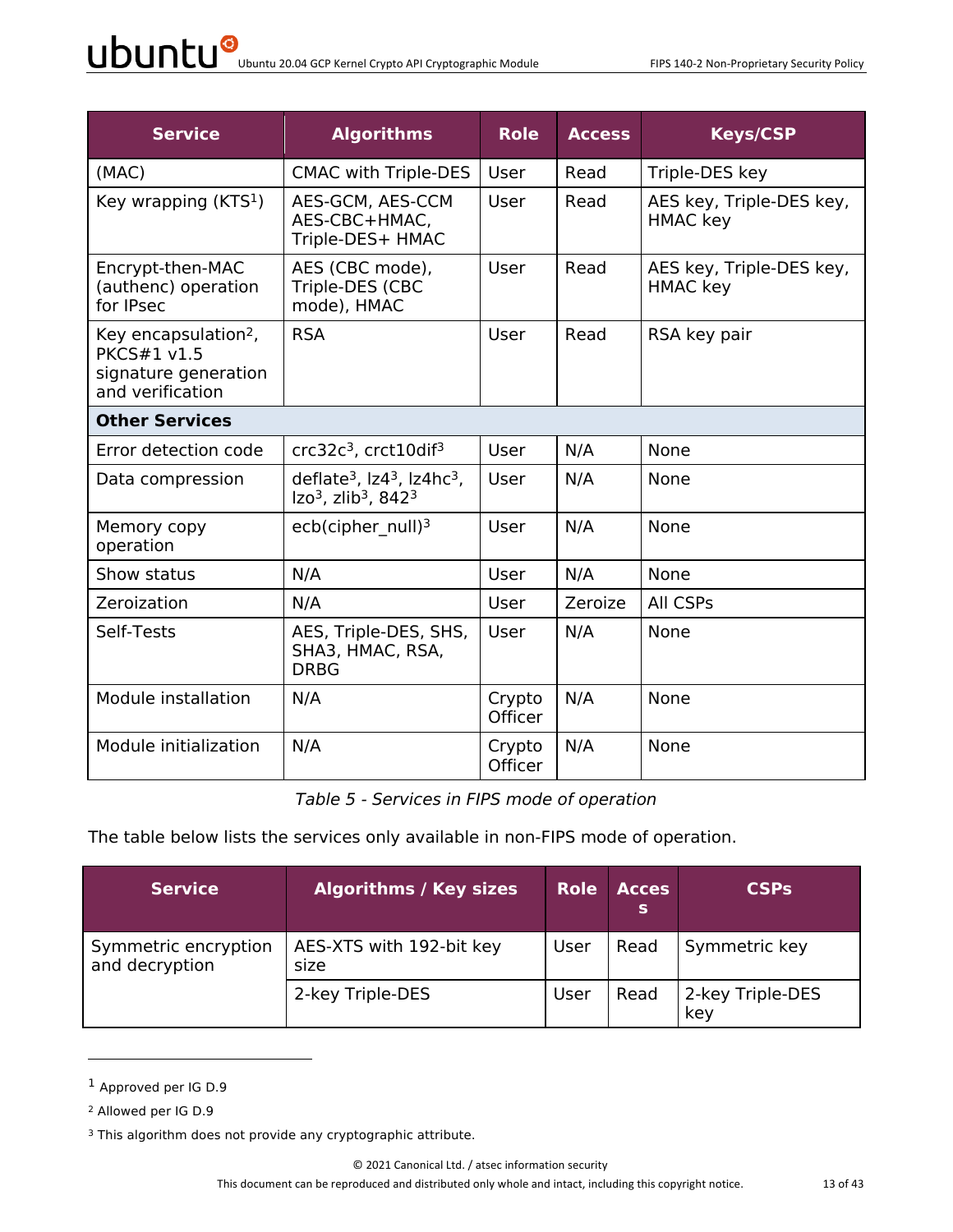| <b>Service</b>                          | <b>Algorithms / Key sizes</b>                                                            | <b>Role</b> | <b>Acces</b><br>s | CSPs                                                               |
|-----------------------------------------|------------------------------------------------------------------------------------------|-------------|-------------------|--------------------------------------------------------------------|
|                                         | Generic GCM encryption with<br>external IV<br>RFC4106 GCM encryption<br>with external IV | User        | Read              | AES key                                                            |
| Message digest                          | GHASH outside the GCM<br>context                                                         | User        | N/A               | None                                                               |
| Message<br>authentication code          | HMAC with less than 112 bit<br>keys                                                      | User        | Read              | <b>HMAC</b> key                                                    |
| (MAC)                                   | CMAC with 2-key Triple-DES                                                               | User        | Read              | 2-key Triple-DES<br>key                                            |
| RSA sign/verify<br>primitive operations | RSA primitive operations<br>listed in Table 9                                            | User        | Read              | RSA key pair                                                       |
| Shared secret<br>computation            | Diffie-Hellman and EC Diffie-<br>Hellman                                                 | User        | Read              | Diffie-Hellman key<br>pair<br><b>EC Diffie-Hellman</b><br>key pair |
| Key encapsulation                       | RSA with key smaller than<br>2048 bits.                                                  | User        | Read              | RSA key pair                                                       |
| Key generation                          | <b>EC Key Generation</b>                                                                 | User        | Read/<br>Write    | EC key pair                                                        |
| <b>Signature Generation</b>             | $SHA-1$                                                                                  | User        | Read              | RSA key pair                                                       |

*Table 6 – Services in non-FIPS mode of operation*

#### **3.3 Algorithms**

The algorithms implemented in the module are tested and validated by the CAVP for the following operating environment:

• Ubuntu 20.04 LTS 64-bit running on Intel® Xeon® Gold 6226 processor.

The Ubuntu 20.04 GCP Kernel Crypto API Cryptographic Module is compiled to use the support from the processor and assembly code for AES, Triple-DES, SHA and GHASH<sup>4</sup> operations to enhance the performance of the module. Different implementations can be invoked by using the unique algorithm driver names. All the algorithm execution paths have been validated by the CAVP.

The module supports the use of generic C implementation for all the algorithms, the use of strict assembler for AES and Triple-DES core algorithms, the use of strict assembler for Triple-DES (both core and modes), the use of AES-NI for AES core algorithm and CLMUL for the GHASH algorithm, the use of AES-NI for AES (both core and modes), the use of AVX, AVX2 and SSSE3 for SHA algorithm.

<sup>4</sup> The GHASH algorithm is used in GCM mode.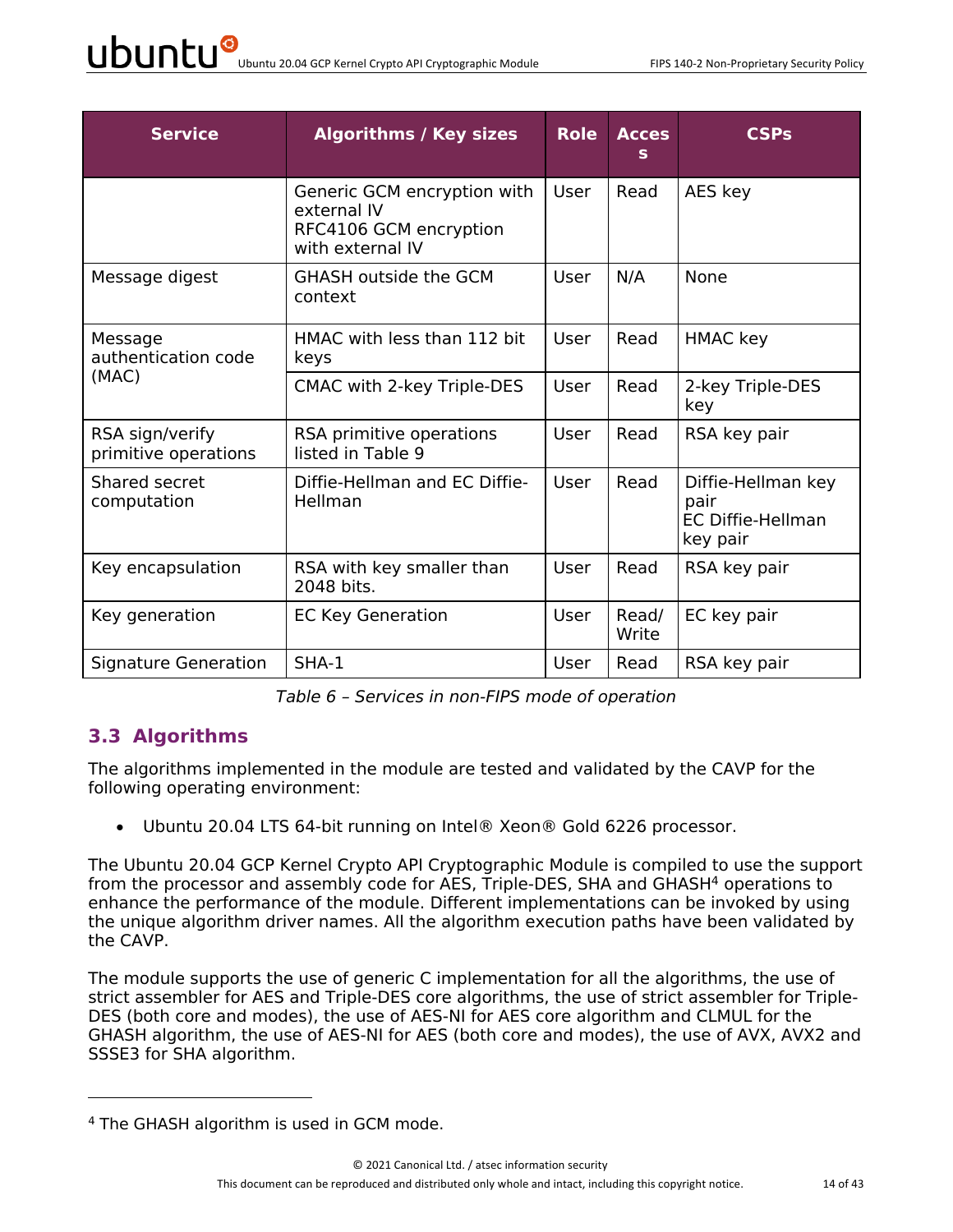The following table shows the CAVP certificates and their associated information of the cryptographic implementation in FIPS mode.

| <b>CAVP Cert</b>                 |             | <b>Algorithm Standard</b>     | Mode /<br><b>Method</b>                                                                                       | Key Lengths,<br><b>Curves or</b><br><b>Moduli (in</b><br>bits) | <b>Use</b>                                            |
|----------------------------------|-------------|-------------------------------|---------------------------------------------------------------------------------------------------------------|----------------------------------------------------------------|-------------------------------------------------------|
| Linux Kernel<br>crypto API (C C) | <b>AES</b>  | [FIPS197],<br>[SP800-<br>38A] | ECB, CBC,<br><b>CTR</b>                                                                                       | 128, 192, 256                                                  | Data Encryption<br>and Decryption                     |
| #A644                            |             | [SP800-<br>38B]               | <b>CMAC</b>                                                                                                   | 128, 192, 256                                                  | <b>MAC Generation</b><br>and Verification             |
|                                  |             | [SP800-<br>38C]               | <b>CCM</b>                                                                                                    | 128, 192, 256                                                  | Data Encryption<br>and Decryption                     |
|                                  |             | [SP800-<br>38D]               | <b>GCM</b><br>decryption<br>with external<br>IV                                                               | 128, 192, 256                                                  | Data Decryption                                       |
|                                  |             | [SP800-<br>38D]               | <b>GMAC</b>                                                                                                   | 128, 192, 256                                                  | <b>MAC Generation</b><br>and Verification             |
|                                  | <b>DRBG</b> | [SP800-<br>38E]               | <b>XTS</b>                                                                                                    | 128, 256                                                       | Data Encryption<br>and Decryption<br>for Data Storage |
|                                  |             | [SP800-<br>90A]               | <b>Hash DRBG</b><br>SHA-1,<br>SHA-256,<br>SHA-384,<br><b>SHA-512</b><br>with/without<br><b>PR</b>             | N/A                                                            | Deterministic<br>Random Bit<br>Generation             |
|                                  |             |                               | <b>HMAC DRB</b><br>G:<br><b>SHA-1,</b><br>SHA-256,<br>SHA-384,<br><b>SHA-512</b><br>with/without<br><b>PR</b> |                                                                |                                                       |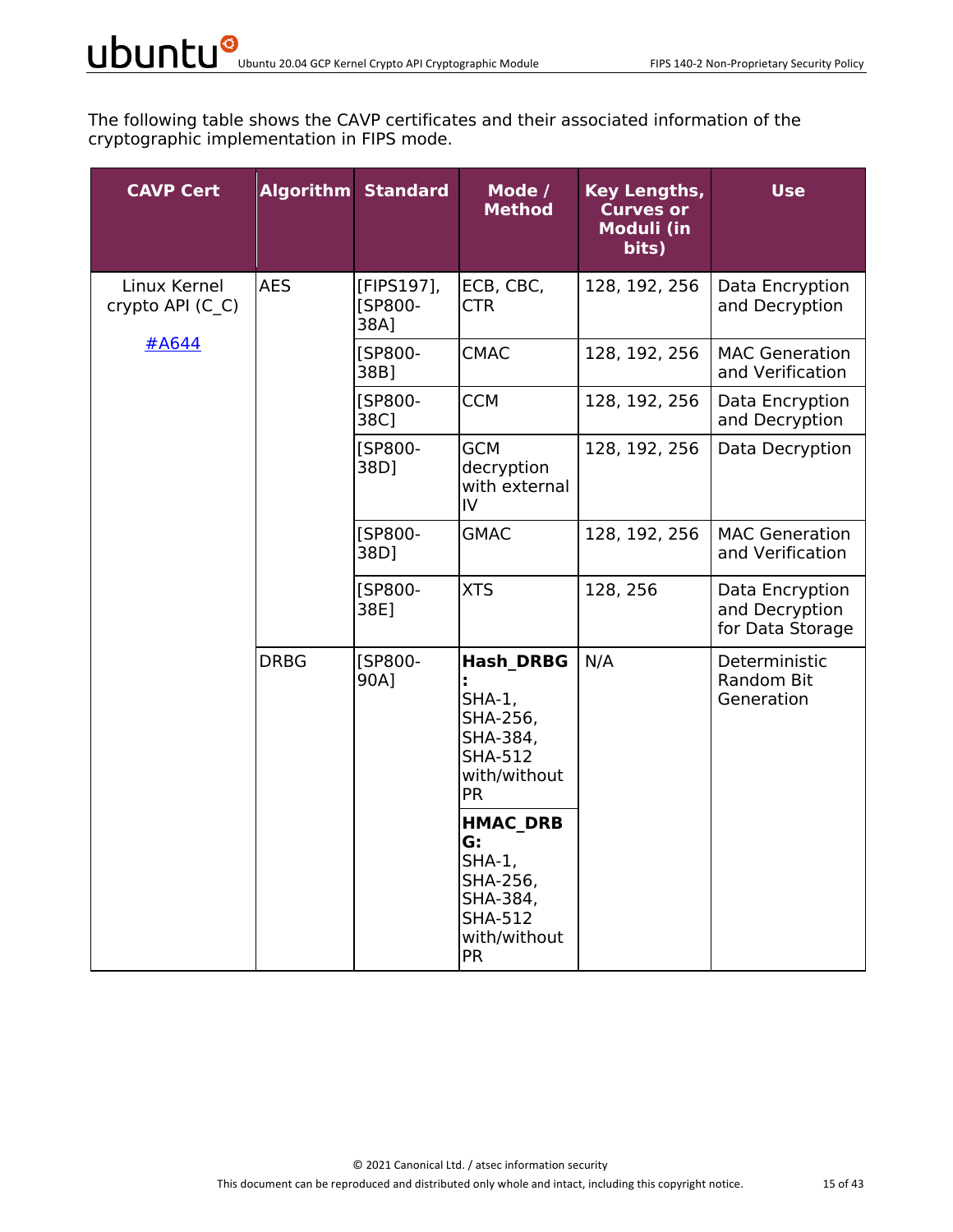| <b>CAVP Cert</b>           |                             | <b>Algorithm Standard</b>         | Mode /<br><b>Method</b>                                                                      | Key Lengths,<br><b>Curves or</b><br><b>Moduli (in</b><br>bits) | <b>Use</b>                                          |
|----------------------------|-----------------------------|-----------------------------------|----------------------------------------------------------------------------------------------|----------------------------------------------------------------|-----------------------------------------------------|
|                            |                             |                                   | <b>CTR DRBG:</b><br>AES-128,<br>AES-192,<br>AES-256<br>with DF,<br>with/without<br><b>PR</b> |                                                                |                                                     |
|                            | <b>SHS</b>                  | [FIPS180-4]                       | SHA-1,<br>SHA-224,<br>SHA-256,<br>SHA-384,<br><b>SHA-512</b>                                 | N/A                                                            | Message Digest                                      |
|                            | <b>HMAC</b>                 | [FIPS198-1]                       | SHA-1,<br>SHA-224,<br>SHA-256,<br>SHA-384,<br><b>SHA-512</b>                                 |                                                                |                                                     |
|                            | <b>RSA</b>                  | [FIPS186-4]                       | PKCS#1v1.<br>5<br>SHA-224,<br>SHA-256,<br>SHA-384,<br><b>SHA-512</b>                         | 2048, 3072,<br>4096                                            | Digital Signature<br>Generation and<br>Verification |
|                            |                             |                                   | PKCS#1v1.<br><b>5 SHA-1</b>                                                                  |                                                                | Digital Signature<br>Verification                   |
|                            | Triple-<br>DES <sup>5</sup> | $[SP800-67]$ ,<br>[SP800-<br>38A] | ECB, CBC,<br><b>CTR</b>                                                                      | 192                                                            | Data Encryption<br>and Decryption                   |
|                            |                             | [SP800-67],<br>[SP800-<br>38B]    | <b>CMAC</b>                                                                                  | 192                                                            | <b>MAC Generation</b><br>and Verification           |
| Linux Kernel<br>crypto API | SHA3                        | [FIPS202]                         | SHA3-224,<br>SHA3-256,                                                                       | N/A                                                            | Message Digest                                      |
| (SHA3 C C)<br>#A643        | HMAC-<br>SHA3               | [FIPS198-1]                       | SHA3-384,<br>SHA3-512                                                                        | 112 or greater                                                 | Message<br>authentication<br>code                   |

<sup>5</sup> Triple-DES provides a security strength of 112 bits.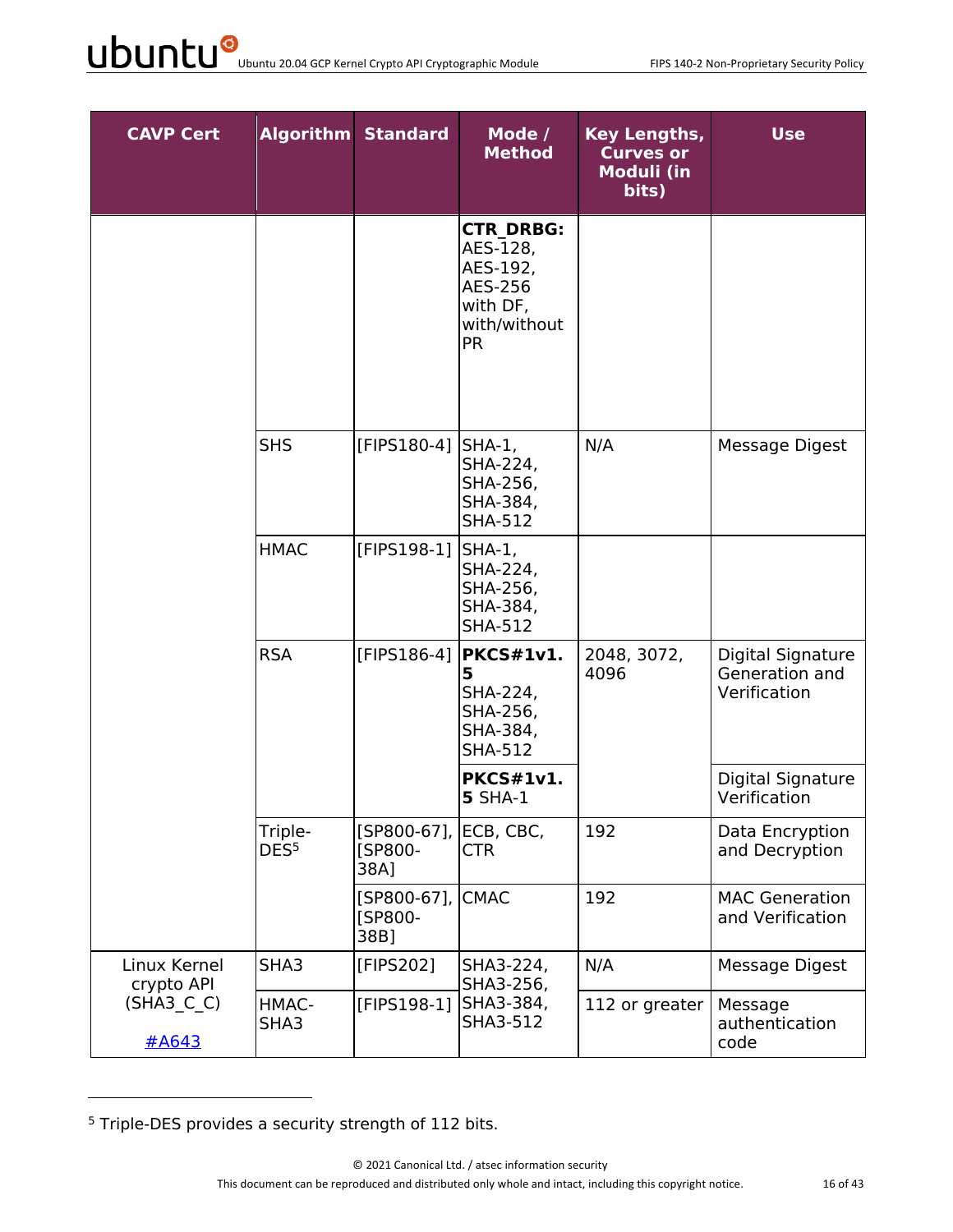# UDUNCU<sup>O</sup> Ubuntu 20.04 GCP Kernel Crypto API Cryptographic Module FIPS 140-2 Non-Proprietary Security Policy

| <b>CAVP Cert</b>                                                                                                                                               |                             | <b>Algorithm Standard</b>                   | Mode /<br><b>Method</b> | <b>Key Lengths,</b><br><b>Curves or</b><br>Moduli (in<br>bits) | <b>Use</b>                        |
|----------------------------------------------------------------------------------------------------------------------------------------------------------------|-----------------------------|---------------------------------------------|-------------------------|----------------------------------------------------------------|-----------------------------------|
| Linux Kernel<br>crypto API<br>(CFB C C)<br>#A642<br>Linux Kernel<br>crypto API<br>(CFB CTI C)<br>#A634<br>Linux Kernel<br>crypto API<br>(CFB AESNI C)<br>#A625 | <b>AES</b>                  | [FIPS197],<br>[SP800-<br>38A]               | <b>CFB128</b>           | 128, 192, 256                                                  | Data Encryption<br>and Decryption |
| Linux Kernel<br>crypto API<br>(CFB C C)<br>#A642<br>Linux Kernel<br>crypto API<br>(CFB X86ASM C)<br>#A621                                                      | Triple-<br>DES <sup>5</sup> | [SP800-67], CFB64<br><b>[SP800-</b><br>38A] |                         | 192                                                            |                                   |

<sup>5</sup> Triple-DES provides a security strength of 112 bits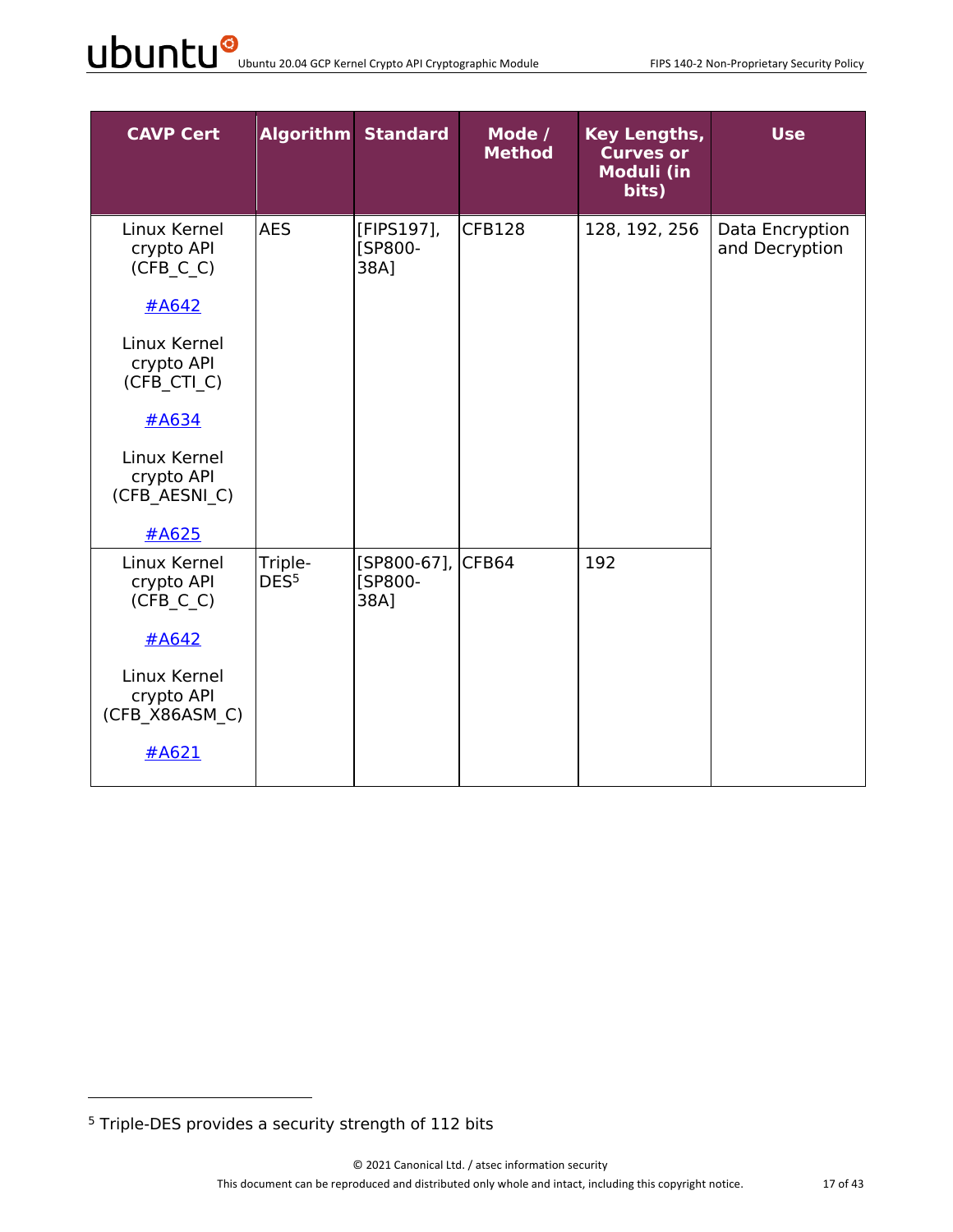# UDUNCU<sup>O</sup> Ubuntu 20.04 GCP Kernel Crypto API Cryptographic Module FIPS 140-2 Non-Proprietary Security Policy

| <b>CAVP Cert</b>                             |                             | <b>Algorithm Standard</b>             | Mode /<br><b>Method</b> | <b>Key Lengths,</b><br><b>Curves or</b><br><b>Moduli (in</b><br>bits) | <b>Use</b>                        |
|----------------------------------------------|-----------------------------|---------------------------------------|-------------------------|-----------------------------------------------------------------------|-----------------------------------|
| Linux Kernel<br>crypto API<br>$(OFB_C_C)$    | <b>AES</b>                  | [FIPS197],<br>[SP800-<br>38A]         | <b>OFB</b>              | 128, 192, 256                                                         | Data Encryption<br>and Decryption |
| #A641                                        |                             |                                       |                         |                                                                       |                                   |
| Linux Kernel<br>crypto API<br>(OFB_CTI_C)    |                             |                                       |                         |                                                                       |                                   |
| $\#A633$                                     |                             |                                       |                         |                                                                       |                                   |
| Linux Kernel<br>crypto API<br>(OFB AESNI C)  |                             |                                       |                         |                                                                       |                                   |
| #A624                                        |                             |                                       |                         |                                                                       |                                   |
| Linux Kernel<br>crypto API<br>(OFB C C)      | Triple-<br>DES <sup>5</sup> | [SP800-67],<br><b>[SP800-</b><br>38A] | <b>OFB</b>              | 192                                                                   |                                   |
| #A641                                        |                             |                                       |                         |                                                                       |                                   |
| Linux Kernel<br>crypto API<br>(OFB X86ASM C) |                             |                                       |                         |                                                                       |                                   |
| #A620                                        |                             |                                       |                         |                                                                       |                                   |

<sup>5</sup> Triple-DES provides a security strength of 112 bits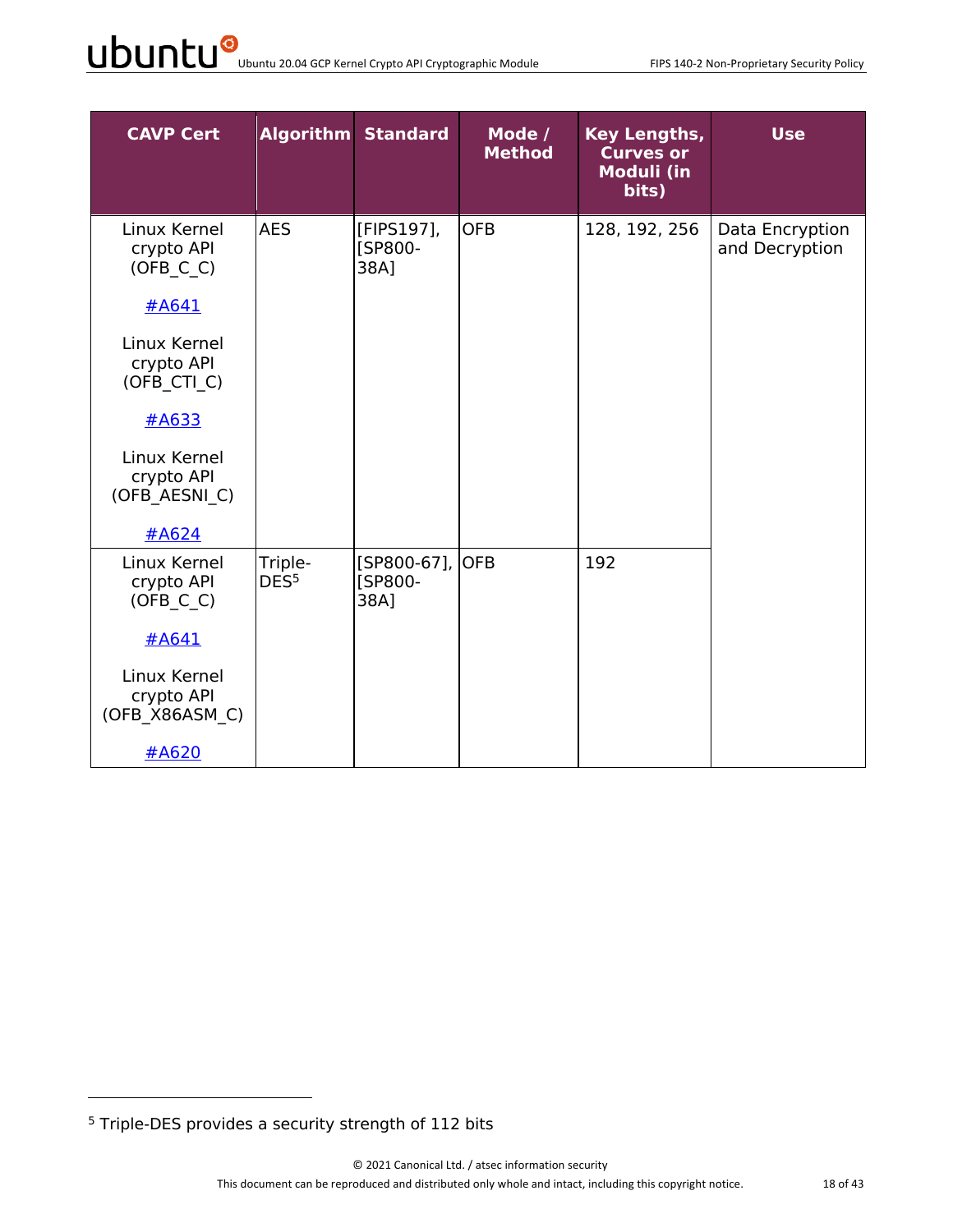| <b>CAVP Cert</b>                                                                   |            | <b>Algorithm Standard</b>             | Mode /<br><b>Method</b>                                                                           | Key Lengths,<br><b>Curves or</b><br><b>Moduli (in</b><br>bits) | <b>Use</b>                                |
|------------------------------------------------------------------------------------|------------|---------------------------------------|---------------------------------------------------------------------------------------------------|----------------------------------------------------------------|-------------------------------------------|
| Linux Kernel<br>crypto API<br>(CTS C C)                                            | <b>AES</b> | [FIPS197],<br>[SP800-38A<br>Addendum] | CBC-CS3                                                                                           | 128, 192, 256                                                  | Data Encryption<br>and Decryption         |
| #A640<br>Linux Kernel<br>crypto API<br>(CTS_CTI_C)                                 |            |                                       |                                                                                                   |                                                                |                                           |
| $\#A632$<br>Linux Kernel<br>crypto API<br>(CTS AESNI C)                            |            |                                       |                                                                                                   |                                                                |                                           |
| #A623                                                                              |            |                                       |                                                                                                   |                                                                |                                           |
| Linux Kernel<br>crypto API<br>(RFC4106IIV C C)                                     | <b>AES</b> | [FIPS197],<br>[SP800-<br>38A]         | <b>ECB</b>                                                                                        | 128, 192, 256                                                  | Data Encryption<br>and Decryption         |
| #A639<br>Linux Kernel<br>crypto API                                                |            | [SP800-<br>38D]                       | <b>GCM</b><br>encryption<br>with internal<br>IV                                                   | 128, 192, 256                                                  | Data Encryption                           |
| (RFC4106IIV_CTI_C DRBG<br>#A636<br>Linux Kernel<br>crypto API<br>(RFC4106IIV AESNI |            | [SP800-<br>90A]                       | <b>Hash DRBG</b><br><b>SHA-1,</b><br>SHA-256,<br>SHA-384,<br>SHA-512<br>with/without<br><b>PR</b> | N/A                                                            | Deterministic<br>Random Bit<br>Generation |
| ASM)<br>#A630                                                                      |            |                                       | <b>HMAC DRB</b><br>G:<br>$SHA-1,$<br>SHA-256,                                                     |                                                                |                                           |
| Linux Kernel<br>crypto API<br>(RFC4106IIV AESNI                                    |            |                                       | SHA-384,<br><b>SHA-512</b><br>with/without<br><b>PR</b>                                           |                                                                |                                           |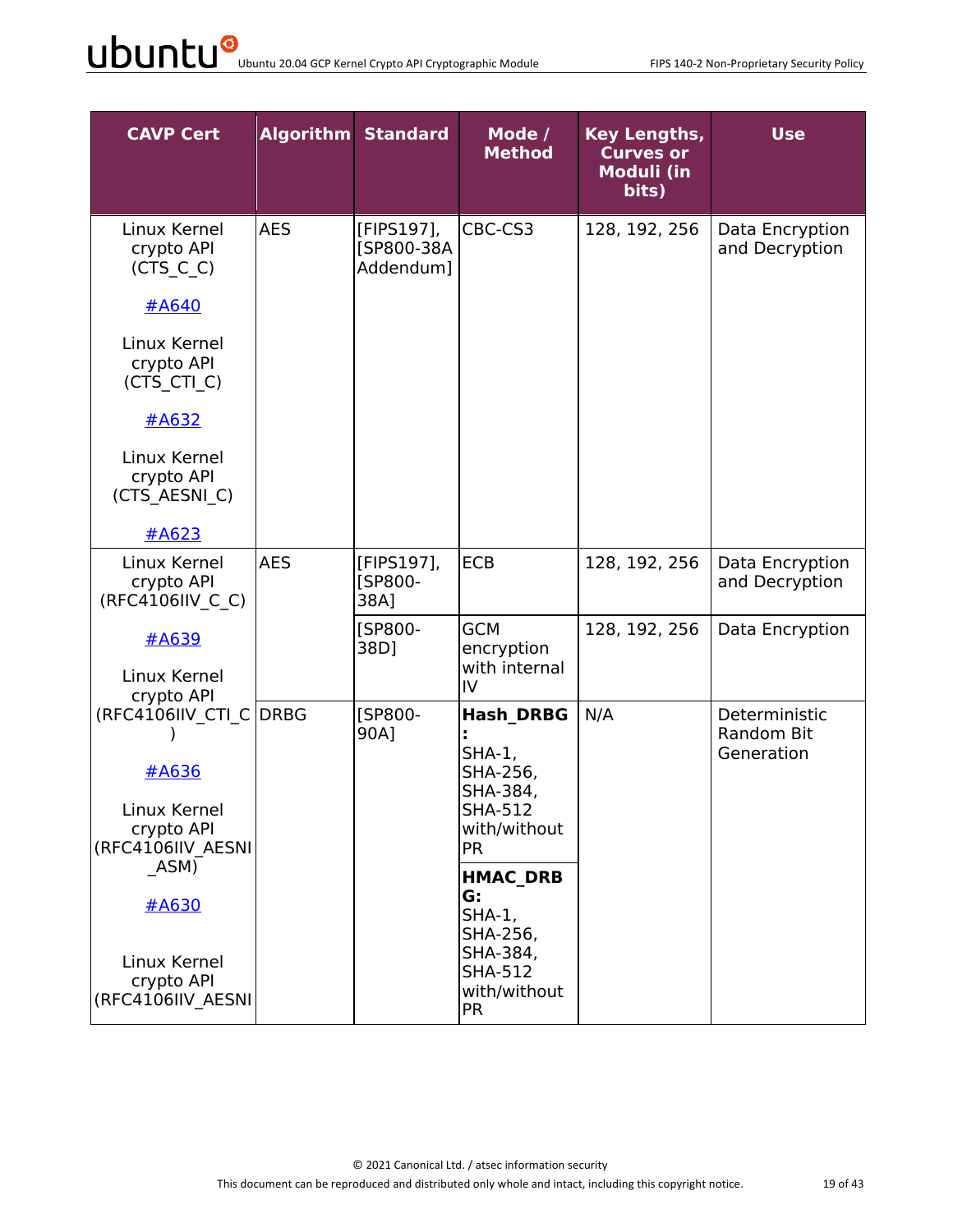| <b>CAVP Cert</b>                                                                                                                                                         |            | <b>Algorithm Standard</b>     | Mode /<br><b>Method</b>                                                                                                                                                                                                                                                                                               | <b>Key Lengths,</b><br><b>Curves or</b><br><b>Moduli (in</b><br>bits) | <b>Use</b>                                |
|--------------------------------------------------------------------------------------------------------------------------------------------------------------------------|------------|-------------------------------|-----------------------------------------------------------------------------------------------------------------------------------------------------------------------------------------------------------------------------------------------------------------------------------------------------------------------|-----------------------------------------------------------------------|-------------------------------------------|
| $\overline{\phantom{a}}$ C)<br><u>#A627</u>                                                                                                                              |            |                               | <b>CTR DRBG:</b><br>AES-128,<br>AES-192,<br>AES-256<br>with DF,<br>with/without<br><b>PR</b>                                                                                                                                                                                                                          |                                                                       |                                           |
| Linux Kernel<br>crypto API<br>(RFC4106EIV C C)                                                                                                                           | <b>AES</b> | [FIPS197],<br>[SP800-<br>38A] | <b>ECB</b>                                                                                                                                                                                                                                                                                                            | 128, 192, 256                                                         | Data Encryption<br>and Decryption         |
| <b>#A638</b><br>Linux Kernel<br>crypto API                                                                                                                               |            | [SP800-<br>38D]               | <b>GCM</b><br>encryption<br>with external<br>IV                                                                                                                                                                                                                                                                       | 128, 192, 256                                                         | Data Decryption                           |
| (RFC4106IV CTI C) DRBG<br>#A635<br>Linux Kernel<br>crypto API<br>(RFC4106EIV AES<br>NI ASM)<br>#A629<br>Linux Kernel<br>crypto API<br>(RFC4106EIV AES<br>$NI_C$<br>#A626 |            | [SP800-<br>90A]               | <b>Hash DRBG</b><br>$SHA-1$ ,<br>SHA-256,<br>SHA-384,<br><b>SHA-512</b><br>with/without<br><b>PR</b><br><b>HMAC DRB</b><br>G:<br><b>SHA-1,</b><br>SHA-256,<br>SHA-384,<br><b>SHA-512</b><br>with/without<br><b>PR</b><br><b>CTR DRBG:</b><br>AES-128,<br>AES-192,<br>AES-256<br>with DF,<br>with/without<br><b>PR</b> | N/A                                                                   | Deterministic<br>Random Bit<br>Generation |
| Linux Kernel<br>crypto API (CTI C)                                                                                                                                       | <b>AES</b> | [FIPS197],<br>[SP800-<br>38A] | ECB, CBC,<br>CTR                                                                                                                                                                                                                                                                                                      | 128, 192, 256                                                         | Data Encryption<br>and Decryption         |
| #A637<br>Linux Kernel                                                                                                                                                    |            | [SP800-<br>38B]               | <b>CMAC</b>                                                                                                                                                                                                                                                                                                           | 128, 192, 256                                                         | <b>MAC Generation</b><br>and Verification |
| crypto API (CTI_C)                                                                                                                                                       |            | [SP800-<br>38C]               | <b>CCM</b>                                                                                                                                                                                                                                                                                                            | 128, 192, 256                                                         | Data Encryption<br>and Decryption         |

© 2021 Canonical Ltd. / atsec information security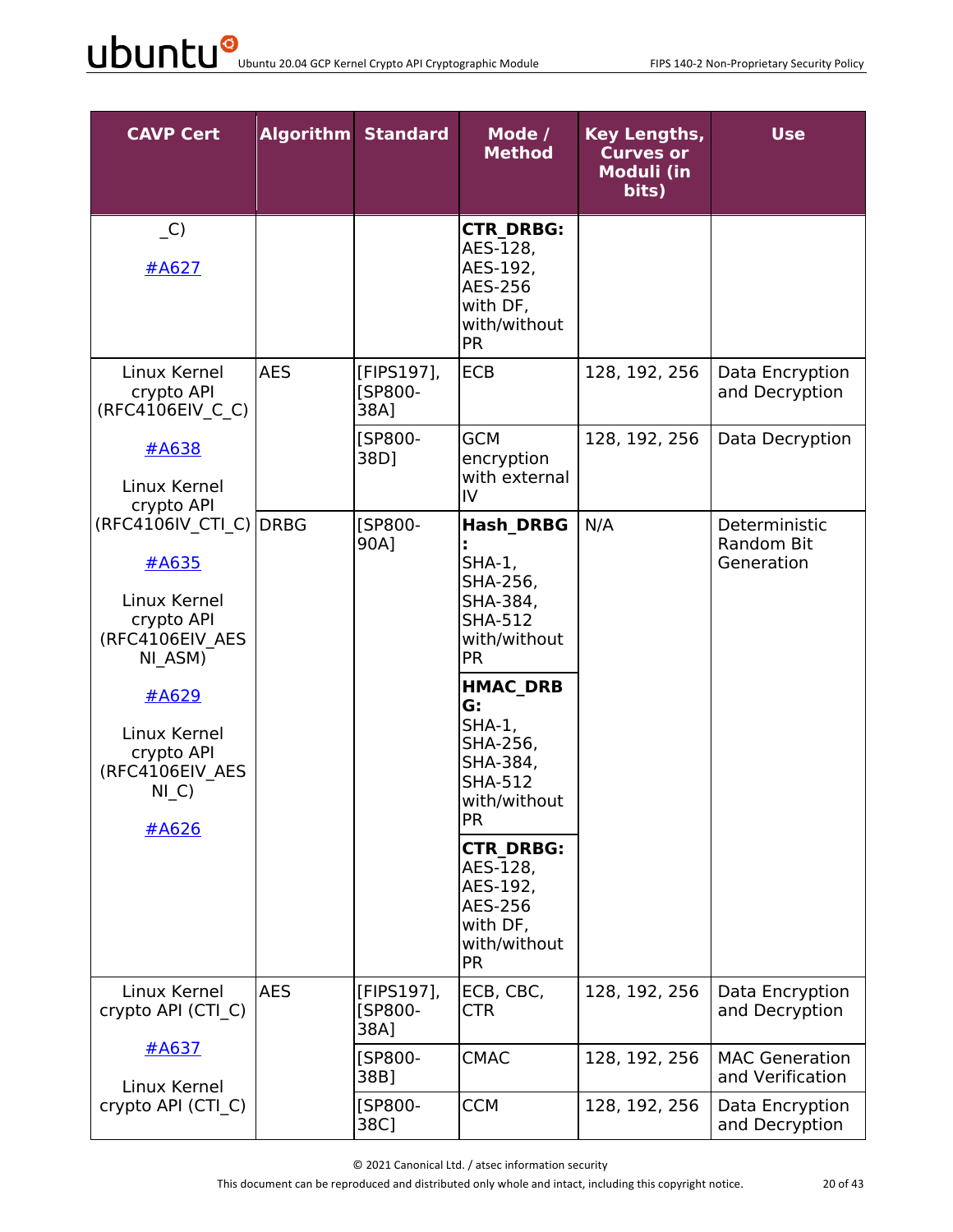| <b>CAVP Cert</b>                          |             | <b>Algorithm Standard</b>     | Mode /<br><b>Method</b>                                                                                  | Key Lengths,<br><b>Curves or</b><br>Moduli (in<br>bits) | <b>Use</b>                                            |
|-------------------------------------------|-------------|-------------------------------|----------------------------------------------------------------------------------------------------------|---------------------------------------------------------|-------------------------------------------------------|
| #A628                                     |             | [SP800-<br>38D]               | <b>GCM</b><br>decryption<br>with external<br>IV                                                          | 128, 192, 256                                           | Data Decryption                                       |
|                                           |             | [SP800-<br>38D]               | <b>GMAC</b>                                                                                              | 128, 192, 256                                           | <b>MAC Generation</b><br>and Verification             |
|                                           |             | [SP800-<br>38E]               | <b>XTS</b>                                                                                               | 128, 256                                                | Data Encryption<br>and Decryption<br>for Data Storage |
|                                           | <b>DRBG</b> | [SP800-<br>90A]               | <b>Hash DRBG</b><br>$SHA-1$ ,<br>SHA-256,<br>SHA-384,<br><b>SHA-512</b><br>with/without<br><b>PR</b>     | N/A                                                     | Deterministic<br>Random Bit<br>Generation             |
|                                           |             |                               | <b>HMAC DRB</b><br>G:<br>$SHA-1,$<br>SHA-256,<br>SHA-384,<br><b>SHA-512</b><br>with/without<br><b>PR</b> |                                                         |                                                       |
|                                           |             |                               | <b>CTR DRBG:</b><br>AES-128,<br>AES-192,<br>AES-256<br>with DF,<br>with/without<br><b>PR</b>             |                                                         |                                                       |
| Linux Kernel<br>crypto API<br>(AESNI ASM) | <b>AES</b>  | [FIPS197],<br>[SP800-<br>38A] | ECB, CBC,<br><b>CTR</b>                                                                                  | 128, 192, 256                                           | Data Encryption<br>and Decryption                     |
| #A631                                     |             | [SP800-<br>38D]               | <b>GCM</b><br>decryption<br>with external<br>IV                                                          | 128, 192, 256                                           | Data Decryption                                       |
|                                           |             | [SP800-<br>38E]               | <b>XTS</b>                                                                                               | 128, 256                                                | Data Encryption<br>and Decryption<br>for Data Storage |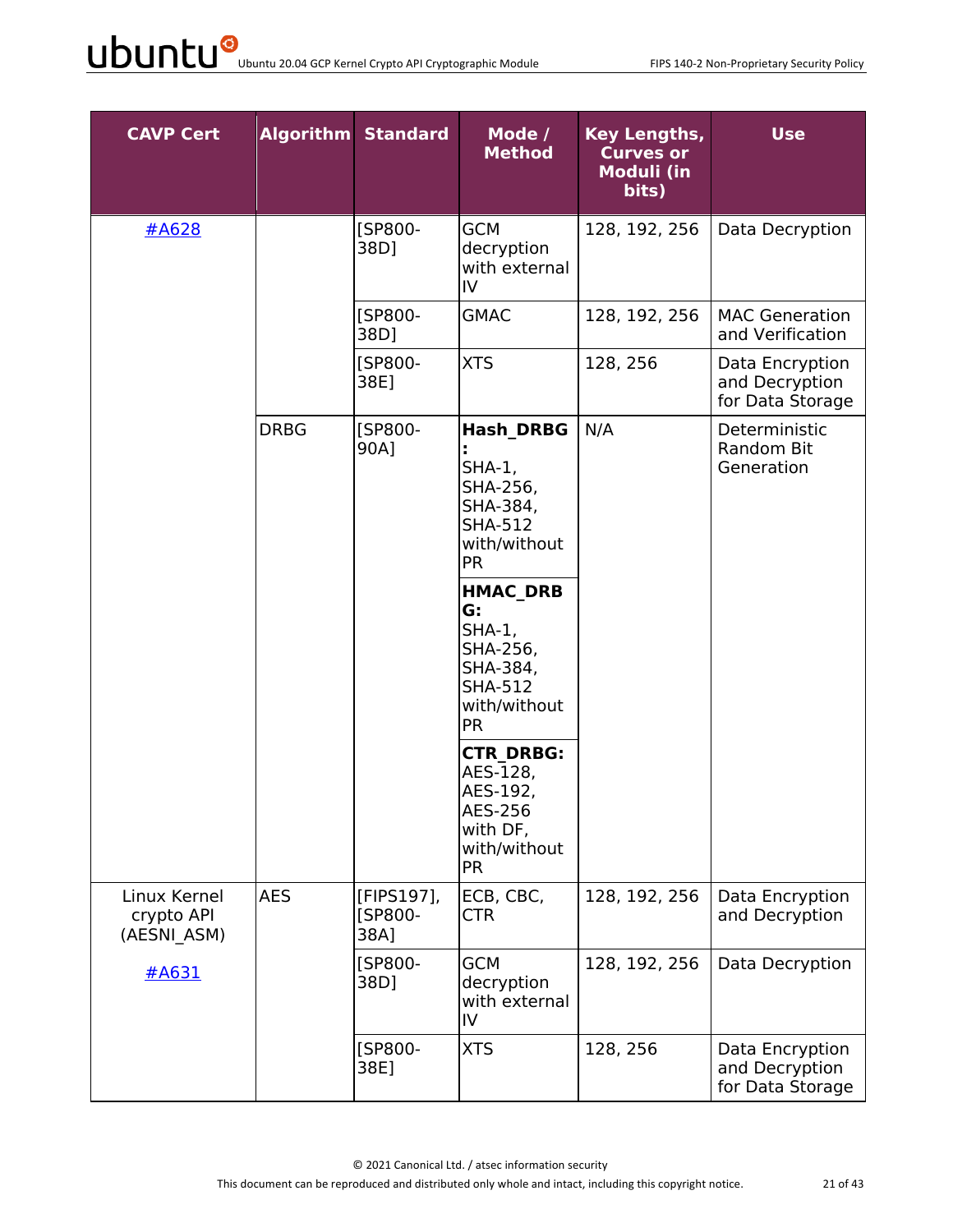| <b>CAVP Cert</b>                                                                |                             | <b>Algorithm Standard</b>         | Mode /<br><b>Method</b>                                                                                                                                                                                         | <b>Key Lengths,</b><br><b>Curves or</b><br>Moduli (in<br>bits) | <b>Use</b>                                |
|---------------------------------------------------------------------------------|-----------------------------|-----------------------------------|-----------------------------------------------------------------------------------------------------------------------------------------------------------------------------------------------------------------|----------------------------------------------------------------|-------------------------------------------|
|                                                                                 | <b>DRBG</b>                 | [SP800-<br>90A]                   | <b>Hash DRBG</b><br>$SHA-1,$<br>SHA-256,<br>SHA-384,<br><b>SHA-512</b><br>with/without<br><b>PR</b><br><b>HMAC DRB</b><br>G:<br>$SHA-1,$<br>SHA-256,<br>SHA-384,<br><b>SHA-512</b><br>with/without<br><b>PR</b> | N/A                                                            | Deterministic<br>Random Bit<br>Generation |
|                                                                                 |                             |                                   | <b>CTR DRBG:</b><br>AES-128,<br>AES-192,<br>AES-256<br>with DF,<br>with/without<br><b>PR</b>                                                                                                                    |                                                                |                                           |
| Linux Kernel<br>crypto API<br>(X86ASM C)<br>#A622<br>Linux Kernel<br>crypto API | <b>DRBG</b><br>#A619        | [SP800-<br>90A]                   | <b>Hash DRBG</b><br>$SHA-1$ ,<br>SHA-256,<br>SHA-384,<br><b>SHA-512</b><br>with/without<br><b>PR</b>                                                                                                            | N/A                                                            | Deterministic<br>Random Bit<br>Generation |
| (X86ASM ASM)                                                                    |                             |                                   | <b>HMAC DRB</b><br>G:<br>$SHA-1,$<br>SHA-256,<br>SHA-384,<br><b>SHA-512</b><br>with/without<br><b>PR</b>                                                                                                        |                                                                |                                           |
|                                                                                 | Triple-<br>DES <sup>5</sup> | $[SP800-67]$ ,<br>[SP800-<br>38A] | ECB, CBC,<br><b>CTR</b>                                                                                                                                                                                         | 192                                                            | Data Encryption<br>and Decryption         |

<sup>5</sup> Triple-DES provides a security strength of 112 bits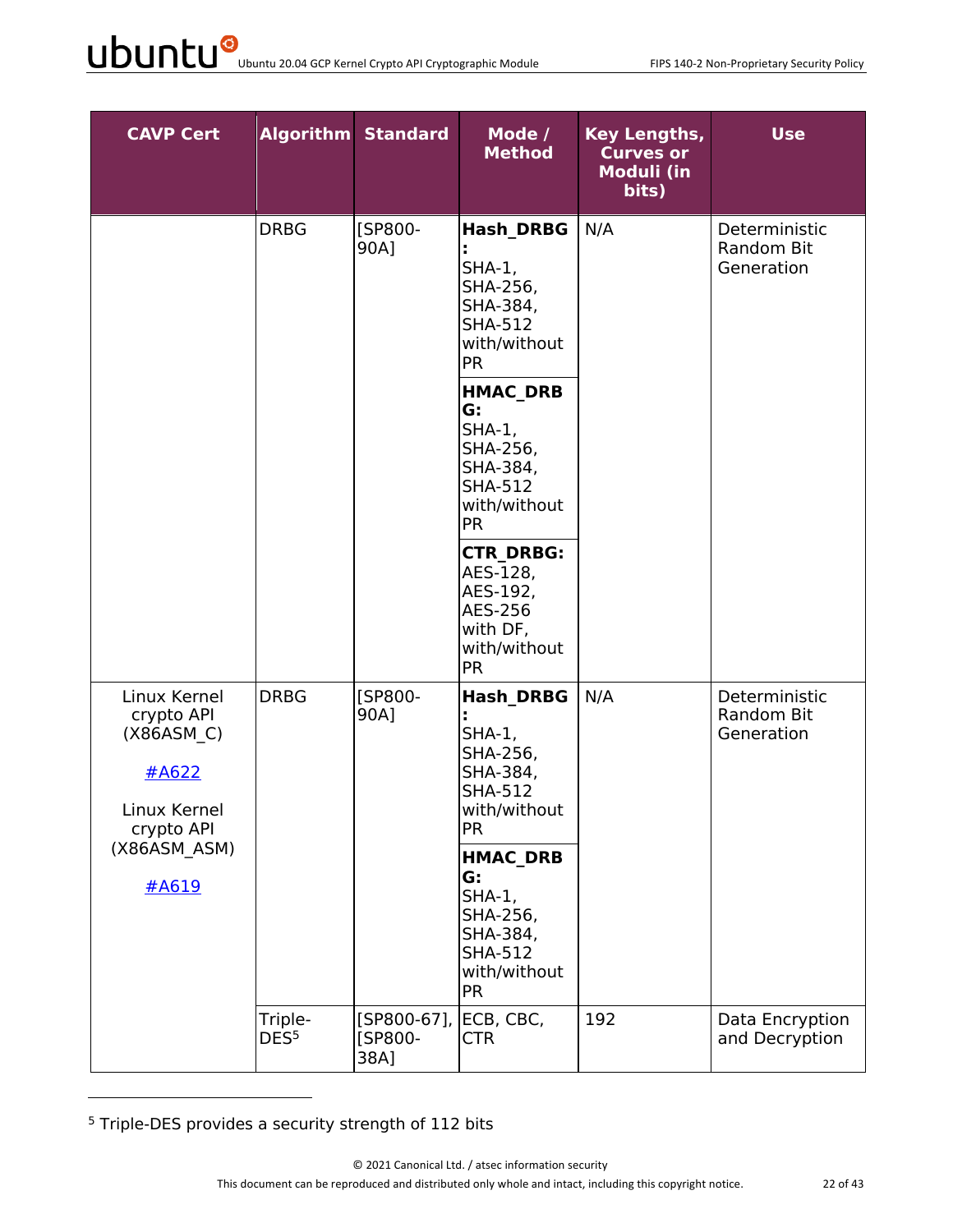# UDUNCU<sup>O</sup> Ubuntu 20.04 GCP Kernel Crypto API Cryptographic Module FIPS 140-2 Non-Proprietary Security Policy

| <b>CAVP Cert</b>                                                                                                     |                                     | <b>Algorithm Standard</b>          | Mode /<br><b>Method</b>                                                                                   | <b>Key Lengths,</b><br><b>Curves or</b><br>Moduli (in<br>bits) | <b>Use</b>                                                                                                                                    |
|----------------------------------------------------------------------------------------------------------------------|-------------------------------------|------------------------------------|-----------------------------------------------------------------------------------------------------------|----------------------------------------------------------------|-----------------------------------------------------------------------------------------------------------------------------------------------|
| Linux Kernel<br>crypto API<br>(X86ASM ASM)<br>#A618<br>Linux Kernel<br>crypto API (AVX)                              | <b>DRBG</b>                         | [SP800-<br>90A]                    | <b>Hash DRBG</b><br>$SHA-1,$<br>SHA-256,<br>SHA-384,<br><b>SHA-512</b><br>with/without<br><b>PR</b>       | N/A                                                            | Deterministic<br>Random Bit<br>Generation                                                                                                     |
| #A617<br>Linux Kernel<br>crypto API (AVX2)<br>#A616                                                                  |                                     |                                    | <b>HMAC DRB</b><br>G:<br>$SHA-1$ ,<br>SHA-256,<br>SHA-384,<br><b>SHA-512</b><br>with/without<br><b>PR</b> |                                                                |                                                                                                                                               |
|                                                                                                                      | <b>SHS</b>                          | [FIPS180-4]                        | $SHA-1$ ,<br>SHA-224,<br>SHA-256,<br>SHA-384,<br><b>SHA-512</b>                                           | N/A                                                            | <b>Message Digest</b>                                                                                                                         |
|                                                                                                                      | <b>HMAC</b>                         | [FIPS198-1]                        | $SHA-1$ ,<br>SHA-224,<br>SHA-256,<br>SHA-384,<br><b>SHA-512</b>                                           | 112 or greater                                                 | Message<br>authentication<br>code                                                                                                             |
|                                                                                                                      | <b>RSA</b>                          | [FIPS186-4]                        | PKCS#1v1.<br>5<br>SHA-224,<br>SHA-256,<br>SHA-384,<br><b>SHA-512</b>                                      | 2048, 3072,<br>4096                                            | Digital Signature<br>Generation and<br>Verification                                                                                           |
|                                                                                                                      |                                     |                                    | <b>PKCS#1v1.</b><br><b>5 SHA-1</b>                                                                        |                                                                | Digital Signature<br>Verification                                                                                                             |
| AES Certs. #A626,<br>#A627, #A628,<br>#A629, #A630,<br>#A631, #A635,<br>#A636, #A637,<br>$#A638, #A639$ and<br>#A644 | KTS <sup>1</sup> (AES) $[$ FIPS197] | [SP800-<br>38D]<br>[SP800-<br>38F] | AES-GCM<br>AES-CCM                                                                                        | AES keys:<br>128, 192, 256<br>bits                             | Key wrapping<br>and unwrapping<br>Key<br>establishment<br>methodology<br>provides<br>between 128<br>and 256 bits of<br>encryption<br>strength |

© 2021 Canonical Ltd. / atsec information security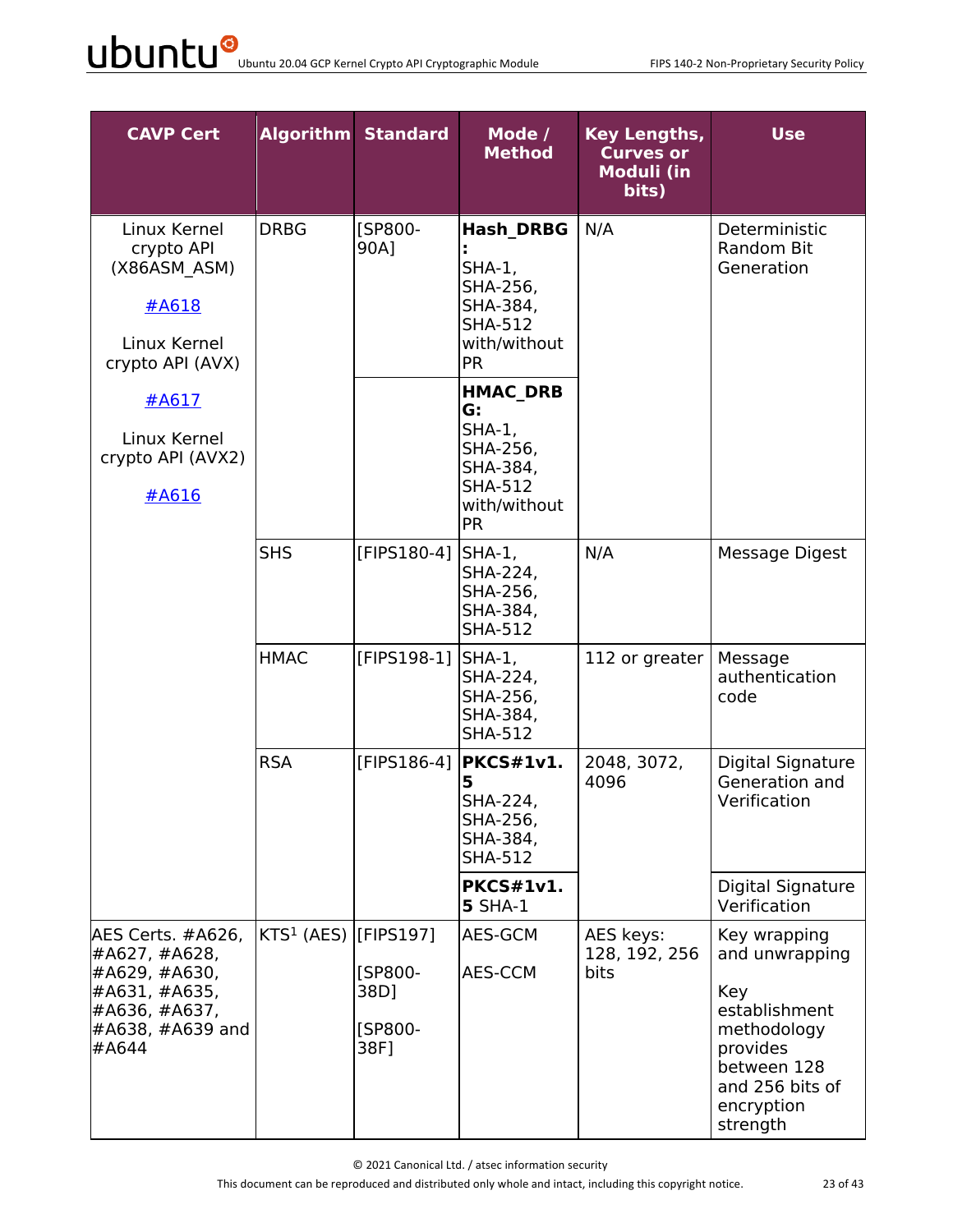# UDUNCU<sup>O</sup> Ubuntu 20.04 GCP Kernel Crypto API Cryptographic Module FIPS 140-2 Non-Proprietary Security Policy

| <b>CAVP Cert</b>                                                                                    |                                | <b>Algorithm Standard</b>                                                | Mode /<br><b>Method</b>                                                   | <b>Key Lengths,</b><br><b>Curves or</b><br><b>Moduli (in</b><br>bits)             | <b>Use</b>                                                                                                                                    |
|-----------------------------------------------------------------------------------------------------|--------------------------------|--------------------------------------------------------------------------|---------------------------------------------------------------------------|-----------------------------------------------------------------------------------|-----------------------------------------------------------------------------------------------------------------------------------------------|
| AES Certs. #A628,<br>#A631, #A637<br>and $#A644$<br>HMAC Certs.<br>#A616, #A617,<br>#A618 and #A644 | KTS (AES)                      | [FIPS180-41 AES-<br><b>ISP800-</b><br>38A]<br>[FIPS198-1]<br>[FIPS180-4] | CBC+HMAC-<br>SHA1/224/25<br>6/384/512                                     | AES keys:<br>128, 192, 256<br><b>bits</b><br>HMAC keys:<br>112 bits and<br>larger | Key wrapping<br>and unwrapping<br>Key<br>establishment<br>methodology<br>provides<br>between 128<br>and 256 bits of<br>encryption<br>strength |
| Triple-DES Certs.<br>#A619, #A622<br>and $#A644$<br>HMAC Certs.<br>#A616, #A617,<br>#A618 and #A644 | <b>KTS</b><br>(Triple-<br>DES) | $[SP800-67]$<br><b>[SP800-</b><br>38A]<br>[FIPS198-1]<br>[FIPS180-4]     | Triple-DES-<br>CBC+HMAC-<br>SHA1/224/25<br>6/384/512                      | Triple-DES<br>keys: 192 bits<br><b>HMAC keys:</b><br>112 bits and<br>larger       | Key wrapping<br>and unwrapping<br>Key<br>establishment<br>methodology<br>provides 112<br>bits of<br>encryption<br>strength                    |
| Vendor affirmed                                                                                     | <b>RSA</b>                     |                                                                          | [FIPS186-4] PKCS#1v1.5<br>SHA3-224,<br>SHA3-256,<br>SHA3-384,<br>SHA3-512 | 2048, 3072,<br>4096                                                               | Digital Signature<br>Generation and<br>Verification                                                                                           |

*Table 7 – Cryptographic Algorithms Validation Program (CAVP) certificates for the Intel® Xeon® Gold 6226 Processor*

#### **3.4 Non-Approved Algorithms**

The following table describes the non-Approved but allowed algorithms in FIPS mode:

| <b>Algorithm</b>                                        | <b>Use</b>                                                                                |
|---------------------------------------------------------|-------------------------------------------------------------------------------------------|
| <b>NDRNG</b><br>(based on Linux RNG and CPU-Jitter RNG) | The module obtains the entropy data from<br>NDRNG to seed the DRBG                        |
| equal or larger than 2048 bits up to                    | RSA encrypt/decrypt primitives (with keys  Key wrapping; allowed per [FIPS140-2 IG] D.9   |
| 15360 or more)                                          | Key establishment methodology provides<br>between 112 and 256 bits of encryption strength |

*Table 8 – FIPS-Allowed Cryptographic Algorithms*

The table below shows the non-Approved cryptographic algorithms implemented in the module that are only available in non-FIPS mode.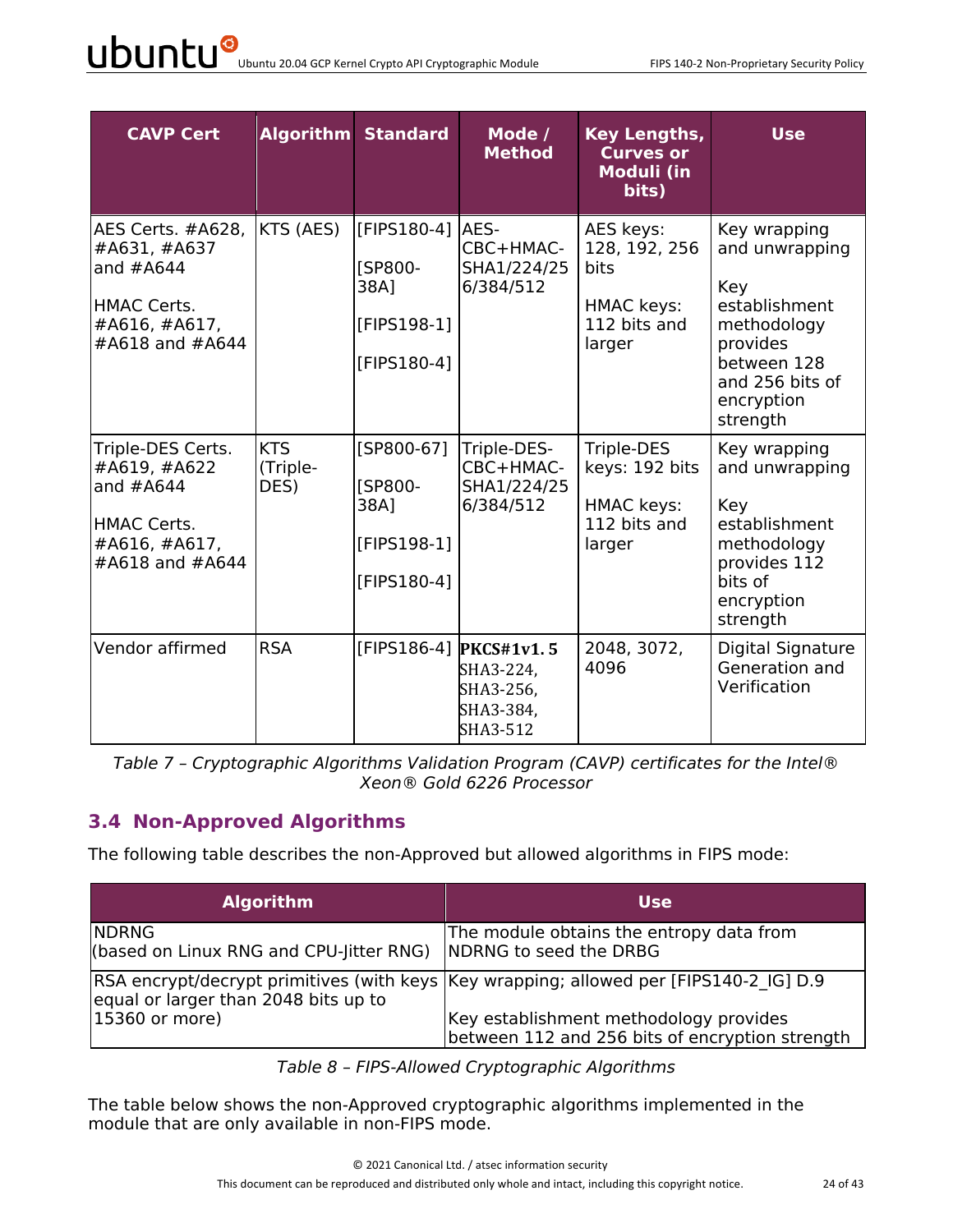| <b>Algorithm</b>                           | <b>Implementation Name</b>              | <b>Use</b>                                                                                                            |
|--------------------------------------------|-----------------------------------------|-----------------------------------------------------------------------------------------------------------------------|
| AES-XTS                                    | "xts"                                   | 192-bit keys                                                                                                          |
| 2-key Triple-DES                           | "des3 ede"                              | Data Encryption / Decryption                                                                                          |
| 2-key Triple-DES CMAC                      | "cmac(des3_ede)"                        | Data Encryption / Decryption                                                                                          |
| Generic GCM encryption with<br>external IV | "gcm(aes)" with external<br>IV          | Data Encryption                                                                                                       |
| RFC4106 GCM encryption with<br>external IV | "rfc4106(gcm(aes))" with<br>external IV | Data Encryption                                                                                                       |
| <b>GHASH</b>                               | "ghash"                                 | Hashing outside the GCM<br>mode                                                                                       |
| HMAC with less than 112 bits key           | "hmac"                                  | Message Authentication<br>Code                                                                                        |
| RSA primitive operations                   | $"$ rsa $"$                             | RSA sign/verify primitive<br>operations<br>RSA encrypt/decrypt (key<br>transport) with keys smaller<br>than 2048 bits |
| RSA PKCS#1v1.5                             | "pkcspad"                               | RSA signature generation<br>with SHA-1                                                                                |
| Diffie-Hellman                             | "dh"                                    | Shared secret computation                                                                                             |
| EC Diffie-Hellman                          | "ecdh"                                  | Shared secret computation                                                                                             |
| <b>EC Key Generation</b>                   | "ecdh"                                  | <b>EC Key Generation</b>                                                                                              |

*Table 9 - Non-Approved Cryptographic Algorithms and Modes*

**Note:** Calling any algorithm, mode or combination using any of the above listed non-Approved items will cause the module to enter non-FIPS mode implicitly.

#### **3.5 Operator Authentication**

The module does not implement user authentication. The role of the user is implicitly assumed based on the service requested.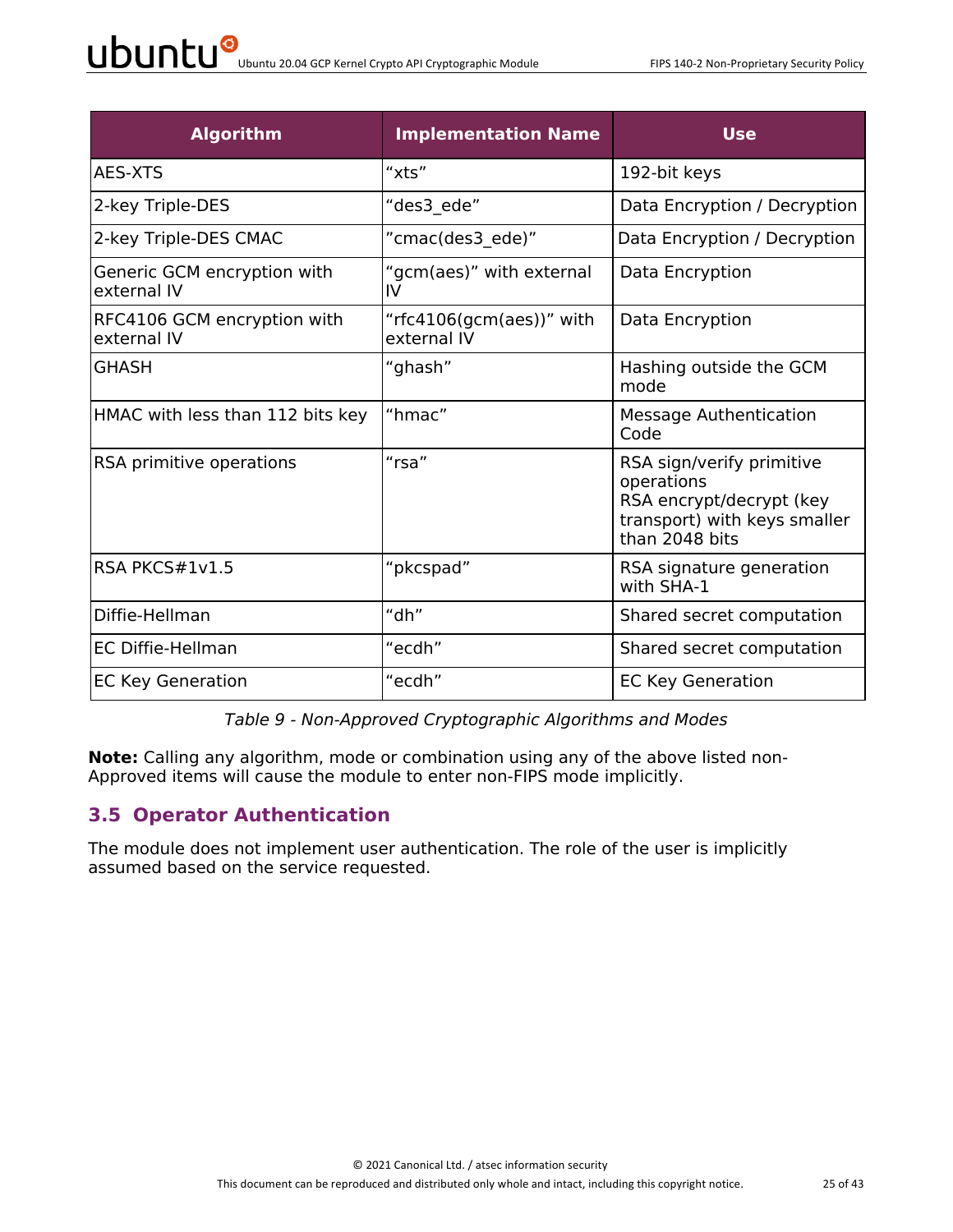## **4 Physical Security**

The module is comprised of software only and therefore this security policy does not make any claims on physical security.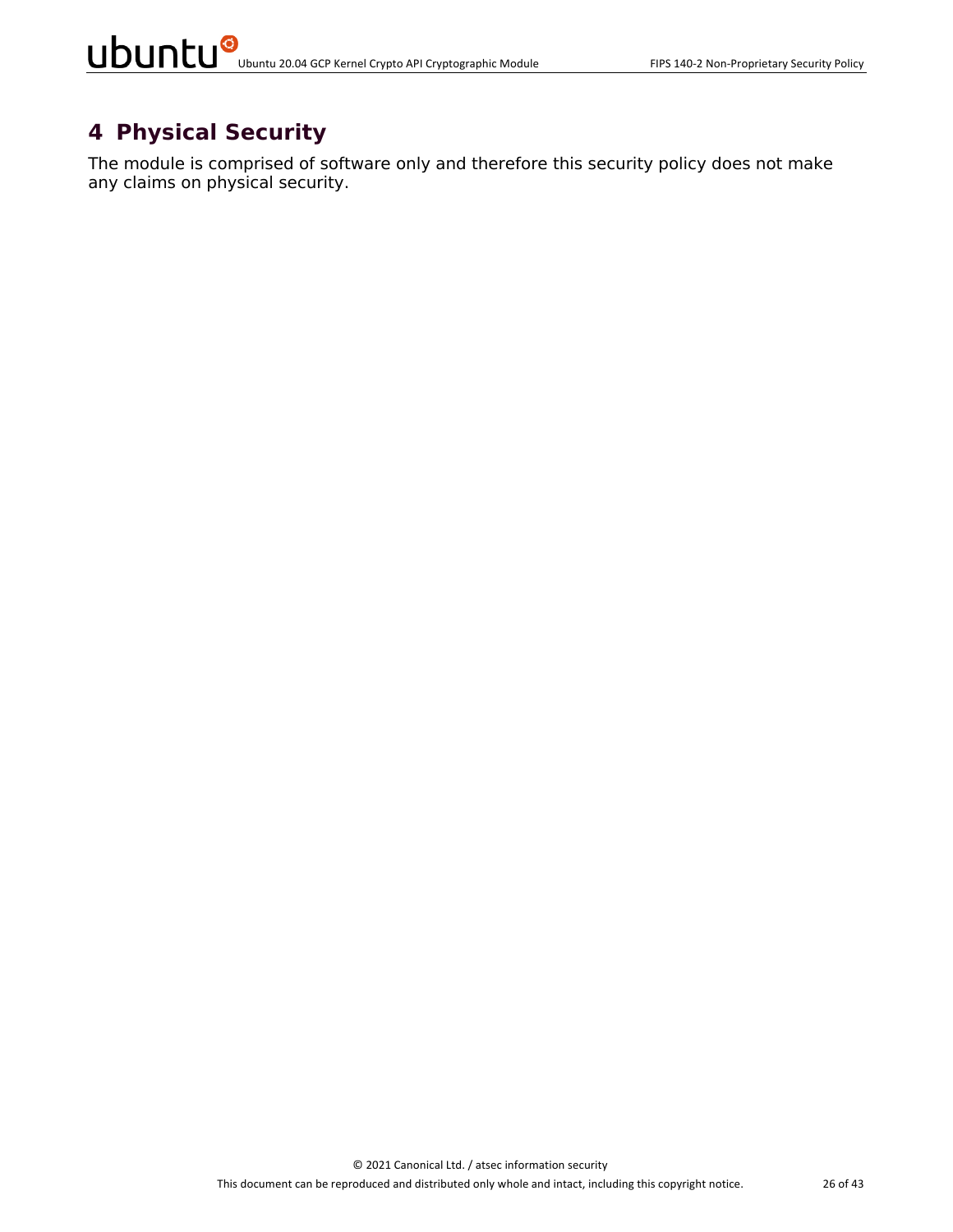## **5 Operational Environment**

#### **5.1 Applicability**

The module operates in a modifiable operational environment per FIPS 140-2 level 1 specifications. The module runs on a commercially available general-purpose operating system executing on the hardware specified in Table 3 - Tested Platforms.

#### **5.2 Policy**

The operating system is restricted to a single operator; concurrent operators are explicitly excluded.

The application that requests cryptographic services is the single user of the module.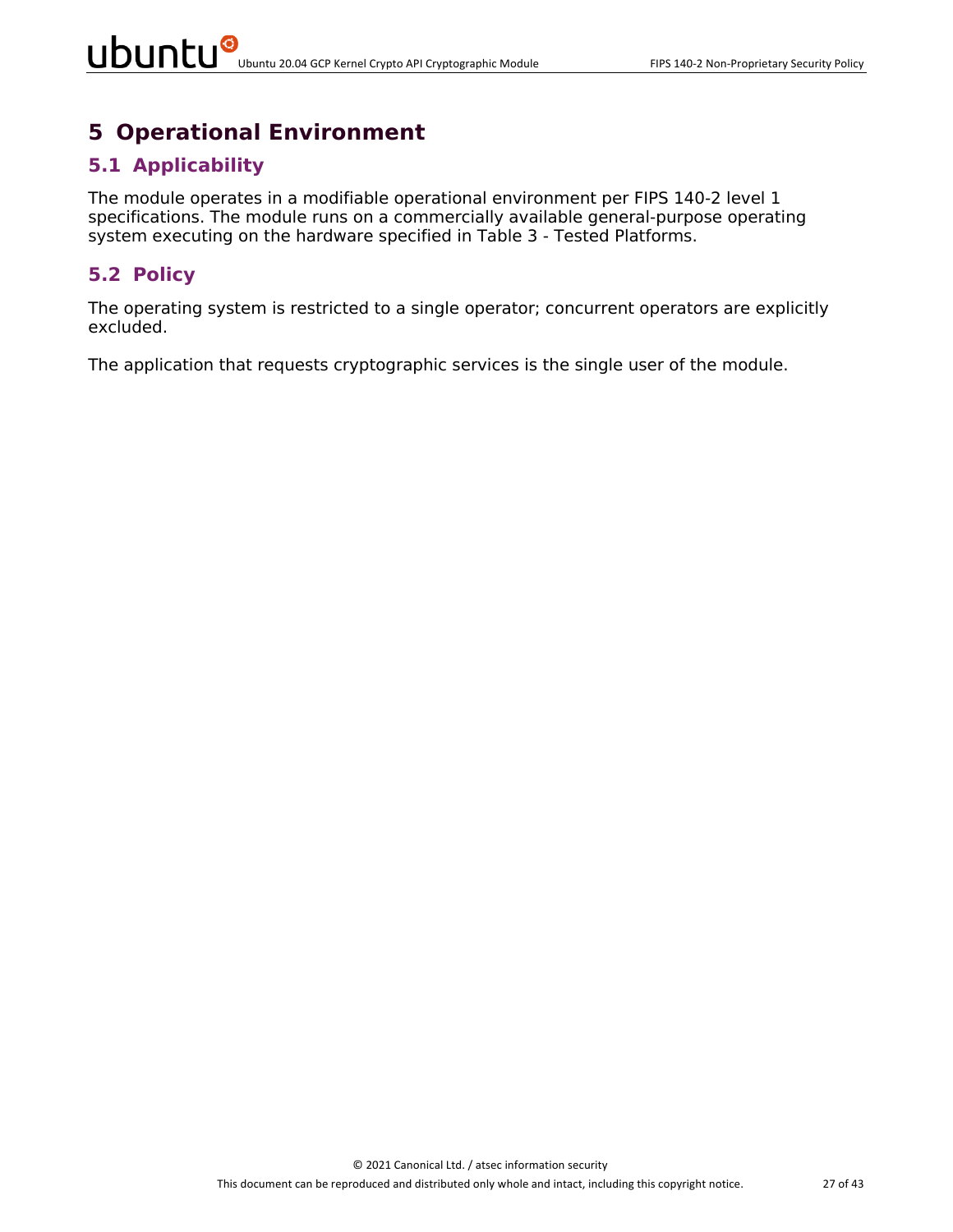# **6 Cryptographic Key Management**

The following table summarizes the Critical Security Parameters (CSPs) that are used by the cryptographic services implemented in the module:

| <b>Name</b>                                                                        | <b>CSP Type</b>                                          | <b>Generation</b>                       | <b>Entry and Output</b>                                                           | <b>Zeroization</b>                                                      |
|------------------------------------------------------------------------------------|----------------------------------------------------------|-----------------------------------------|-----------------------------------------------------------------------------------|-------------------------------------------------------------------------|
| AES key                                                                            | 128, 192,<br>256 AES key                                 | N/A                                     | The key is passed into<br>the module via API                                      | crypto free cipher()<br>crypto free ablkcipher()                        |
| Triple-DES key                                                                     | 192 bits<br>Triple-DES<br>key                            |                                         | input parameters in<br>plaintext.                                                 | crypto free blkcipher()<br>crypto free skcipher()<br>crypto free aead() |
| HMAC key                                                                           | HMAC key<br>greater than<br>112 bits                     | N/A                                     | The key is passed into<br>the module via API<br>input parameters in<br>plaintext. | crypto_free_shash()<br>crypto free ahash()                              |
| Entropy input<br>string                                                            | Random<br>number                                         | Obtained<br>from NDRNG                  | None                                                                              | crypto_free_rng()                                                       |
| <b>DRBG</b> internal<br>state (V, C for<br>Hash; V, C, Key<br>for HMAC and<br>CTR) | <b>DRBG</b><br>internal state                            | During<br><b>DRBG</b><br>initialization | None                                                                              | crypto free rng()                                                       |
| RSA private key                                                                    | RSA private<br>key equal or<br>greater than<br>2048 bits | None                                    | Keys are passed into<br>the module via API<br>input parameters in<br>plaintext.   | crypto free kpp()                                                       |

*Table 10 - Life cycle of Critical Security Parameters (CSP)*

The following table summarizes the asymmetric public keys that are used by the cryptographic services implemented in the module:

| <b>Name</b>    | <b>Type</b>                                                    | <b>Public Key Generation</b> | <b>Entry and Output</b>                                                         | <b>Zeroization</b> |
|----------------|----------------------------------------------------------------|------------------------------|---------------------------------------------------------------------------------|--------------------|
| RSA public key | <b>RSA public</b><br>key equal or<br>greater than<br>2048 bits | <b>None</b>                  | Keys are passed into<br>the module via API<br>input parameters in<br>plaintext. | crypto free kpp()  |

| Table 11 - Life cycle of asymmetric public keys |  |  |  |
|-------------------------------------------------|--|--|--|
|-------------------------------------------------|--|--|--|

The following sections describe how CSPs, in particular cryptographic keys, are managed during its life cycle.

#### **6.1 Random Number Generation**

The module employs a Deterministic Random Bit Generator (DRBG) based on [SP800-90A] for the creation of random numbers. In addition, the module provides a Random Number Generation service to calling applications.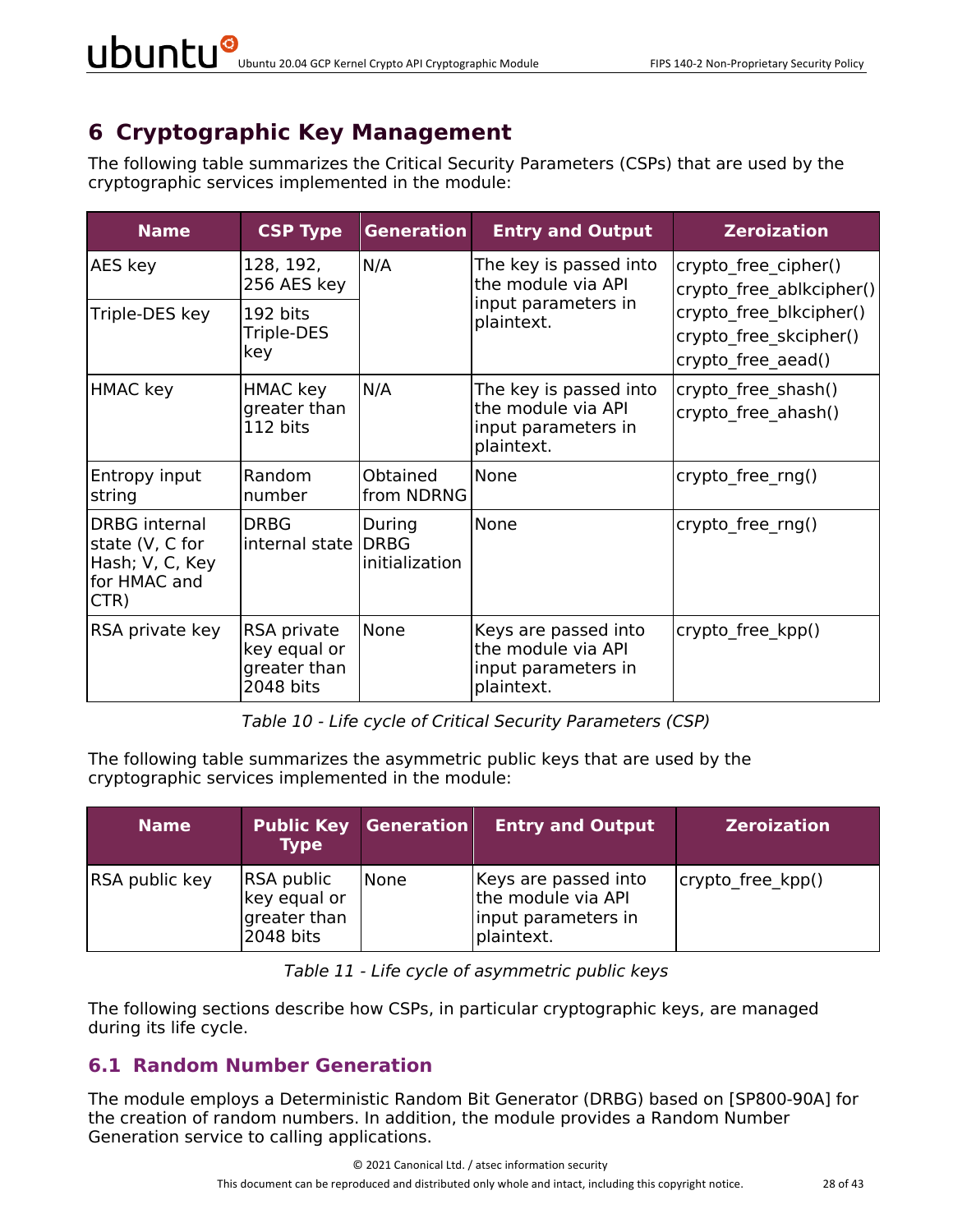The DRBG supports the Hash DRBG, HMAC DRBG and CTR DRBG mechanisms. The DRBG is initialized during module initialization; the module loads by default the DRBG using the HMAC\_DRBG mechanism with SHA-256 without prediction resistance.

To seed the DRBG, the module uses a Non-Deterministic Random Number Generator (NDRNG) as the entropy source. The NDRNG is based on the Linux RNG and the CPU-Jitter RNG (both within the module's logical boundary). The NDRNG provides 128 bits of entropy to the DRBG during initialization (seed) and reseeding (reseed). Therefore the following caveat is applicable:

#### *The module generate random strings whose strengths are modifiable by available entropy.*

The module performs conditional self-tests on the output of NDRNG to ensure that consecutive random numbers do not repeat, and performs DRBG health tests as defined in section 11.3 of [SP800-90A].

#### **6.2 Key Generation**

The module does not provide any dedicated key generation service for symmetric keys.

#### **6.3 Key Agreement / Key Transport / Key Derivation**

The module provides SP 800-38F compliant key wrapping using AES with GCM, CCM block chaining modes, as well as a combination of AES-CBC for encryption/decryption and HMAC for authentication. The module also provides SP 800-38F compliant key wrapping using a combination of Triple-DES-CBC for encryption/decryption and HMAC for authentication.

According to Table 2: Comparable strengths in [SP 800-57], the key sizes of AES provides the following security strength in FIPS mode of operation:

- AES: key wrapping provides between 128 and 256 bits of encryption strength.
- Triple-DES: key wrapping provides 112 bits of encryption strength.

The module also supports the RSA key transport key establishment methodology:

• RSA key transport: key establishment methodology provides between 112 and 256 bits of encryption strength.

#### **6.4 Key Entry / Output**

The module does not support manual key entry. The keys are provided to the module via API input parameters in plaintext form. This is allowed by [FIPS140-2 IG] IG 7.7, according to the "CM Software to/from App Software via GPC INT Path" entry on the Key Establishment Table.

#### **6.5 Key / CSP Storage**

Symmetric and asymmetric keys are provided to the module by the calling application via API input parameters, and are destroyed by the module when invoking the appropriate API function calls.

The module does not perform persistent storage of keys. The keys and CSPs are stored as plaintext in the RAM. The only exceptions are the HMAC key and the RSA public key used for the Integrity Tests, which are stored in the module and rely on the operating system for protection.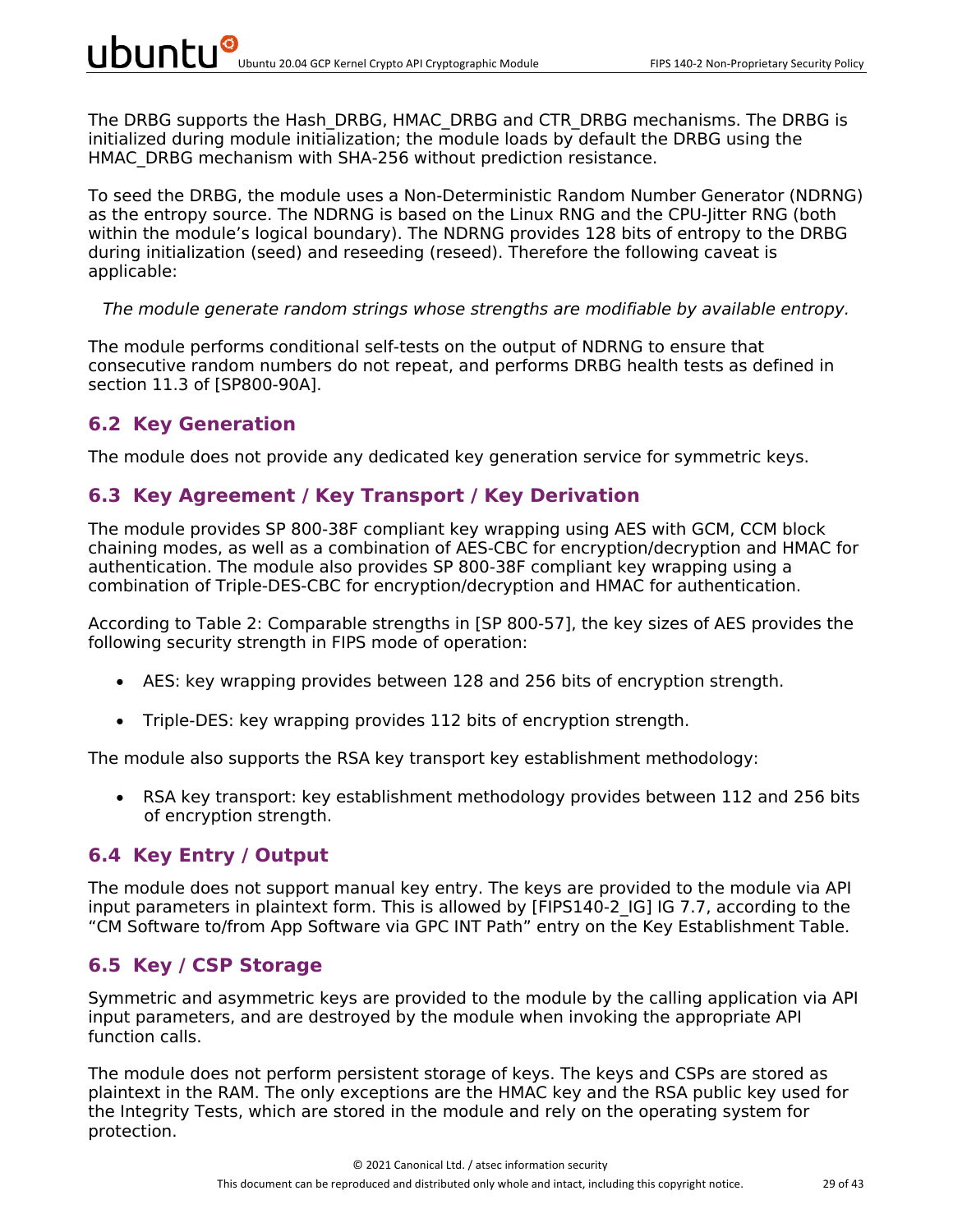#### **6.6 Key / CSP Zeroization**

The memory occupied by keys is allocated by regular memory allocation operating system calls. Memory is automatically overwritten with "zeroes" and deallocated when the cipher handler is freed.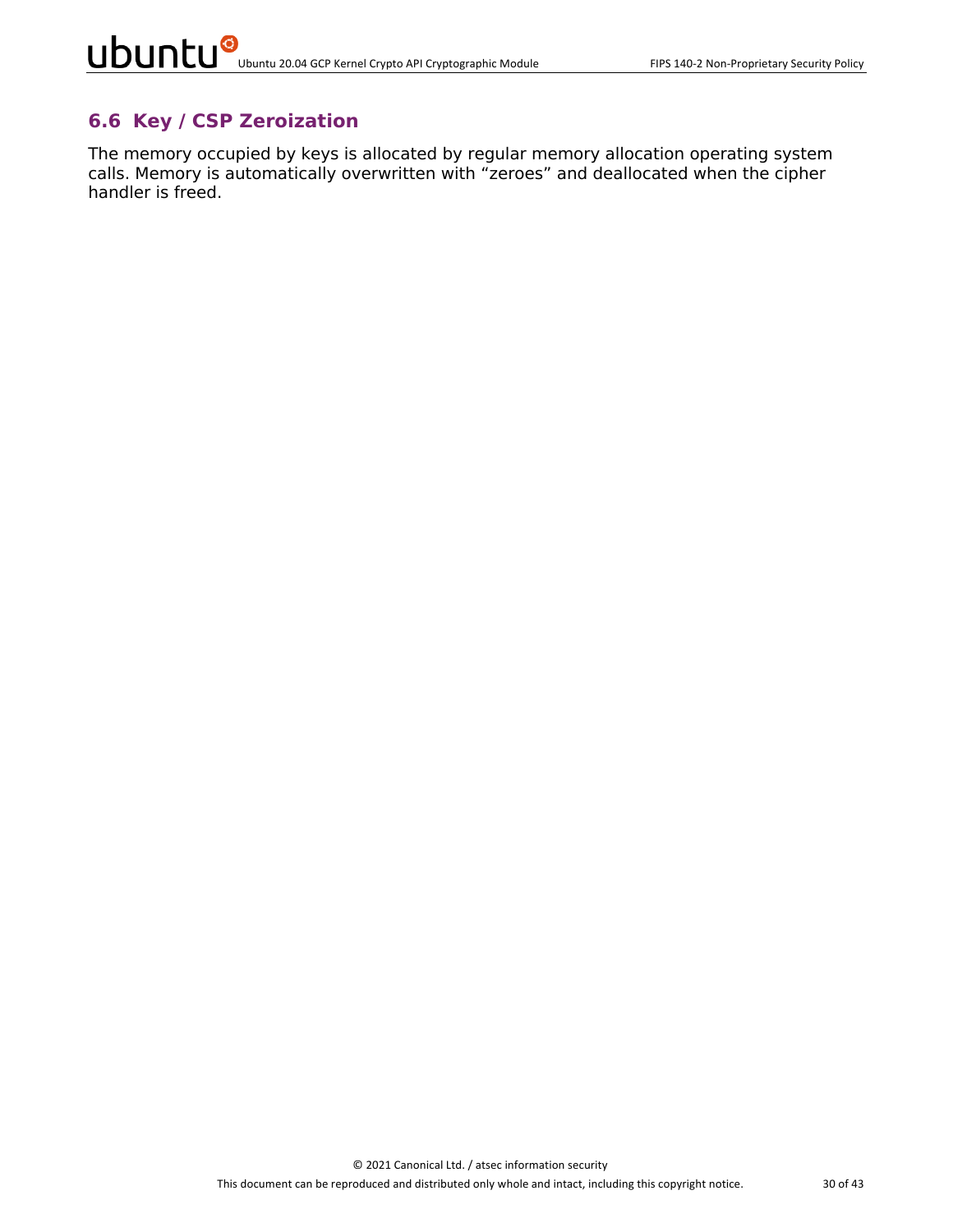### **7 Electromagnetic Interference/Electromagnetic Compatibility (EMI/EMC)**

The test platforms listed in Table 3 - Tested Platforms have been tested and found to conform to the EMI/EMC requirements specified by 47 Code of Federal Regulations, FCC PART 15, Subpart B, Unintentional Radiators, Digital Devices, Class A (i.e., Business use). These devices are designed to provide reasonable protection against harmful interference when the devices are operated in a commercial environment. They shall be installed and used in accordance with the instruction manual.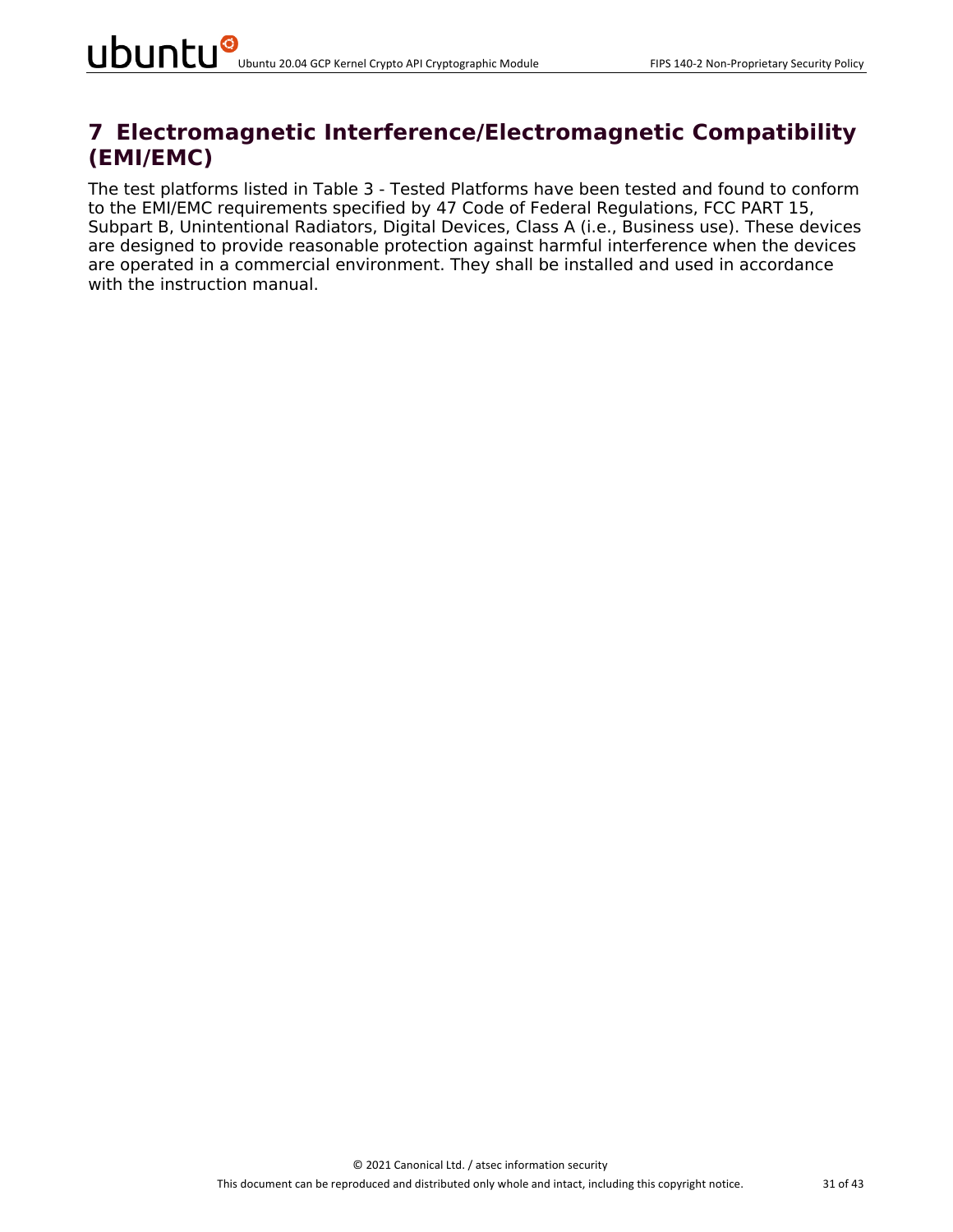### **8 Self-Tests**

FIPS 140-2 requires that the module performs power-up tests to ensure the integrity of the module and the correctness of the cryptographic functionality at start up. In addition, the module performs conditional test for NDRNG. If any self-test fails, the kernel panics and the module enters the error state. In error state, no data output or cryptographic operations are allowed. See section 9.2.4 for details to recover from the error state.

#### **8.1 Power-Up Tests**

The module performs power-up tests when the module is loaded into memory, without operator intervention. Power-up tests ensure that the module is not corrupted and that the cryptographic algorithms work as expected.

While the module is executing the power-up tests, services are not available, and input and output are inhibited. The module will not return the control to the calling application until the power-up tests are completed successfully.

#### **8.1.1 Integrity Tests**

The module verifies its integrity through the following mechanisms:

- All kernel object (\*.ko) files are signed with a 4096-bit RSA private key and SHA-512. Before these kernel objects are loaded into memory, the module performs RSA signature verification by using the RSA public key from the X.509 certificates that are compiled into the module's binary. If the signature cannot be verified, the kernel panics to indicate that the test fails and the module enters the error state.
- The integrity of the static kernel binary (/boot/vmlinuz-5.4.0-1021-gcp-fips file) is ensured with the HMAC-SHA-512 value stored in the .hmac file (/boot/.vmlinuz-5.4.0- 1021-gcp-fips.hmac file) that was computed at build time. At run time, the module invokes the sha512hmac utility to calculate the HMAC value of the static kernel binary file, and then compares it with the pre-stored one. If the two HMAC values do not match, the kernel panics to indicate that the test fails and the module enters the error state.
- The Integrity of the sha512hmac utility (i.e. /usr/bin/sha512hmac) is ensured with the HMAC-SHA-512 value stored in the .hmac file (i.e. /usr/bin/.sha512hmac.hmac) that was computed at build time. At run time, the utility itself calculates the HMAC value of the utility, and then compares it with the pre-stored one. If the two HMAC values do not match, the kernel panics to indicate that the test fails and the module enters the error state.

Both the RSA signature verification and HMAC-SHA-512 algorithms are approved algorithms implemented in the module.

#### **8.1.2 Cryptographic Algorithm Tests**

The module performs self-tests on all FIPS-Approved cryptographic algorithms supported in the Approved mode of operation, using the Known Answer Tests (KAT) shown in the following table: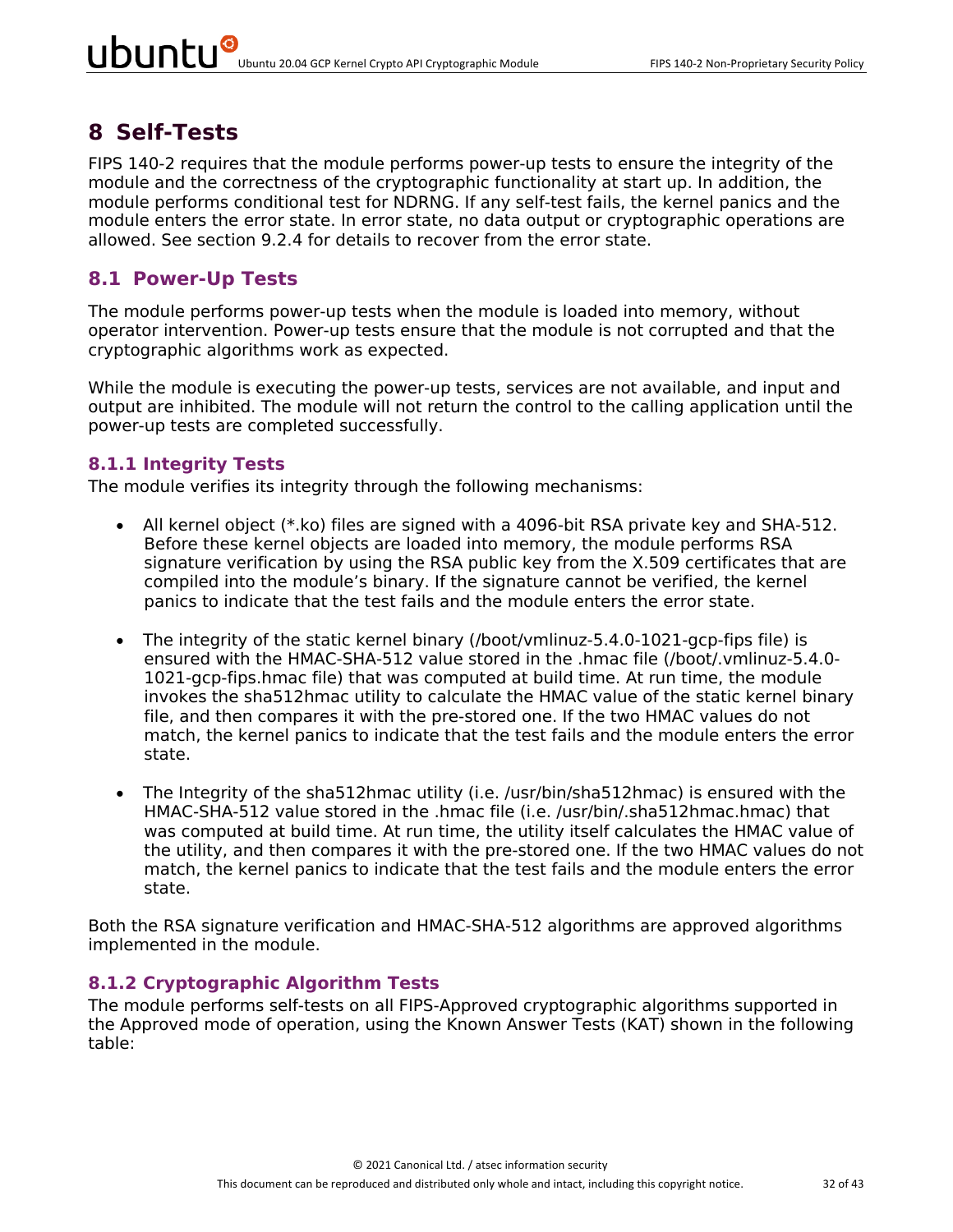| <b>Algorithm</b>  | <b>Power-Up Tests</b>                                                                                                         |
|-------------------|-------------------------------------------------------------------------------------------------------------------------------|
| <b>AES</b>        | KAT of AES in ECB mode with 128, 192 and 256 bit keys, encryption<br>$\bullet$                                                |
|                   | KAT of AES in ECB mode with 128, 192 and 256 bit keys, decryption<br>$\bullet$                                                |
|                   | KAT of AES in CBC mode with 128, 192 and 256 bit keys, encryption<br>$\bullet$                                                |
|                   | KAT of AES in CBC mode with 128, 192 and 256 bit keys, decryption<br>$\bullet$                                                |
|                   | KAT of AES in CTR mode with 128, 192 and 256 bit keys, encryption<br>$\bullet$                                                |
|                   | KAT of AES in CTR mode with 128, 192 and 256 bit keys, decryption<br>$\bullet$                                                |
|                   | KAT of AES in GCM mode with 128, 192 and 256 bit keys, encryption<br>$\bullet$                                                |
|                   | KAT of AES in GCM mode with 128, 192 and 256 bit keys, decryption<br>$\bullet$                                                |
|                   | KAT of AES in CCM mode with 128 bit key, encryption<br>$\bullet$                                                              |
|                   | KAT of AES in CCM mode with 128 bit key, decryption<br>$\bullet$                                                              |
|                   | KAT of AES in XTS mode with 128 and 256 bit keys, encryption<br>$\bullet$                                                     |
|                   | KAT of AES in XTS mode with 128 and 256 bit keys, decryption<br>$\bullet$                                                     |
|                   | KAT of AES in CMAC mode with 128 and 256 bit keys<br>$\bullet$                                                                |
| <b>Triple DES</b> | KAT of 3-key Triple-DES in ECB mode, encryption<br>$\bullet$                                                                  |
|                   | KAT of 3-key Triple-DES in ECB mode, decryption<br>$\bullet$                                                                  |
|                   | KAT of 3-key Triple-DES in CBC mode, encryption<br>$\bullet$                                                                  |
|                   | KAT of 3-key Triple-DES in CBC mode, decryption<br>$\bullet$                                                                  |
|                   | KAT of 3-key Triple-DES in CTR mode, encryption<br>$\bullet$                                                                  |
|                   | KAT of 3-key Triple-DES in CTR mode, decryption<br>$\bullet$<br>KAT of 3-key Triple-DES in CMAC mode<br>$\bullet$             |
| <b>SHS</b>        | KAT of SHA-1, SHA-224, SHA-256, SHA-384 and SHA-512<br>$\bullet$                                                              |
| SHA3              | KAT of SHA3-224, SHA3-256, SHA3-384, SHA3-512<br>$\bullet$                                                                    |
| <b>HMAC</b>       | KAT of HMAC-SHA-1<br>$\bullet$                                                                                                |
|                   | KAT of HMAC-SHA-224<br>$\bullet$                                                                                              |
|                   | KAT of HMAC-SHA-256                                                                                                           |
|                   | KAT of HMAC-SHA-384<br>٠                                                                                                      |
|                   | KAT of HMAC-SHA-512                                                                                                           |
|                   | KAT of HMAC-SHA3-224<br>$\bullet$                                                                                             |
|                   | KAT of HMAC-SHA3-256<br>$\bullet$                                                                                             |
|                   | KAT of HMAC-SHA3-384<br>٠                                                                                                     |
|                   | KAT of HMAC-SHA3-512<br>$\bullet$                                                                                             |
| <b>DRBG</b>       | KAT of Hash DRBG with SHA-256, with and without PR<br>$\bullet$                                                               |
|                   | KAT of HMAC DRBG with SHA-256, with and without PR<br>$\bullet$                                                               |
|                   | KAT of CTR DRBG with AES-128, AES-192, AES-256, without PR<br>$\bullet$                                                       |
|                   | KAT of CTR DRBG with AES-128 with PR<br>$\bullet$                                                                             |
| <b>RSA</b>        | KAT of RSA signature verification is covered by the integrity tests<br>$\bullet$<br>which is allowed by [FIPS140-2 IG] IG 9.3 |
|                   | KAT of RSA signature generation with PKCS#1v1.5 and SHA-256                                                                   |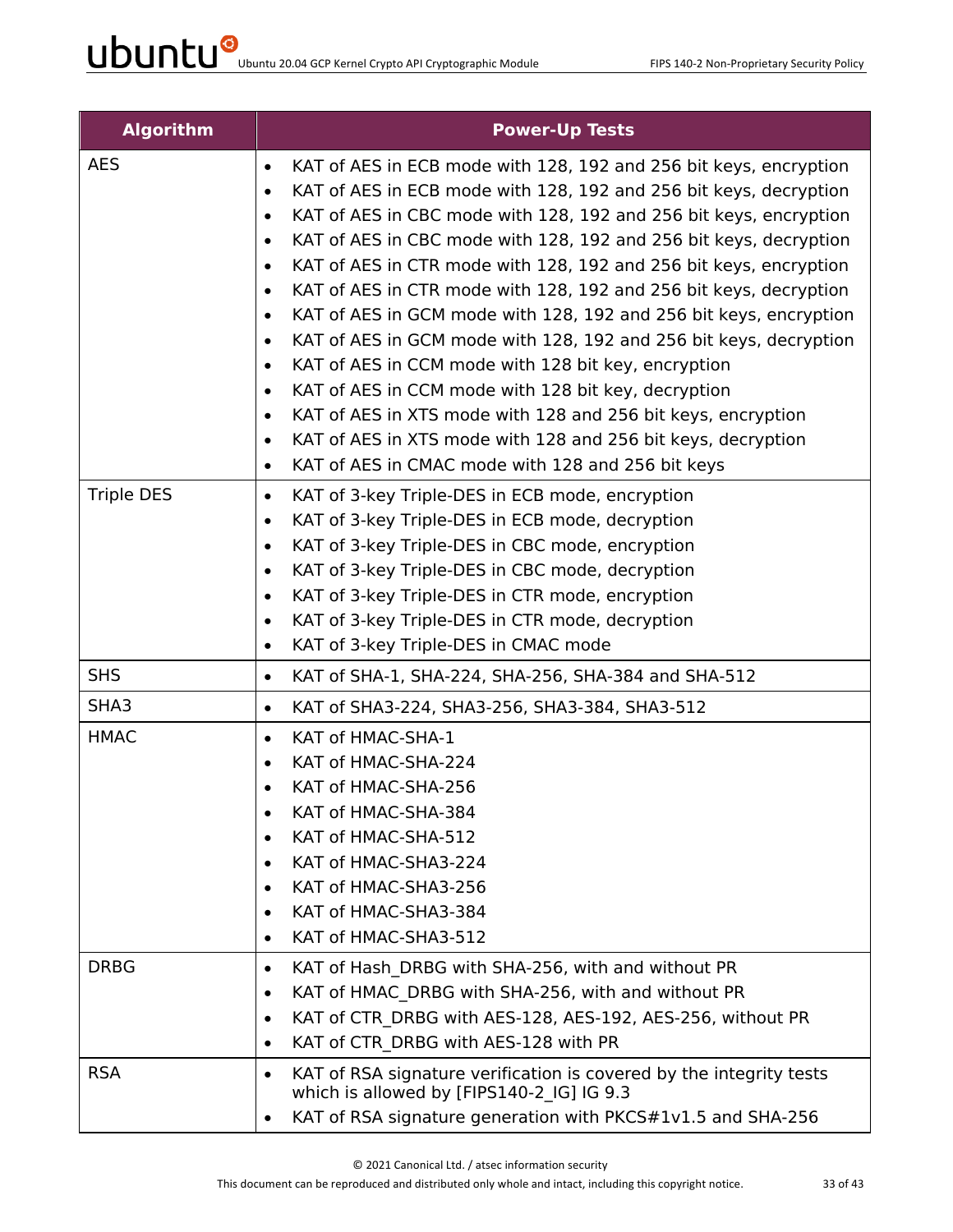#### *Table 12- Self-Tests*

For the KAT, the module calculates the result and compares it with the known value. If the answer does not match the known answer, the KAT is failed and the module enters the Error state.

The KATs cover the different cryptographic implementations available in the operating environment. The following implementations are being self-tested during boot:

- aes-generic<sup>5</sup>, aes-asm<sup>6</sup>, aes-aesni<sup>7</sup>
- des3\_ede-generic, des3\_ede-asm
- sha1-generic, sha1-avx $8$ , sha1-avx $2^9$ , sha1-ssse3
- sha224-avx, sha224-avx2, sha224-ssse3
- sha256-generic, sha256-avx, sha256-avx2, sha256-ssse3
- sha384-generic, sha384-avx, sha384-avx2, sha384-ssse3
- sha512-generic, sha512-avx, sha512avx2, sha512-ssse3
- sha3-224-generic, sha3-256-generic, sha3-384-generic, sha3-512-generic
- hmac(sha3-224-generic), hmac(sha3-256-generic), hmac(sha3-384-generic), hmac(sha3-512-generic)
- hmac(sha1-generic), hmac(sha1-avx2)
- hmac(sha224-avx2)
- hmac(sha256-generic), hmac(sha256-avx2)
- hmac(sha384-avx2)
- hmac(sha512-generic), hmac(sha512-avx2)
- rsa-generic
- ghash-generic, ghash-clmulni10

 $5$  generic = C implementation

 $6$  asm = assembly implementation

 $7$  aesni = AES-NI implementation

 $8$  avx = Advanced Vector eXtention for Intel processor

 $9$  avx2 = Advanced Vector eXtension 2 for Intel processor

 $10$  clmulni = AES-NI implementation of GHASH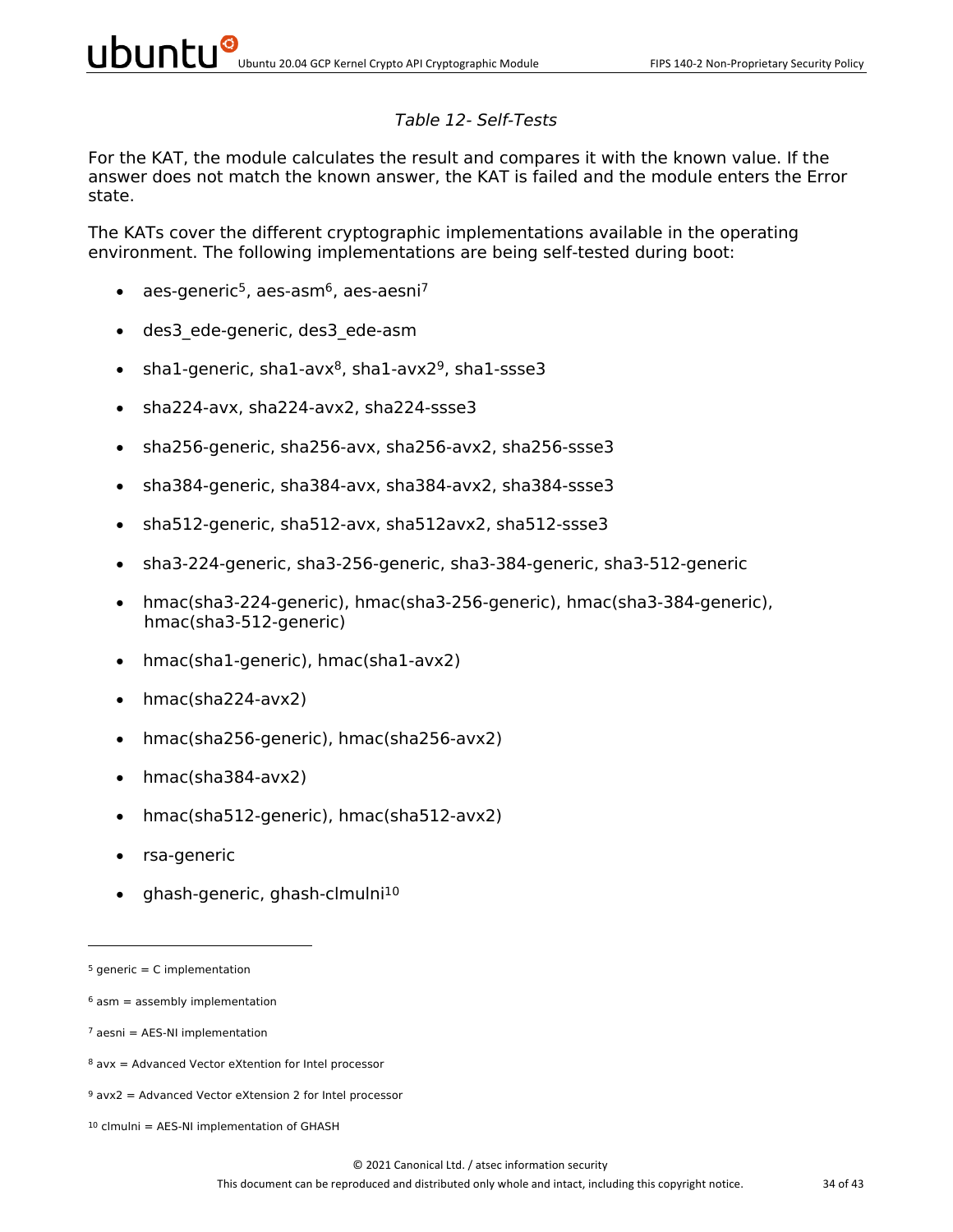• drbg pr\_ctr\_aes128, drbg\_pr\_ctr\_aes192, drbg\_pr\_ctr\_aes256, drbg\_nopr\_hmac\_sha256, drbg\_nopr\_sha256, drbg\_pr\_ctr\_aes128, drbg\_hmac\_sha256, drbg\_pr\_sha256

#### **8.2 On-Demand Self-Tests**

On-Demand self-tests can be invoked by power cycling the module or rebooting the operating system. During the execution of the on-demand self-tests, services are not available and no data output or input is possible.

#### **8.3 Conditional Tests**

The module performs the Continuous Random Number Generator Test (CRNGT) shown in the following table:

| <b>Algorithm</b> | <b>Conditional Test</b> |
|------------------|-------------------------|
| <b>NDRNG</b>     | <b>CRNGT</b>            |

*Table 13 - Conditional Tests*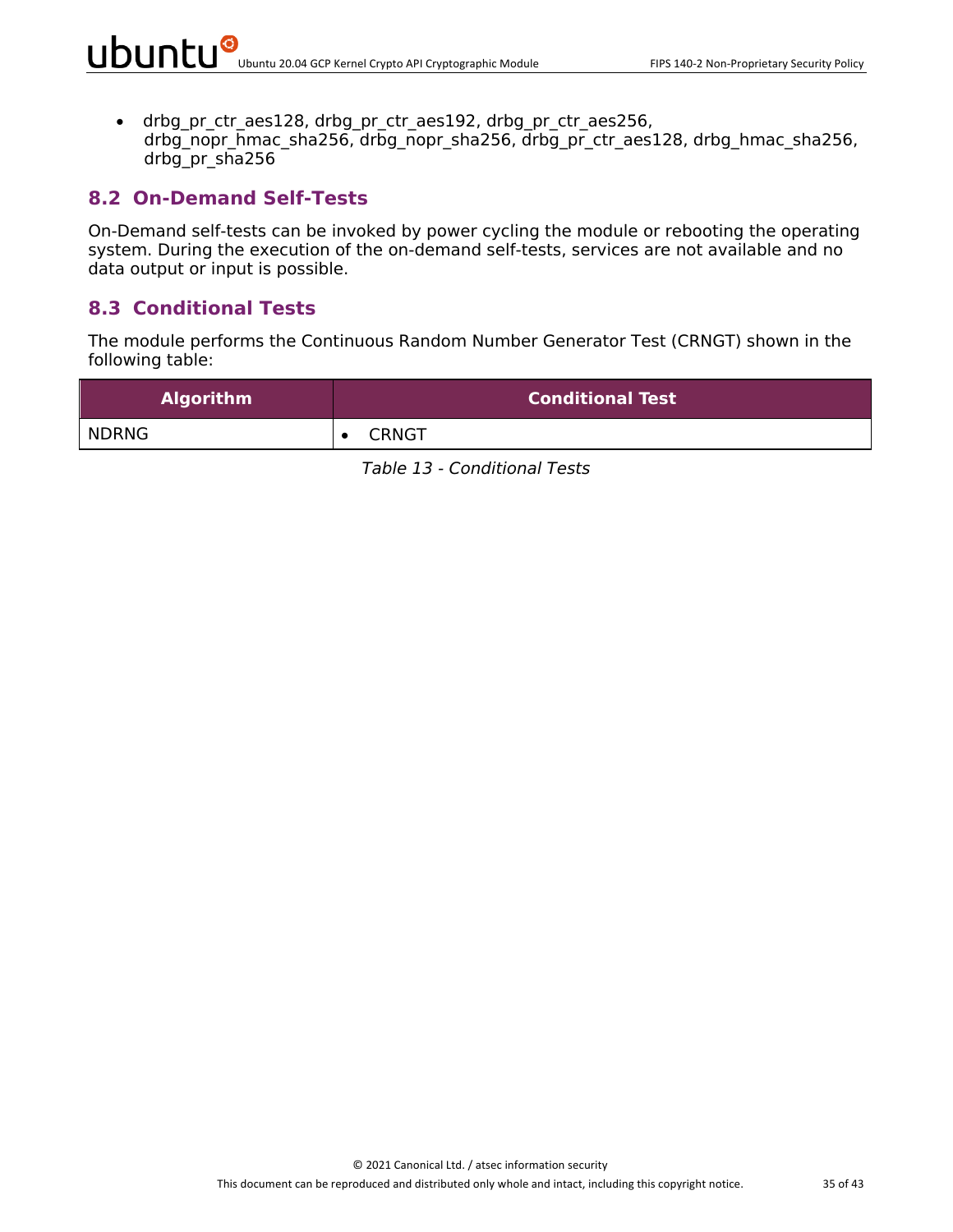### **9 Guidance**

#### **9.1 Crypto Officer Guidance**

The binaries of the module are contained in the Debian packages for delivery. The Crypto Officer shall follow this Security Policy to configure the operational environment and install the module to be operated as a FIPS 140-2 validated module.

The following Debian packages are used to install the FIPS validated module:

| <b>Processor</b><br><b>Architecture</b> | <b>Debian packages</b>                                                                                                                                                                                                                                                                                                                            |
|-----------------------------------------|---------------------------------------------------------------------------------------------------------------------------------------------------------------------------------------------------------------------------------------------------------------------------------------------------------------------------------------------------|
| x86 64                                  | fips-initramfs-generic 0.0.16+generic1 amd64.deb <sup>11</sup><br>linux-image-5.4.0-1021-gcp-fips_5.4.0-1021.21+fips1 amd64.deb<br>linux-modules-5.4.0-1021-gcp-fips_5.4.0-1021.21+fips1 amd64.deb<br>linux-modules-extra-5.4.0-1021-gcp-fips 5.4.0-1021.21+fips1 amd64.deb<br>linux-image-hmac-5.4.0-1021-gcp-fips 5.4.0-1021.21+fips1 amd64.deb |

*Table 14 – Debian packages*

#### **9.1.1 Module Installation**

The Crypto Officer can install the Debian packages containing the module listed in Table 14 using a normal packaging tool such as Advanced Package Tool (APT). All the Debian packages are associated with hashes for integrity check. The integrity of the Debian package is automatically verified by the packaging tool during the installation of the module. The Crypto Officer shall not install the Debian package if the integrity of the Debian package fails.

To download the FIPS validated version of the module, please email "sales@canonical.com" or contact a Canonical representative, https://www.ubuntu.com/contact-us.

#### **9.1.2 Operating Environment Configuration**

To configure the operating environment to support FIPS, the following shall be performed with root privileges:

- (1) Add fips=1 to the kernel command line.
	- For x86 64 systems, create the file /etc/default/grub.d/99-fips.cfg with the content: GRUB CMDLINE LINUX DEFAULT="\$GRUB CMDLINE LINUX DEFAULT fips=1".
- (2) If /boot resides on a separate partition, the kernel parameter bootdev=UUID=<UUID of partition> must also be appended in the aforementioned grub or zipl.conf file. Please see the following **Note** for more details.

(3) Update the boot loader.

- For x86 64 systems, execute the update-grub command.
- (4) Execute the reboot command to reboot the system with the new settings.

<sup>&</sup>lt;sup>11</sup> Any fips-initramfs-generic package with version  $\geq 0.0.16$  is acceptable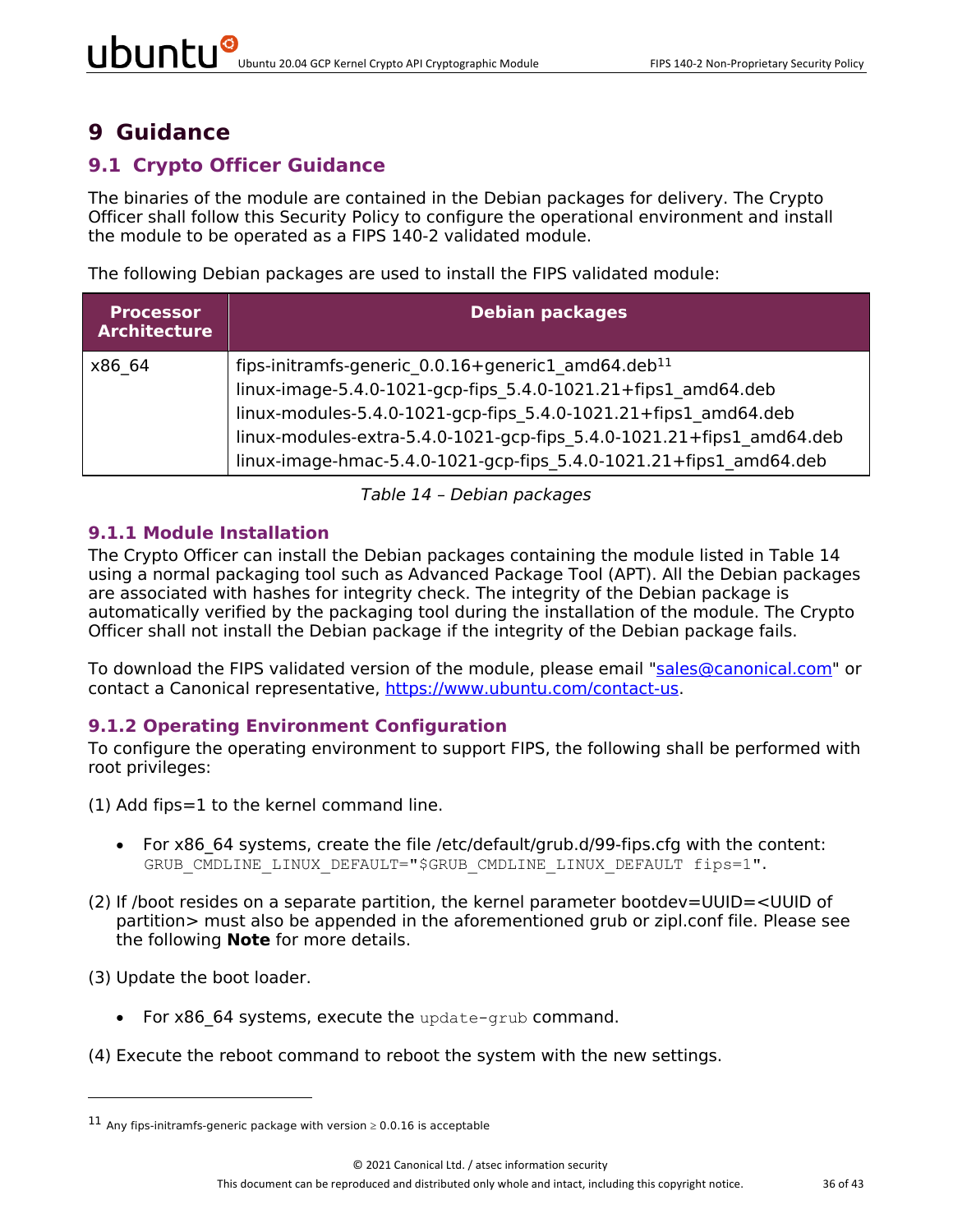The operating environment is now configured to support FIPS operation. The Crypto Officer should check the existence of the file,  $/$ proc $/$ sys $/$ crypto $/$ fips\_enabled, and that it contains "1". If the file does not exist or does not contain "1", the operating environment is not configured to support FIPS and the module will not operate as a FIPS validated module properly.

**Note:** If /boot resides on a separate partition, the kernel parameter bootdev=UUID=<UUID of partition> must be supplied. The partition can be identified with the df /boot command. For example:

```
$ df /boot
Filesystem 1K-blocks Used Available Use% Mounted on
/dev/sdb2 241965 127948 101525 56% /boot
```
The UUID of the /boot partition can be found by using the grep /boot /etc/fstab command. For example:

```
$ grep /boot /etc/fstab
# /boot was on /dev/sdb2 during installation
UUID = cec0abe7-14a6-4e72-83ba-b912468bbb38 /boot ext2 defaults 0
\mathcal{P}
```
Then, the UUID shall be added in the /etc/default/grub. For example:

```
GRUB_CMDLINE_LINUX_DEFAULT="quiet bootdev=UUID=cec0abe7-14a6-4e72-83ba-
b912468bbb38 fips=1"
```
#### **9.2 User Guidance**

For detailed description of the Linux Kernel Crypto API, please refer to the user documentation [KC API Architecture].

In order to run in FIPS mode, the module must be operated using the FIPS Approved services, with their corresponding FIPS Approved and FIPS allowed cryptographic algorithms provided in this Security Policy (see section 3.2 Services). In addition, key sizes must comply with [SP800-131A].

#### **9.2.1 AES-GCM IV**

In case the module's power is lost and then restored, the key used for the AES-GCM encryption or decryption shall be redistributed.

The module generates the IV internally randomly, which is compliant with provision 2) of IG A.5.

When a GCM IV is used for decryption, the responsibility for the IV generation lies with the party that performs the AES-GCM encryption. The module merely receives the GCM IV and performs the operation. It is not responsible for generating the IV.

#### **9.2.2 AES-XTS**

As specified in [SP800-38E], the AES algorithm in XTS mode was designed for the cryptographic protection of data on storage devices. Thus, it can only be used for the disk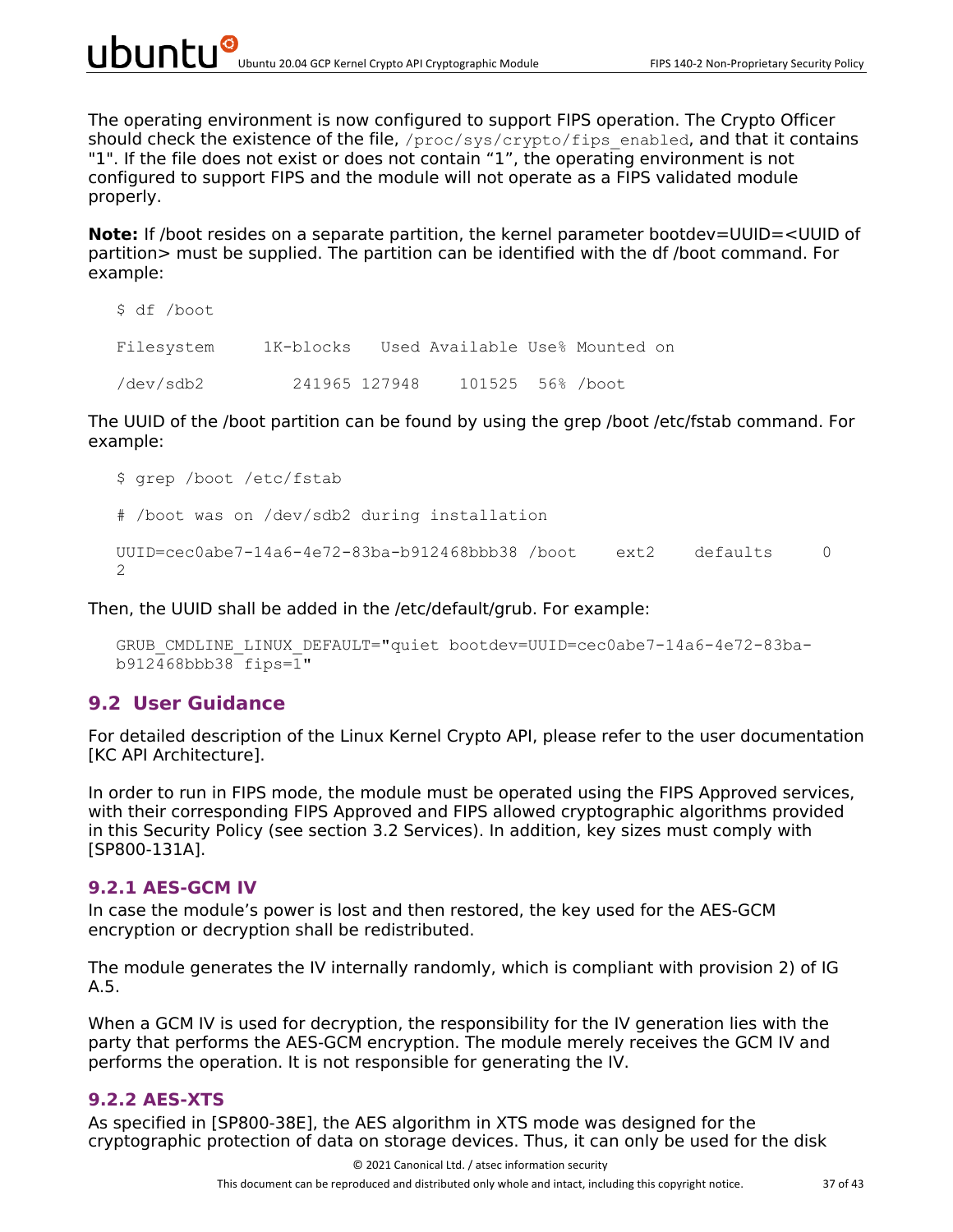encryption functionality offered by dm-crypt (i.e. the hard disk encryption schema). For dmcrypt, the length of a single data unit encrypted with the XTS-AES is at most 65536 bytes (64KB of data), which does not exceed  $2^{20}$  AES blocks (16MB of data).

To meet the requirement stated in [FIPS140-2\_IG] IG A.9, the module implements a check to ensure that the two AES keys used in XTS-AES algorithm are not identical.

Note: AES-XTS shall be used with 128 and 256-bit keys only. AES-XTS with 192-bit keys is not an Approved service.

#### **9.2.3 Triple-DES encryption**

Data encryption using the same three-key Triple-DES key shall not exceed 2<sup>16</sup> Triple-DES 64bit blocks (2GB of data), in accordance to [SP800-67] and [FIPS140-2 IG] IG A.13.

#### **9.2.4 Handling FIPS Related Errors**

When the module fails any self-test, it will panic the kernel and the operating system will not load. Errors occurred during the self-tests transition the module into the error state. The only way to recover from this error state is to reboot the system. If the failure persists, the module must be reinstalled by the Crypto Officer following the instructions as specified in section 9.1.

The kernel dumps self-test success and failure messages into the kernel message ring buffer. The user can use **dmesg** to read the contents of the kernel ring buffer. The format of the ring buffer (dmesg) output for self-test status is:

alg: self-tests for %s (%s) passed

Typical messages are similar to "alg: self-tests for xts(aes) (xts(aes-x86 64)) passed" for each algorithm/sub-algorithm type.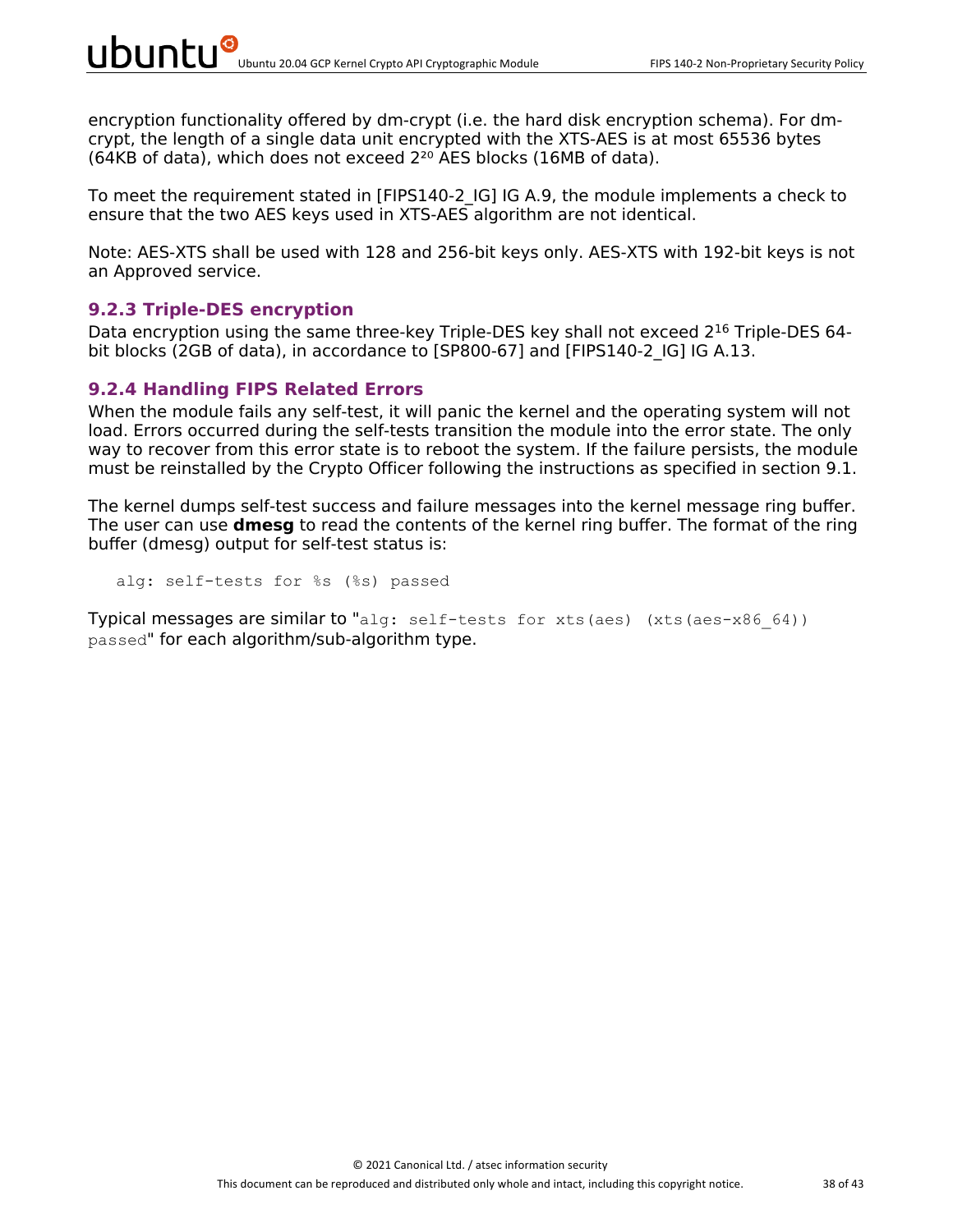# UDUNCU<sup>O</sup> Ubuntu 20.04 GCP Kernel Crypto API Cryptographic Module FIPS 140-2 Non-Proprietary Security Policy

### **10 Mitigation of Other Attacks**

The module does not implement mitigation of other attacks.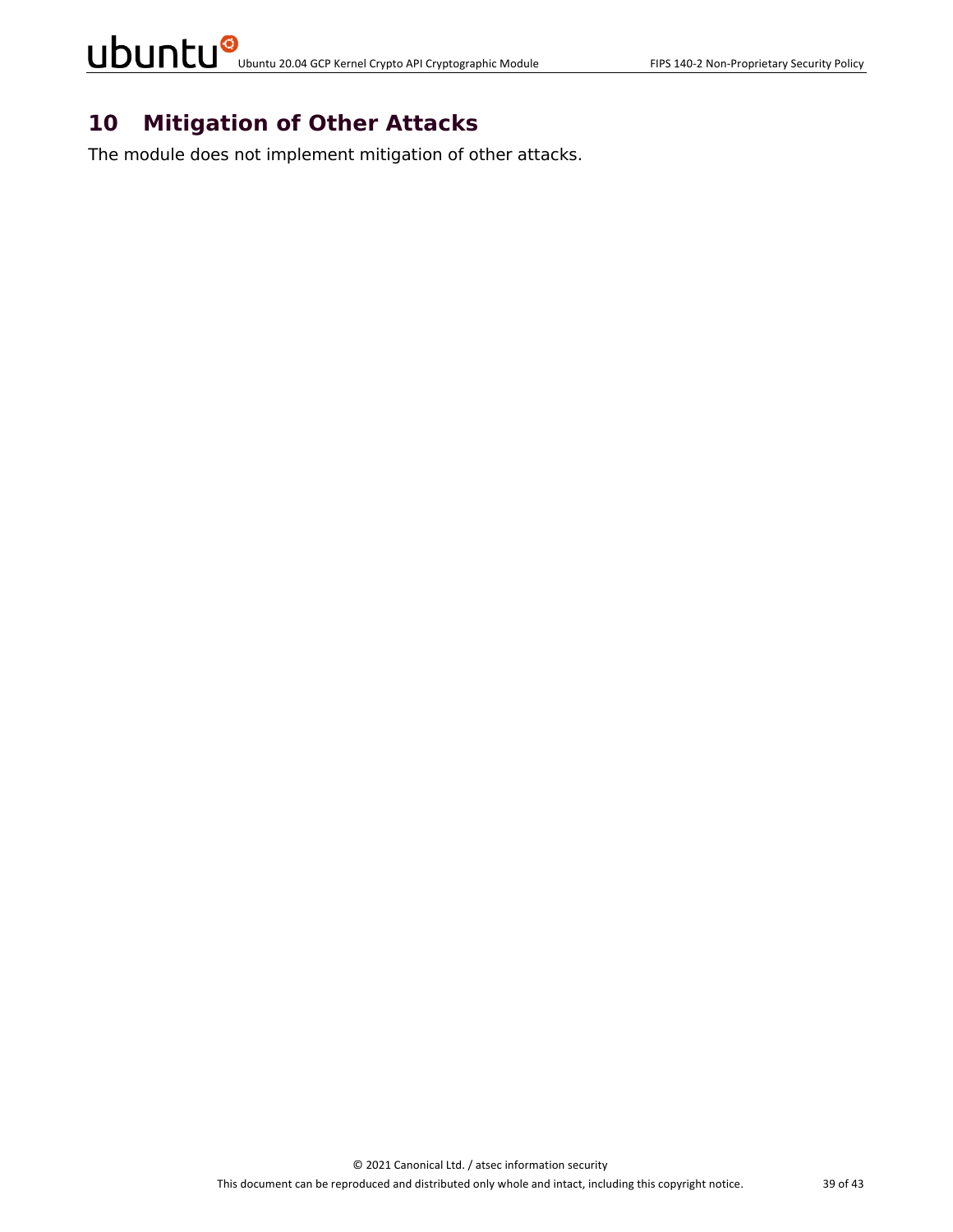## **Appendix A. Glossary and Abbreviations**

| <b>AES</b>   | <b>Advanced Encryption Standard</b>                            |
|--------------|----------------------------------------------------------------|
| AES-NI       | <b>Advanced Encryption Standard New Instructions</b>           |
| <b>API</b>   | Application Program Interface                                  |
| <b>APT</b>   | <b>Advanced Package Tool</b>                                   |
| <b>CAVP</b>  | Cryptographic Algorithm Validation Program                     |
| <b>CBC</b>   | <b>Cipher Block Chaining</b>                                   |
| <b>CCM</b>   | Counter with Cipher Block Chaining-Message Authentication Code |
| <b>CLMUL</b> | Carry-less Multiplication                                      |
| <b>CMAC</b>  | Cipher-based Message Authentication Code                       |
| <b>CMVP</b>  | Cryptographic Module Validation Program                        |
| <b>CRNGT</b> | <b>Continuous Random Number Generator Test</b>                 |
| <b>CSP</b>   | <b>Critical Security Parameter</b>                             |
| <b>CTR</b>   | <b>Counter Mode</b>                                            |
| <b>DES</b>   | Data Encryption Standard                                       |
| DF           | <b>Derivation Function</b>                                     |
| <b>DSA</b>   | Digital Signature Algorithm                                    |
| <b>DRBG</b>  | Deterministic Random Bit Generator                             |
| ECB          | <b>Electronic Code Book</b>                                    |
| EMI/EMC      | Electromagnetic Interference/Electromagnetic Compatibility     |
| <b>FCC</b>   | <b>Federal Communications Commission</b>                       |
| <b>FIPS</b>  | Federal Information Processing Standards Publication           |
| <b>GCM</b>   | <b>Galois Counter Mode</b>                                     |
| <b>GPC</b>   | General Purpose Computer                                       |
| <b>HMAC</b>  | Hash Message Authentication Code                               |
| IG           | <b>Implementation Guidance</b>                                 |
| KAT          | Known Answer Test                                              |
| <b>KDF</b>   | Key Derivation Function                                        |
| <b>LPAR</b>  | <b>Logical Partitions</b>                                      |
| <b>MAC</b>   | <b>Message Authentication Code</b>                             |
| <b>NIST</b>  | National Institute of Science and Technology                   |
| <b>NDRNG</b> | Non-Deterministic Random Number Generator                      |
| PAA          | Processor Algorithm Acceleration                               |
| PAI          | Processor Algorithm Implementation                             |
| <b>PCT</b>   | Pair-wise Consistency Test                                     |
| <b>PR</b>    | <b>Prediction Resistance</b>                                   |

© 2021 Canonical Ltd. / atsec information security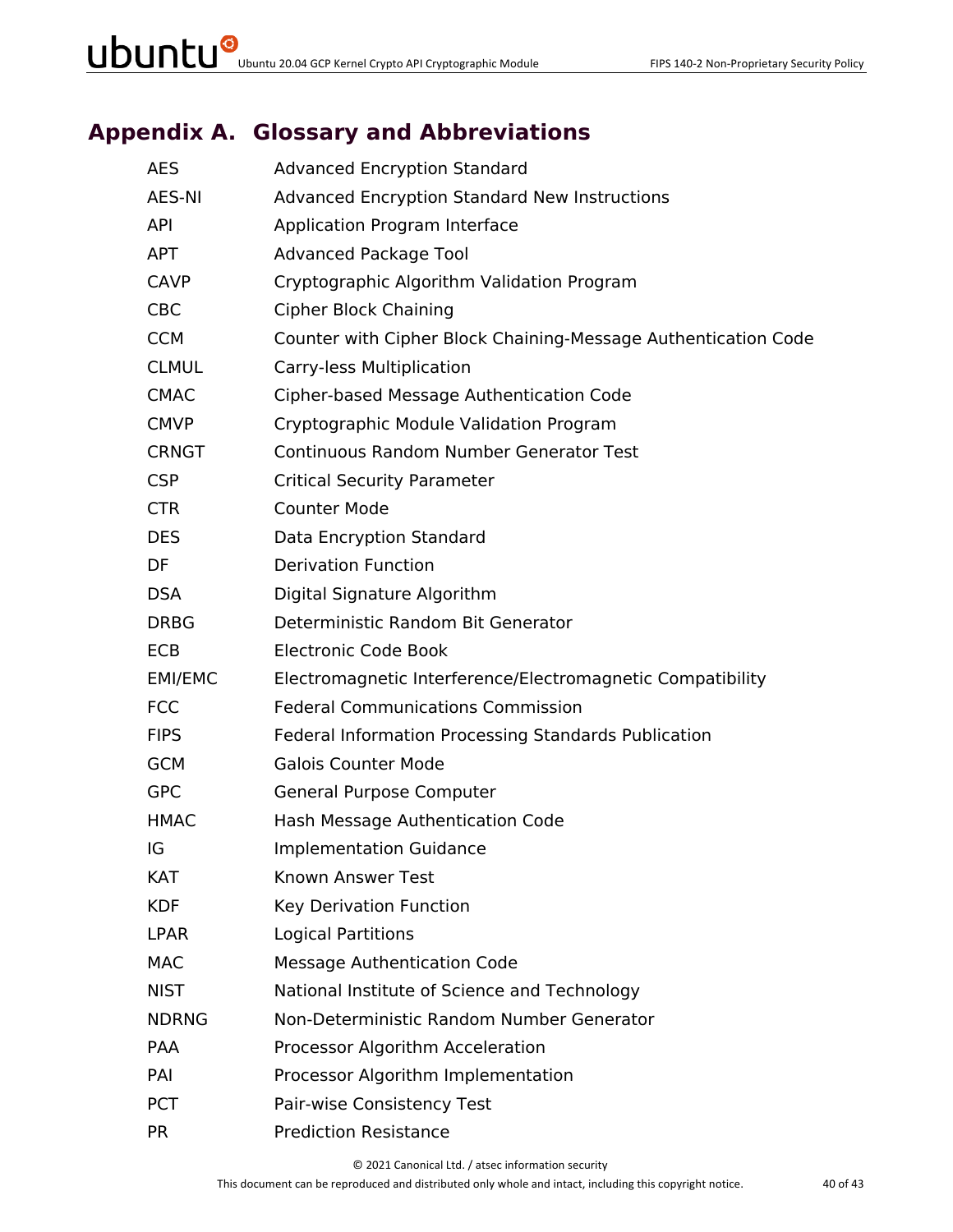- RSA Rivest, Shamir, Addleman
- SHA Secure Hash Algorithm
- SHS Secure Hash Standard
- SSSE3 Supplemental Streaming SIMD Extensions 3
- XTS XEX-based Tweaked-codebook mode with ciphertext Stealing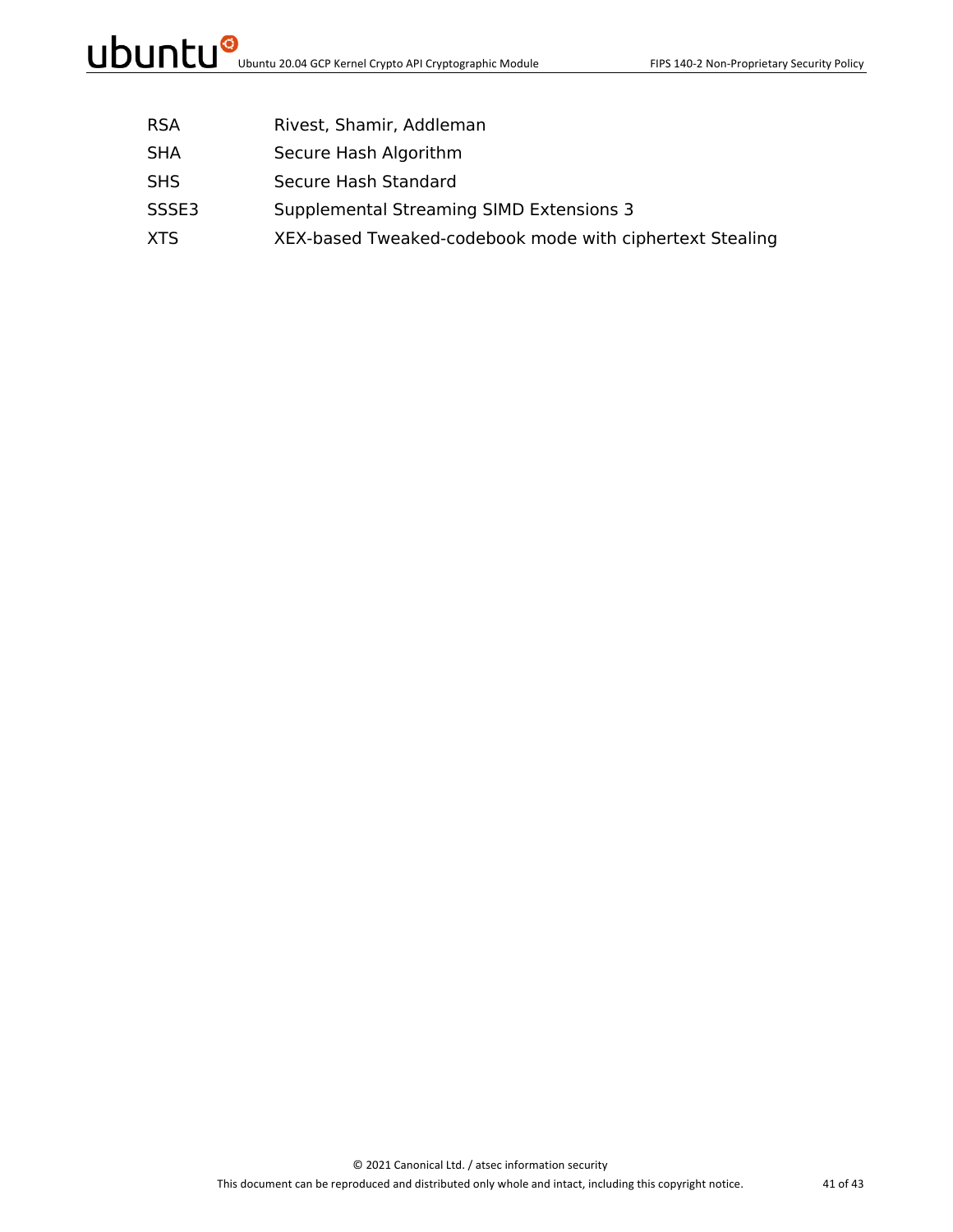## **Appendix B. References**

| FIPS140-2                     | FIPS PUB 140-2 - Security Requirements For Cryptographic Modules<br>May 2001<br>http://csrc.nist.gov/publications/fips/fips140-2/fips1402.pdf                                                       |
|-------------------------------|-----------------------------------------------------------------------------------------------------------------------------------------------------------------------------------------------------|
| FIPS140-2 IG                  | Implementation Guidance for FIPS PUB 140-2 and the Cryptographic<br><b>Module Validation Program</b><br>December 3, 2019<br>http://csrc.nist.gov/groups/STM/cmvp/documents/fips140-2/FIPS1402IG.pdf |
| FIPS180-4                     | <b>Secure Hash Standard (SHS)</b><br><b>March 2012</b><br>http://nvlpubs.nist.gov/nistpubs/FIPS/NIST.FIPS.180-4.pdf                                                                                 |
| FIPS186-4                     | <b>Digital Signature Standard (DSS)</b><br><b>July 2013</b><br>http://nvlpubs.nist.gov/nistpubs/FIPS/NIST.FIPS.186-4.pdf                                                                            |
| <b>FIPS197</b>                | <b>Advanced Encryption Standard</b><br>November 2001<br>http://csrc.nist.gov/publications/fips/fips197/fips-197.pdf                                                                                 |
| <b>FIPS198-1</b>              | The Keyed Hash Message Authentication Code (HMAC)<br><b>July 2008</b><br>http://csrc.nist.gov/publications/fips/fips198-1/FIPS-198-1 final.pdf                                                      |
| <b>KC API</b><br>Architecture | <b>Kernel Crypto API Architecture</b><br>2016<br>http://www.chronox.de/crypto-API/crypto/architecture.html                                                                                          |
| PKCS#1                        | Public Key Cryptography Standards (PKCS) #1: RSA Cryptography<br><b>Specifications Version 2.1</b><br>February 2003<br>http://www.ietf.org/rfc/rfc3447.txt                                          |
| <b>RFC4106</b>                | The Use of Galois/Counter Mode (GCM) in IPsec Encapsulating<br><b>Security Payload (ESP)</b><br>June 2005<br>https://tools.ietf.org/html/rfc4106                                                    |
| RFC6071                       | IP Security (IPsec) and Internet Key Exchange (IKE) Document<br><b>Roadmap</b><br>February 2011<br>https://tools.ietf.org/html/rfc6071                                                              |
| <b>RFC7296</b>                | <b>Internet Key Exchange Protocol Version 2 (IKEv2)</b><br>October 2014<br>https://tools.ietf.org/html/rfc7296                                                                                      |